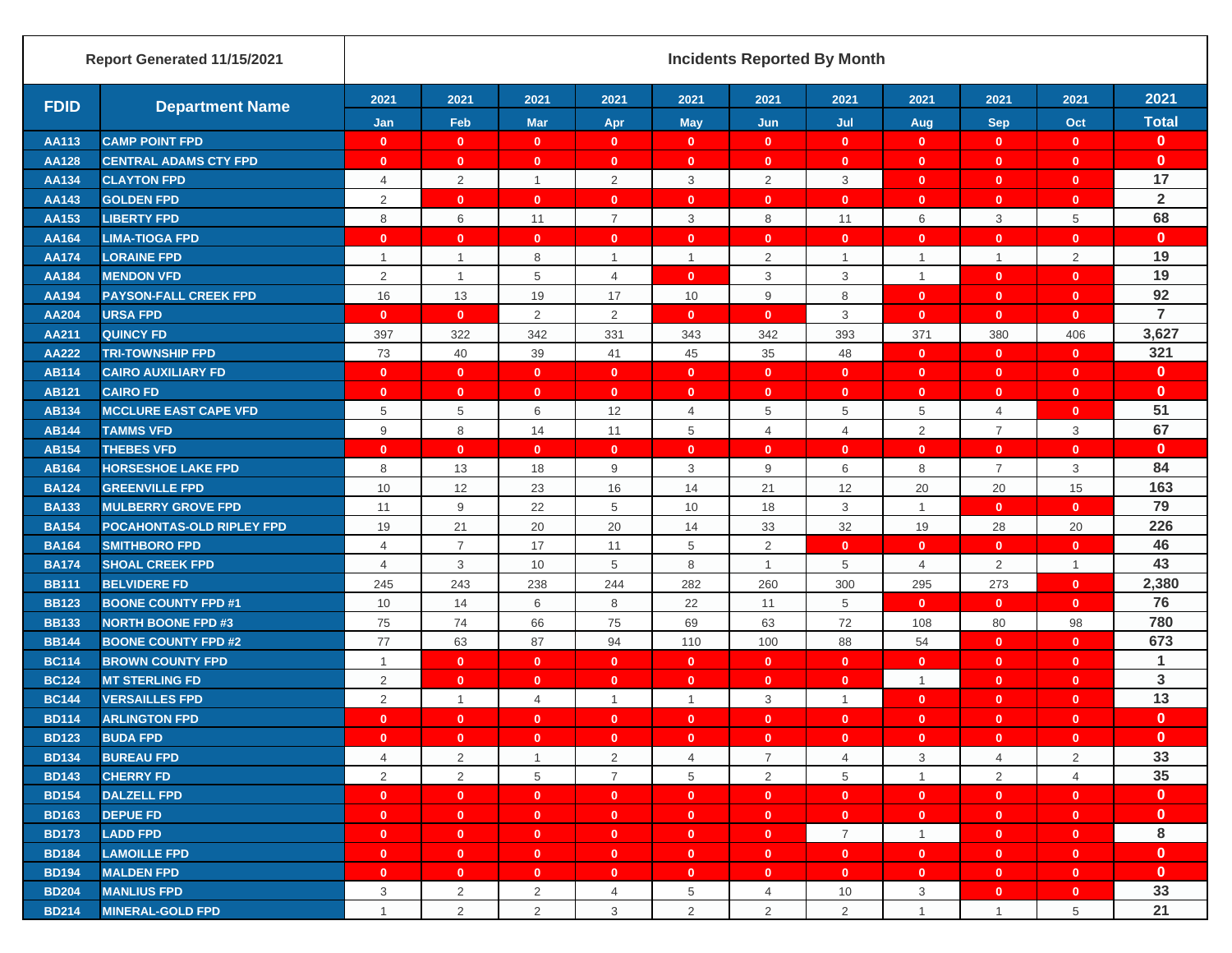| <b>BD224</b> | <b>NEPONSET FPD</b>            | $\mathbf{0}$   | $\mathbf{0}$   | $\mathbf{0}$   | $\mathbf{0}$   | $\mathbf{0}$   | $\mathbf{0}$   | $\mathbf{0}$   | $\mathbf{0}$   | $\mathbf{0}$   | $\mathbf{0}$   | $\mathbf 0$     |
|--------------|--------------------------------|----------------|----------------|----------------|----------------|----------------|----------------|----------------|----------------|----------------|----------------|-----------------|
| <b>BD234</b> | <b>OHIO VOL FD-FPD</b>         | 4              | 8              | 5              | $\overline{1}$ | $\overline{2}$ | $\mathbf{1}$   | $\mathbf{0}$   | $\mathbf{0}$   | $\overline{2}$ | $\mathbf{1}$   | 24              |
| <b>BD242</b> | <b>PRINCETON RURAL FPD</b>     | 164            | 116            | 125            | 144            | 158            | 143            | 186            | 143            | 167            | $\mathbf{0}$   | 1,346           |
| <b>BD254</b> | <b>SEATONVILLE FPD</b>         | $\mathbf{0}$   | $\mathbf{0}$   | $\mathbf{0}$   | $\mathbf{0}$   | $\mathbf{0}$   | $\mathbf{0}$   | $\mathbf{0}$   | $\mathbf{0}$   | $\mathbf{0}$   | $\mathbf{0}$   | $\mathbf{0}$    |
| <b>BD263</b> | <b>SHEFFIELD FPD</b>           | $\mathbf{0}$   | $\mathbf{0}$   | $\mathbf{0}$   | $\mathbf{0}$   | $\mathbf{0}$   | $\mathbf{0}$   | $\mathbf 0$    | $\mathbf{0}$   | $\mathbf{0}$   | $\mathbf{0}$   | $\mathbf{0}$    |
| <b>BD273</b> | <b>SPRING VALLEY FD</b>        | 5              | 13             | $\overline{7}$ | 15             | 14             | 11             | 12             | $\mathbf{0}$   | $\mathbf{0}$   | $\mathbf{0}$   | 77              |
| <b>BD283</b> | <b>TISKILWA RURAL FPD</b>      | 3              | $\mathbf{1}$   | 4              | 5              | $\mathbf{0}$   | 5              | $\mathbf{1}$   | 3              | $\overline{2}$ | $\mathbf{0}$   | 24              |
| <b>BD294</b> | <b>WALNUT FD INC</b>           | 24             | 5              | 16             | 27             | 16             | 17             | 17             | 20             | 11             | 29             | 182             |
| <b>BD304</b> | <b>WYANET FPD</b>              | $\mathbf{0}$   | $\mathbf{0}$   | $\mathbf{0}$   | $\mathbf{0}$   | $\mathbf{0}$   | $\mathbf{0}$   | $\mathbf{0}$   | $\overline{2}$ | $\overline{2}$ | $\mathbf{1}$   | $5\phantom{.0}$ |
| <b>CA113</b> | <b>POINT FPD</b>               | $\mathbf{0}$   | $\mathbf{0}$   | $\mathbf{0}$   | $\mathbf{0}$   | $\mathbf{0}$   | $\mathbf{0}$   | $\mathbf{0}$   | $\mathbf{0}$   | $\mathbf{0}$   | $\mathbf{0}$   | $\mathbf{0}$    |
| <b>CA123</b> | <b>HARDIN FPD</b>              | $\mathbf{0}$   | $\mathbf{0}$   | $\mathbf{0}$   | $\mathbf{0}$   | $\mathbf{0}$   | $\mathbf{0}$   | $\mathbf 0$    | $\mathbf{0}$   | $\mathbf{0}$   | $\mathbf{0}$   | $\mathbf{0}$    |
| <b>CA133</b> | <b>NORTH CALHOUN FPD</b>       | $\overline{1}$ | 3              | 6              | $\overline{1}$ | $\mathbf{1}$   | 2              | 3              | $\overline{4}$ | $\mathbf{1}$   | $\mathbf{0}$   | 22              |
| <b>CA143</b> | <b>RICHWOOD VFD</b>            | $\overline{1}$ | 3              | $\mathbf{1}$   | $\mathbf{1}$   | $\overline{1}$ | 2              | $\overline{2}$ | 2              | $\overline{1}$ | $\mathbf{0}$   | 14              |
| <b>CB113</b> | <b>CHADWICK FPD</b>            | 3              | $\mathbf{1}$   | 5              | $\overline{7}$ | $\overline{1}$ | 3              | $\mathbf{1}$   | $\overline{1}$ | 3              | 3              | 28              |
| <b>CB123</b> | <b>LANARK FPD</b>              | 3              | $\,$ 5 $\,$    | 2              | 5              | 8              | 9              | $\overline{2}$ | 6              | 3              | $\mathbf{0}$   | 43              |
| <b>CB133</b> | <b>MILLEDGEVILLE FPD</b>       | 8              | $\overline{4}$ | 5              | $\mathbf{0}$   | 8              | $\overline{7}$ | 4              | 8              | $9\,$          | 12             | 65              |
| <b>CB143</b> | <b>MT CARROLL FPD</b>          | $\mathbf{0}$   | $\mathbf{0}$   | $\mathbf{0}$   | $\mathbf{0}$   | $\mathbf{0}$   | $\mathbf{0}$   | $\mathbf{0}$   | $\mathbf{0}$   | $\mathbf{0}$   | $\mathbf{0}$   | $\mathbf 0$     |
| <b>CB152</b> | <b>SAVANNA FD</b>              | $\overline{4}$ | 9              | 9              | 8              | 8              | 15             | 12             | 18             | 21             | 3              | 107             |
| <b>CB183</b> | <b>THOMSON FPD</b>             | 6              | 8              | 8              | 5              | 4              | 5              | 6              | 2              | 11             | 6              | 61              |
| <b>CC115</b> | <b>ARENZVILLE FPD</b>          | $\overline{7}$ | $\overline{4}$ | 15             | 13             | 9              | $\overline{7}$ | 10             | 9              | 11             | $\overline{7}$ | 92              |
| <b>CC124</b> | <b>ASHLAND FPD</b>             | $\mathbf{0}$   | $\mathbf{0}$   | $\mathbf{0}$   | $\mathbf{0}$   | $\mathbf{0}$   | $\mathbf{0}$   | $\mathbf{0}$   | $\mathbf{0}$   | $\mathbf{0}$   | $\mathbf{0}$   | $\mathbf{0}$    |
| <b>CC132</b> | <b>BEARDSTOWN FD</b>           | 6              | 11             | 10             | 9              | 8              | 13             | 10             | 10             | 21             | 24             | 122             |
| <b>CC134</b> | <b>BEARDSTOWN RURAL FPD</b>    | $\mathbf{1}$   | $\mathbf{1}$   | 6              | 3              | 3              | 3              | $\overline{4}$ | 5              | $\overline{1}$ | 6              | 33              |
| <b>CC154</b> | <b>CHANDLERVILLE VFD</b>       | 4              | 5              | 3              | 8              | 5              | 4              | $\mathbf{1}$   | $\mathbf{0}$   | $\mathbf{0}$   | $\mathbf{0}$   | 30              |
| <b>CC164</b> | <b>VIRGINIA VFD</b>            | 2              | $\overline{2}$ | $\overline{2}$ | $\overline{1}$ | $\overline{2}$ | 6              | $\mathbf{1}$   | $\overline{1}$ | 2              | $\mathbf{1}$   | 20              |
| <b>CD111</b> | <b>URBANA FD</b>               | 429            | 400            | 409            | 412            | 362            | 424            | 425            | 455            | 535            | $\mathbf{0}$   | 3,851           |
| <b>CD124</b> | <b>EDGE-SCOTT FPD</b>          | 27             | 16             | 24             | 16             | 16             | 18             | 23             | 13             | $\mathbf{0}$   | $\mathbf{0}$   | 153             |
| CD131        | <b>CHAMPAIGN FD</b>            | 692            | 718            | 788            | 768            | 755            | 841            | 868            | 957            | $\mathbf{0}$   | $\mathbf{0}$   | 6,387           |
| <b>CD154</b> | <b>BONDVILLE FD</b>            | 6              | 16             | 12             | 13             | 11             | 11             | 9              | 13             | $\mathbf{0}$   | $\mathbf{0}$   | 91              |
| <b>CD164</b> | <b>BROADLANDS-LONGVIEW FPD</b> | $\mathbf{0}$   | $\mathbf{0}$   | $\mathbf{0}$   | $\mathbf{0}$   | $\mathbf{0}$   | $\mathbf{0}$   | $\mathbf{0}$   | $\mathbf{0}$   | $\mathbf{0}$   | $\mathbf{0}$   | $\mathbf{0}$    |
| <b>CD178</b> | <b>CARROLL FPD</b>             | 47             | 42             | 45             | 37             | 49             | 49             | $\mathbf{0}$   | $\mathbf{0}$   | $\mathbf{0}$   | $\mathbf{0}$   | 269             |
| <b>CD194</b> | <b>CORNBELT FPD</b>            | 111            | 132            | 128            | 107            | 151            | 145            | 106            | $\mathbf{0}$   | $\mathbf{0}$   | $\mathbf{0}$   | 880             |
| <b>CD204</b> | <b>EASTERN PRAIRIE FPD</b>     | 23             | 17             | 17             | 12             | 26             | 24             | 19             | $\mathbf{0}$   | $\mathbf{0}$   | $\mathbf{0}$   | 138             |
| CD213        | <b>GIFFORD FPD</b>             | 13             | 26             | 32             | 23             | 16             | 11             | 17             | 21             | 16             | 22             | 197             |
| <b>CD224</b> | <b>HOMER FPD</b>               | $\mathbf{0}$   | $\mathbf{0}$   | $\mathbf{0}$   | $\mathbf{0}$   | $\mathbf{0}$   | $\mathbf{0}$   | $\mathbf{0}$   | $\mathbf{0}$   | $\mathbf 0$    | $\mathbf{0}$   | $\mathbf{0}$    |
| <b>CD234</b> | <b>IVESDALE FPD</b>            | 16             | 8              | 8              | 5              | 8              | 6              | $\overline{7}$ | 14             | $\overline{7}$ | 4              | 83              |
| <b>CD254</b> | <b>LUDLOW FPD</b>              | 3              | 4              | 10             | 3              | 10             | 10             | 7              | 18             | 4              | $\overline{2}$ | 71              |
| <b>CD264</b> | <b>OGDEN-ROYAL FPD</b>         | $\mathbf{0}$   | $\mathbf{0}$   | $\mathbf{0}$   | $\mathbf{0}$   | $\mathbf{0}$   | $\mathbf{0}$   | $\mathbf{0}$   | $\mathbf{0}$   | $\mathbf{0}$   | $\mathbf{0}$   | $\mathbf{0}$    |
| <b>CD274</b> | <b>PESOTUM FD</b>              | 15             | 11             | $\overline{7}$ | 33             | 16             | 18             | 9              | 22             | $\overline{4}$ | $\overline{7}$ | 142             |
| <b>CD284</b> | <b>PHILO FPD</b>               | 24             | 14             | 10             | 8              | 12             | 8              | 10             | 15             | 11             | $\mathbf{0}$   | 112             |
| <b>CD293</b> | <b>RANTOUL FD</b>              | 17             | 9              | 28             | 12             | 10             | 10             | $\mathbf{0}$   | $\mathbf{0}$   | $\mathbf{0}$   | $\mathbf{0}$   | 86              |
| <b>CD318</b> | <b>SADORUS FPD</b>             | 18             | $\overline{7}$ | 10             | 6              | 13             | 9              | 10             | 13             | 11             | 8              | 105             |
| <b>CD324</b> | <b>ST JOSEPH-STANTON FPD</b>   | 35             | 29             | 30             | 28             | 33             | 21             | 28             | 25             | 29             | 32             | 290             |
| <b>CD334</b> | <b>SANGAMON VALLEY FPD</b>     | $\mathbf{0}$   | $\mathbf{0}$   | $\mathbf{0}$   | $\mathbf{0}$   | $\mathbf{0}$   | $\mathbf{0}$   | $\mathbf{0}$   | $\mathbf{0}$   | $\mathbf{0}$   | $\mathbf{0}$   | $\mathbf{0}$    |
| <b>CD344</b> | <b>SAVOY FD</b>                | 32             | 52             | 48             | 55             | 55             | 65             | 79             | 86             | 57             | 73             | 602             |
| <b>CD354</b> | <b>SEYMOUR VFD</b>             | 6              | 10             | 15             | 6              | 9              | 10             | 10             | 3              | $\overline{1}$ | $\mathbf{0}$   | 70              |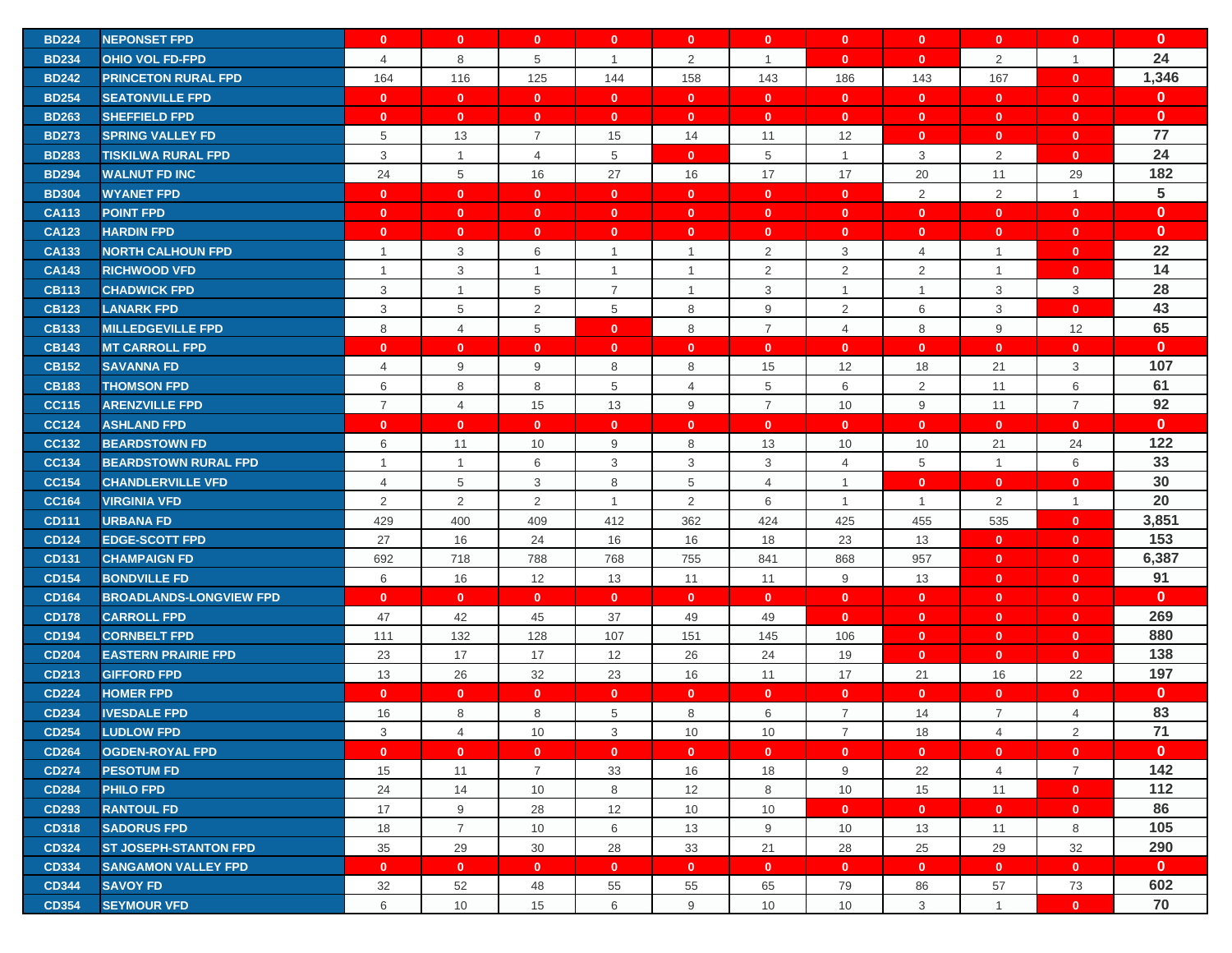| <b>CD364</b> | <b>SIDNEY FPD</b>               | 32                        | 21             | 16                        | 22             | 18             | 19             | $\mathbf{0}$   | $\mathbf{0}$   | $\mathbf{0}$   | $\mathbf{0}$   | 128          |
|--------------|---------------------------------|---------------------------|----------------|---------------------------|----------------|----------------|----------------|----------------|----------------|----------------|----------------|--------------|
| <b>CD373</b> | <b>THOMASBORO FPD</b>           | 24                        | 45             | 30                        | 44             | 37             | 42             | 35             | 30             | $\mathbf{0}$   | $\mathbf{0}$   | 287          |
| <b>CD383</b> | <b>TOLONO FPD</b>               | 26                        | 39             | 40                        | 34             | 29             | 32             | 23             | 36             | 33             | 15             | 307          |
| <b>CD391</b> | <b>WILLARD AIRPORT FD</b>       | $\mathbf{0}$              | $\mathbf{0}$   | $\mathbf{0}$              | $\mathbf{0}$   | $\mathbf{0}$   | $\mathbf{0}$   | $\mathbf{0}$   | $\mathbf{0}$   | $\mathbf{0}$   | $\mathbf{0}$   | $\mathbf{0}$ |
| <b>CE114</b> | <b>ASSUMPTION FPD</b>           | 9                         | 5              | 13                        | 5              | 8              | 13             | 3              | 9              | 6              | 8              | 79           |
| <b>CE134</b> | <b>EDINBURG FPD</b>             | 10                        | 14             | 17                        | 13             | $\overline{7}$ | 18             | 13             | 21             | 18             | $\overline{2}$ | 133          |
| <b>CE153</b> | <b>MORRISONVILLE-PALMER VFD</b> | 3                         | 2              | 3                         | 5              | $\mathbf{1}$   | $\overline{7}$ | 2              | 17             | 2              | $\mathbf{0}$   | 42           |
| <b>CE168</b> | <b>MT AUBURN FPD</b>            | $\ensuremath{\mathsf{3}}$ | $\overline{2}$ | $\overline{4}$            | 3              | 5              | 9              | 5              | $\overline{2}$ | 12             | 9              | 54           |
| <b>CE173</b> | <b>OWANECO FPD</b>              | 8                         | $\mathbf{1}$   | 10                        | $\overline{4}$ | 3              | 3              | $\overline{2}$ | 5              | $\overline{4}$ | 5              | 45           |
| <b>CE183</b> | <b>PANA FIRE DEPT</b>           | 28                        | 25             | 27                        | 11             | 43             | 31             | 36             | 44             | 51             | 48             | 344          |
| <b>CE193</b> | <b>STONINGTON FPD</b>           | 6                         | $\overline{7}$ | 16                        | 3              | $\mathbf{0}$   | $\mathbf{0}$   | $\mathbf{0}$   | $\mathbf{0}$   | $\mathbf{0}$   | $\mathbf{0}$   | 32           |
| <b>CE202</b> | <b>TAYLORVILLE FD</b>           | 164                       | 176            | 175                       | 164            | 159            | 169            | 148            | 183            | 215            | 169            | 1,722        |
| <b>CE213</b> | <b>MIDLAND FPD</b>              | $\mathbf{0}$              | $\mathbf{0}$   | $\mathbf{0}$              | $\mathbf{0}$   | $\mathbf{0}$   | $\mathbf{0}$   | $\mathbf 0$    | $\mathbf{0}$   | $\mathbf{0}$   | $\mathbf{0}$   | $\mathbf{0}$ |
| <b>CF123</b> | <b>MARSHALL FPD</b>             | 8                         | 3              | 17                        | 11             | 11             | 8              | 9              | 12             | 25             | 14             | 118          |
| <b>CF133</b> | <b>MARTINSVILLE FPD</b>         | 2                         | 3              | $\mathbf{1}$              | 5              | $\overline{7}$ | 10             | 5              | 5              | 5              | 3              | 46           |
| <b>CF143</b> | <b>WEST UNION CFPD</b>          | 2                         | $\mathbf{1}$   | $\overline{c}$            | 4              | $\mathbf{1}$   | 3              | $\overline{4}$ | $\overline{1}$ | $\overline{4}$ | 3              | 25           |
| <b>CF154</b> | <b>WESTFIELD FPD</b>            | $\mathbf{0}$              | $\mathbf{0}$   | $\mathbf{0}$              | $\mathbf{0}$   | $\mathbf{0}$   | $\mathbf{0}$   | $\mathbf{0}$   | $\mathbf{0}$   | $\mathbf{0}$   | $\mathbf{0}$   | $\mathbf{0}$ |
| <b>CF363</b> | <b>CASEY FPD</b>                | 2                         | 3              | 8                         | $\overline{2}$ | $\mathbf{1}$   | $\overline{2}$ | $\overline{1}$ | 2              | $\overline{1}$ | $\overline{2}$ | 24           |
| <b>CG114</b> | <b>CLAY CITY FPD</b>            | $\mathbf{0}$              | $\mathbf{0}$   | $\mathbf{0}$              | $\mathbf{0}$   | $\mathbf{0}$   | $\mathbf{0}$   | $\mathbf{0}$   | $\mathbf{0}$   | $\mathbf{0}$   | $\mathbf{0}$   | $\mathbf{0}$ |
| <b>CG124</b> | <b>FLORA VFPD</b>               | 5                         | $\overline{2}$ | $\overline{2}$            | 6              | 5              | 3              | 5              | $\mathbf{0}$   | $\mathbf{0}$   | $\mathbf{0}$   | 28           |
| <b>CG154</b> | <b>NORTH CLAY FPD</b>           | $9\,$                     | $\overline{7}$ | 23                        | 23             | 24             | 26             | 28             | 27             | 6              | $\mathbf{0}$   | 173          |
| <b>CG164</b> | <b>XENIA VFPD</b>               | 17                        | 11             | 12                        | 8              | 13             | 8              | 9              | $\overline{1}$ | $\mathbf{0}$   | $\mathbf{0}$   | 79           |
| <b>CH114</b> | <b>CLIN-CLAIR VFPD</b>          | 15                        | 14             | 12                        | 16             | 13             | 12             | $\mathbf{0}$   | $\mathbf{0}$   | $\mathbf{0}$   | $\mathbf{0}$   | 82           |
| <b>CH124</b> | <b>AVISTON FPD</b>              | 20                        | 21             | 10                        | $\mathbf{0}$   | 3              | $\mathbf{0}$   | $\mathbf{0}$   | $\mathbf{0}$   | $\mathbf{0}$   | $\mathbf{0}$   | 54           |
| <b>CH133</b> | <b>BECKMEYER-WADE TWP FPD</b>   | 8                         | 5              | 13                        | 16             | $\overline{7}$ | 9              | 13             | 3              | $\mathbf{0}$   | $\mathbf{0}$   | 74           |
| <b>CH144</b> | <b>BREESE FPD</b>               | $\overline{7}$            | $\overline{7}$ | 6                         | 3              | 10             | 13             | 12             | 11             | 8              | 5              | 82           |
| <b>CH153</b> | <b>CARLYLE FPD</b>              | 9                         | 6              | 8                         | $\mathbf{0}$   | $\mathbf{0}$   | $\mathbf{0}$   | $\mathbf{0}$   | $\mathbf{0}$   | $\mathbf{0}$   | $\mathbf{0}$   | 23           |
| <b>CH163</b> | <b>GERMANTOWN FPD</b>           | $\overline{7}$            | 8              | $\mathbf{1}$              | 8              | 8              | 9              | 11             | $\mathbf{0}$   | $\mathbf{0}$   | $\mathbf{0}$   | 52           |
| <b>CH173</b> | <b>HOFFMAN FPD</b>              | 6                         | $\overline{7}$ | 8                         | 9              | 10             | 9              | $\,6\,$        | 9              | 12             | 9              | 85           |
| <b>CH183</b> | <b>HUEY-FERRIN-BOULDER FPD</b>  | 6                         | 3              | $\overline{7}$            | 11             | 9              | $\overline{7}$ | 11             | $\overline{7}$ | 8              | $\mathbf{0}$   | 69           |
| <b>CH194</b> | <b>KEYESPORT FPD</b>            | 12                        | 6              | 16                        | 5              | 9              | 13             | 18             | 20             | 14             | $\overline{7}$ | 120          |
| <b>CH204</b> | <b>NEW BADEN FPD</b>            | $\mathbf{0}$              | $\mathbf{0}$   | $\mathbf{0}$              | $\mathbf{0}$   | $\mathbf{0}$   | $\mathbf{0}$   | $\mathbf{0}$   | $\mathbf{0}$   | $\mathbf{0}$   | $\mathbf{0}$   | $\mathbf{0}$ |
| <b>CH214</b> | <b>ST ROSE FPD</b>              | 5                         | 6              | 6                         | 5              | 3              | 4              | 3              | 4              | $\overline{2}$ | 4              | 42           |
| <b>CH224</b> | <b>SANTA FE FPD</b>             | $\,6$                     | 3              | $\ensuremath{\mathsf{3}}$ | 5              | $\overline{7}$ | 5              | $\overline{7}$ | 9              | $\overline{2}$ | $\mathbf{0}$   | 47           |
| <b>CH233</b> | <b>SUGAR CREEK TWP FPD</b>      | 6                         | $\overline{4}$ | 4                         | 9              | 4              | $\overline{1}$ | $\overline{4}$ | 9              | 9              | 8              | 58           |
| <b>CH244</b> | <b>WHEATFIELD FD</b>            | 3                         | $\mathbf{0}$   | 5                         | $\overline{4}$ | 3              | $\mathbf{0}$   | 2              | $\mathbf{0}$   | $\mathbf{0}$   | $\mathbf{0}$   | 17           |
| CJ113        | <b>ASHMORE FD</b>               | 12                        | $\overline{2}$ | $\overline{7}$            | 10             | 8              | 10             | 5              | $\overline{2}$ | $\overline{7}$ | 5              | 68           |
| CJ121        | <b>CHARLESTON FD</b>            | 408                       | 394            | 443                       | 491            | 424            | 417            | 470            | 535            | 461            | 526            | 4,569        |
| CJ134        | <b>COOKS MILLS FPD</b>          | $\mathbf{0}$              | $\mathbf{0}$   | $\mathbf{0}$              | $\mathbf{0}$   | $\mathbf{0}$   | $\mathbf{0}$   | $\mathbf{0}$   | $\mathbf{0}$   | $\mathbf{0}$   | $\overline{1}$ | $\mathbf{1}$ |
| <b>CJ144</b> | <b>HUMBOLDT CFPD</b>            | $\mathbf{0}$              | $\mathbf{0}$   | $\mathbf{0}$              | $\mathbf{0}$   | $\mathbf{0}$   | $\mathbf{0}$   | $\mathbf{0}$   | $\mathbf{0}$   | $\mathbf{0}$   | $\mathbf{0}$   | $\mathbf{0}$ |
| CJ154        | <b>HUTTON FPD</b>               | $\mathbf{1}$              | $\mathbf{1}$   | 3                         | $\mathbf{1}$   | $\mathbf{1}$   | $\mathbf{1}$   | $\mathbf{0}$   | $\overline{0}$ | $\mathbf{0}$   | $\mathbf{0}$   | 8            |
| <b>CJ174</b> | <b>LINCOLN FPD</b>              | 29                        | 23             | 32                        | 56             | 37             | 21             | 31             | $\mathbf{0}$   | 21             | 23             | 273          |
| CJ181        | <b>MATTOON FD</b>               | 81                        | 59             | 71                        | 88             | 74             | 90             | 95             | 105            | 89             | 102            | 854          |
| CJ193        | <b>OAKLAND FPD</b>              | 20                        | 35             | 24                        | 15             | 24             | 20             | 16             | 5              | $\mathbf{0}$   | $\mathbf{0}$   | 159          |
| <b>CJ204</b> | <b>SEVEN HICKORY-MORGAN FPD</b> | $\mathbf{1}$              | $\mathbf{1}$   | $\mathbf{1}$              | $\mathbf{1}$   | $\mathbf{1}$   | $\mathbf{0}$   | $\mathbf{1}$   | $\mathbf{1}$   | $\mathbf{1}$   | $\mathbf{1}$   | 9            |
| CJ214        | <b>WABASH FPD</b>               | 14                        | 11             | 14                        | 16             | 22             | 15             | 14             | 14             | 5              | 18             | 143          |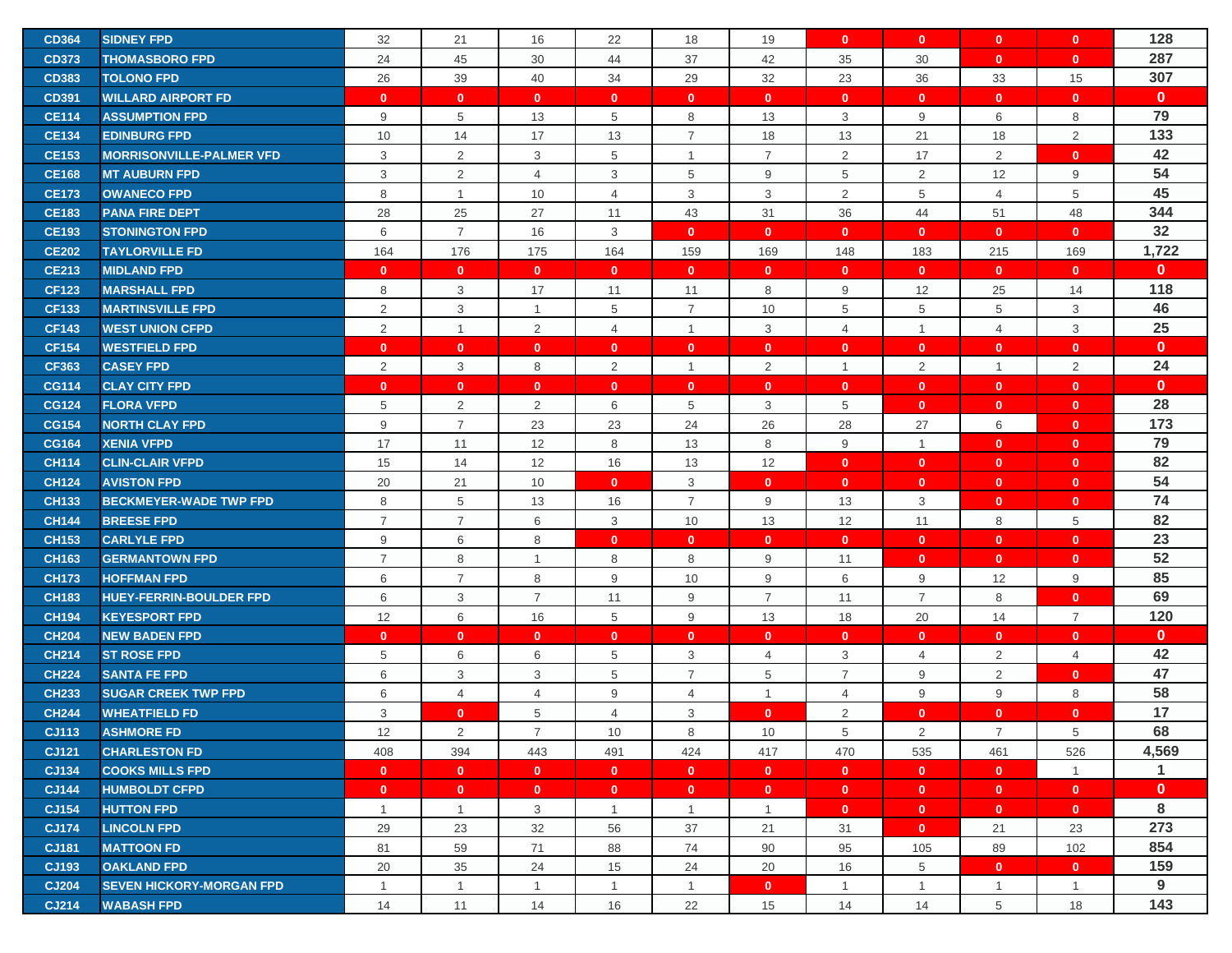| <b>CK113</b> | <b>FLAT ROCK AREA FPD</b>   | $\mathbf{1}$ | $\overline{1}$ | 2            | 3            | $\overline{2}$ | 3              | 3              | $\overline{4}$ | 4              |                | 24           |
|--------------|-----------------------------|--------------|----------------|--------------|--------------|----------------|----------------|----------------|----------------|----------------|----------------|--------------|
| <b>CK123</b> | <b>HUTSONVILLE TWP FPD</b>  | $\mathbf{0}$ | $\overline{1}$ | $\mathbf{1}$ | 5            | $\overline{2}$ | $\overline{1}$ | 2              | $\mathbf{0}$   | $\mathbf{0}$   | $\mathbf{0}$   | 12           |
| <b>CK133</b> | <b>LAMOTTE TWP FPD</b>      | 5            | 8              | 5            | 10           | 8              | 9              | 11             | 9              | 10             | $\overline{7}$ | 82           |
| <b>CK143</b> | <b>OBLONG FPD</b>           | 4            | 5              | 3            | 10           | 4              | 8              | 6              | $\overline{7}$ | 9              | 9              | 65           |
| <b>CK152</b> | <b>ROBINSON FD</b>          | 17           | 17             | 12           | 21           | 24             | 24             | 22             | 18             | $\mathbf{0}$   | $\mathbf{0}$   | 155          |
| <b>CK164</b> | <b>PRAIRIE-LICKING FPD</b>  | $\mathbf{0}$ | $\mathbf{0}$   | $\mathbf{0}$ | $\mathbf{0}$ | $\mathbf{0}$   | $\mathbf{0}$   | $\mathbf 0$    | $\mathbf{0}$   | $\mathbf{0}$   | $\mathbf{0}$   | $\mathbf{0}$ |
| <b>CL118</b> | <b>GREENUP FD</b>           | $\mathbf{1}$ | 3              | 10           | 8            | 6              | 12             | 6              | 3              | $\overline{4}$ | $\mathbf{0}$   | 53           |
| <b>CL124</b> | <b>NEOGA FPD</b>            | 9            | 11             | 8            | 3            | 13             | 16             | 9              | 9              | 18             | $\mathbf{1}$   | 97           |
| <b>CL134</b> | <b>TOLEDO VFD</b>           | 2            | $\overline{1}$ | 3            | $\mathbf{0}$ | $\mathbf{0}$   | $\mathbf{0}$   | $\mathbf{0}$   | $\mathbf{0}$   | $\mathbf{0}$   | $\mathbf{0}$   | 6            |
| <b>CN112</b> | <b>NORTHLAKE FPD</b>        | 192          | 195            | 210          | 213          | 220            | 216            | 249            | 243            | 200            | 251            | 2,189        |
| <b>CN121</b> | <b>SKOKIE FD</b>            | 712          | 788            | 785          | 715          | 790            | 901            | $\mathbf{0}$   | $\mathbf{0}$   | $\mathbf{0}$   | $\mathbf{0}$   | 4,691        |
| <b>CN132</b> | <b>NORTH MAINE FPD</b>      | 261          | 258            | 254          | 258          | 299            | 261            | 300            | 276            | 264            | 307            | 2,738        |
| <b>CN151</b> | <b>FRANKLIN PARK FD</b>     | 252          | 284            | 272          | 284          | 310            | 343            | 322            | 399            | 300            | $\mathbf{0}$   | 2,766        |
| <b>CN161</b> | <b>DES PLAINES FD</b>       | 650          | 645            | 736          | 752          | 847            | 804            | 770            | 884            | 743            | $\mathbf{0}$   | 6,831        |
| <b>CN171</b> | <b>ARLINGTON HEIGHTS FD</b> | 783          | 766            | 795          | 875          | 889            | 855            | 957            | 976            | 868            | 902            | 8,666        |
| <b>CN182</b> | <b>BARTLETT FPD</b>         | 308          | 313            | 342          | 349          | 336            | 376            | 370            | 418            | 377            | $\mathbf{0}$   | 3,189        |
| <b>CN192</b> | <b>BUFFALO GROVE FD</b>     | 367          | 372            | 340          | 356          | 412            | 434            | 438            | 481            | 434            | 242            | 3,876        |
| <b>CN202</b> | <b>ELK GROVE FD</b>         | 441          | 465            | 448          | 449          | 444            | 477            | 532            | 520            | 443            | $\mathbf{0}$   | 4,219        |
| <b>CN212</b> | <b>ELMWOOD PARK FD</b>      | 276          | 271            | 280          | 277          | 331            | 331            | 300            | 341            | 308            | 329            | 3,044        |
| <b>CN221</b> | <b>EVANSTON FD</b>          | 683          | 698            | 746          | 719          | 850            | 864            | 862            | 925            | 896            | $\mathbf{0}$   | 7,243        |
| <b>CN242</b> | <b>GLENCOE FD</b>           | 76           | 88             | 86           | 71           | $\mathbf{0}$   | 100            | $\mathbf{0}$   | $\mathbf{0}$   | $\mathbf{0}$   | $\mathbf{0}$   | 421          |
| <b>CN251</b> | <b>GLENVIEW FD</b>          | 628          | 634            | 671          | 650          | 729            | 751            | 777            | 860            | $\mathbf{0}$   | $\mathbf{0}$   | 5,700        |
| <b>CN262</b> | <b>GLENWOOD FD</b>          | 181          | 138            | 138          | 179          | 167            | 224            | 213            | 207            | $\mathbf{0}$   | 187            | 1,634        |
| <b>CN272</b> | <b>HANOVER PARK FD</b>      | 265          | 260            | 330          | 289          | 8              | $\overline{4}$ | 5              | 348            | 308            | $\mathbf{0}$   | 1,817        |
| <b>CN282</b> | <b>HOFFMAN ESTATES FD</b>   | 460          | 493            | 466          | 507          | 498            | 504            | 511            | 572            | 547            | 530            | 5,088        |
| <b>CN302</b> | <b>LEYDEN FPD</b>           | 116          | 126            | 130          | 123          | 179            | 173            | 184            | $\mathbf{0}$   | $\mathbf{0}$   | $\mathbf{0}$   | 1,031        |
| <b>CN321</b> | <b>MELROSE PARK FD</b>      | 86           | 126            | 103          | 90           | 118            | 71             | 55             | 76             | 86             | 109            | 920          |
| <b>CN331</b> | <b>MORTON GROVE FD</b>      | 230          | 252            | 259          | 258          | 268            | 333            | 341            | 442            | 362            | 353            | 3,098        |
| <b>CN342</b> | <b>MT PROSPECT FD</b>       | 470          | 496            | 493          | 495          | 521            | 528            | 588            | 600            | 572            | $\mathbf{0}$   | 4,763        |
| <b>CN351</b> | <b>NILES FD</b>             | 551          | 591            | 630          | 560          | 606            | 689            | 673            | 701            | 679            | 696            | 6,376        |
| <b>CN362</b> | <b>NORTHBROOK FD</b>        | 500          | 481            | 496          | 512          | 560            | 602            | 645            | 656            | 634            | 658            | 5,744        |
| <b>CN372</b> | <b>NORTHFIELD FD</b>        | 68           | 117            | 87           | 74           | 108            | 121            | 108            | 148            | 112            | 124            | 1,067        |
| <b>CN381</b> | <b>NORWOOD PARK FPD</b>     | 285          | 318            | 323          | 308          | 334            | 305            | 307            | 348            | 339            | 325            | 3,192        |
| <b>CN401</b> | <b>PALATINE FD</b>          | 587          | 573            | 649          | 611          | 640            | 691            | 637            | 760            | 747            | 31             | 5,926        |
| <b>CN411</b> | <b>PARK RIDGE FD</b>        | 349          | 422            | 374          | 410          | 413            | 462            | 477            | 480            | 462            | 446            | 4,295        |
| <b>CN423</b> | <b>PROSPECT HEIGHTS FPD</b> | 166          | 209            | 169          | 198          | 198            | 193            | $\mathbf{0}$   | $\mathbf{0}$   | $\mathbf{0}$   | $\mathbf{0}$   | 1,133        |
| <b>CN433</b> | <b>RICHTON PARK FD</b>      | 246          | 196            | 212          | 223          | 236            | 237            | 251            | 255            | 257            | 253            | 2,366        |
| <b>CN443</b> | <b>RIVER GROVE FD</b>       | 156          | 160            | 183          | 166          | 199            | 180            | 174            | $\mathbf{0}$   | $\mathbf{0}$   | $\mathbf{0}$   | 1,218        |
| <b>CN452</b> | <b>ROLLING MEADOWS FD</b>   | 269          | 280            | 358          | 324          | 315            | 295            | 308            | 370            | 322            | 341            | 3,182        |
| <b>CN462</b> | <b>ROSEMONT FD</b>          | 83           | 123            | 111          | 147          | 141            | 152            | 173            | $\mathbf{0}$   | $\mathbf{0}$   | $\mathbf{0}$   | 930          |
| <b>CN471</b> | <b>SCHAUMBURG FD</b>        | 670          | 11             | 667          | 18           | 781            | 11             | $\overline{7}$ | 746            | 758            | 754            | 4,423        |
| <b>CN482</b> | <b>SCHILLER PARK FD</b>     | 164          | 189            | 168          | 191          | 198            | 192            | 196            | 212            | 166            | 153            | 1,829        |
| <b>CN492</b> | <b>STONE PARK FD</b>        | $\mathbf{0}$ | $\mathbf{0}$   | $\mathbf{0}$ | $\mathbf{0}$ | $\mathbf{0}$   | $\mathbf{0}$   | $\mathbf{0}$   | $\mathbf{0}$   | $\mathbf{0}$   | $\mathbf{0}$   | $\mathbf{0}$ |
| <b>CN502</b> | <b>STREAMWOOD FD</b>        | 300          | 290            | 305          | 329          | 312            | 322            | 286            | 397            | 359            | 339            | 3,239        |
| <b>CN512</b> | <b>WHEELING FD</b>          | 206          | 344            | 322          | 326          | 381            | 408            | $\mathbf{0}$   | $\mathbf{0}$   | $\mathbf{0}$   | $\mathbf{0}$   | 1,987        |
| <b>CN521</b> | <b>WILMETTE FD</b>          | 244          | 243            | 241          | 245          | 292            | 300            | 267            | 340            | $\mathbf{0}$   | $\mathbf{0}$   | 2,172        |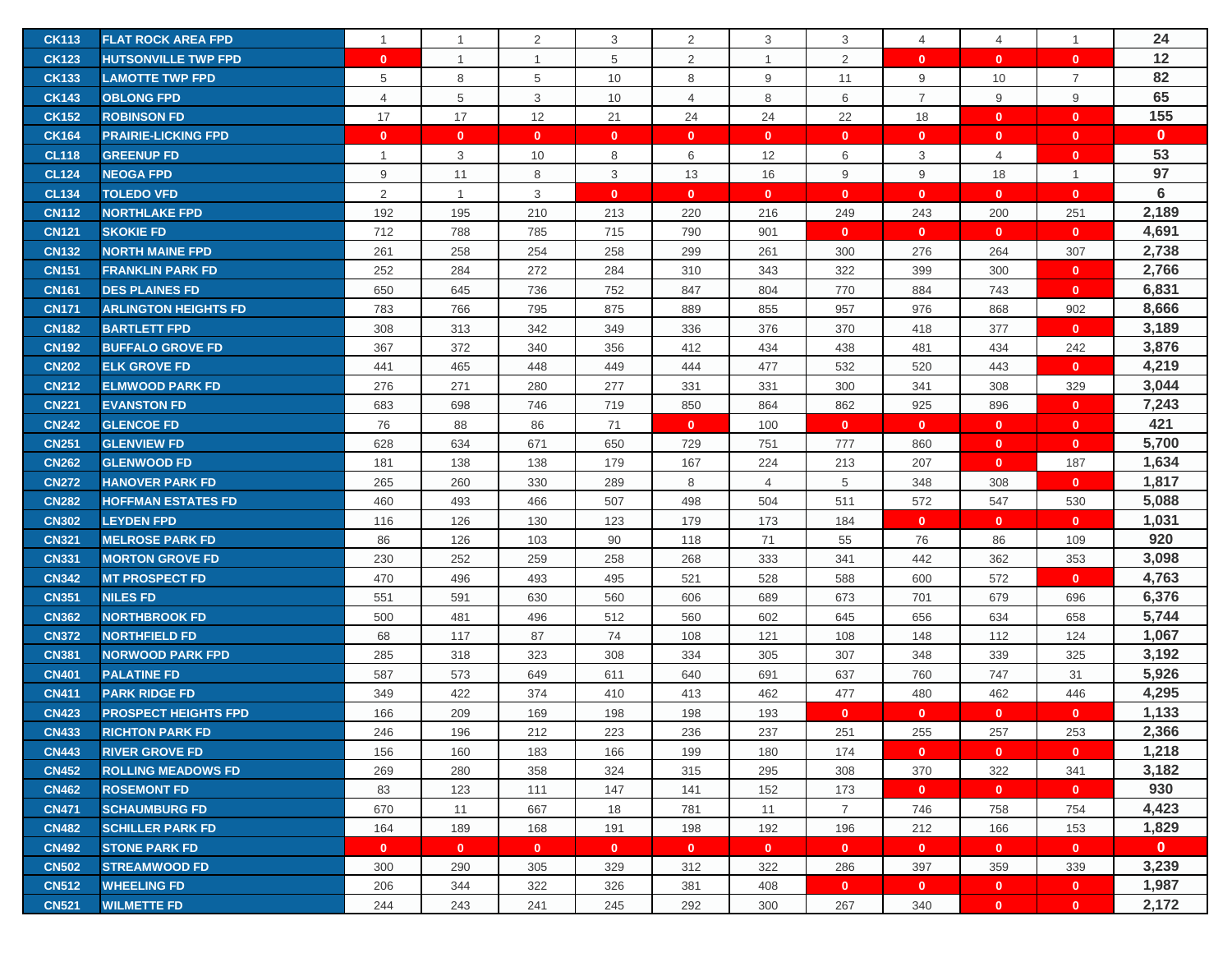| <b>CN532</b> | <b>WINNETKA FD</b>           | 152          | 165            | 143          | 124          | 164          | 193          | 196          | 224          | $\mathbf{0}$ | $\mathbf{0}$ | 1,361        |
|--------------|------------------------------|--------------|----------------|--------------|--------------|--------------|--------------|--------------|--------------|--------------|--------------|--------------|
| <b>CN542</b> | <b>ELK GROVE TWP FD</b>      | 51           | 64             | 55           | 51           | 69           | $\mathbf{0}$ | 63           | 60           | 71           | 71           | 555          |
| <b>CN561</b> | <b>LINCOLNWOOD FD</b>        | 95           | 118            | 93           | 106          | 109          | 136          | 167          | 146          | 97           | $\mathbf{0}$ | 1,067        |
| <b>CN601</b> | <b>PALATINE RURAL FPD</b>    | 73           | 64             | 78           | 80           | 77           | 101          | 85           | 94           | 111          | 122          | 885          |
| <b>CS111</b> | <b>OAK LAWN FD</b>           | 638          | 675            | 727          | 764          | 764          | 799          | 783          | 850          | 798          | 837          | 7,635        |
| <b>CS122</b> | <b>RIVER FOREST FD</b>       | 115          | 163            | 174          | 151          | 195          | 183          | 159          | 86           | $\mathbf{0}$ | $\mathbf{0}$ | 1,226        |
| <b>CS132</b> | <b>ORLAND FPD</b>            | 752          | 757            | 848          | 890          | 893          | 1,008        | 984          | 1,064        | 930          | 975          | 9,101        |
| <b>CS142</b> | <b>HOMEWOOD FD</b>           | 261          | 265            | 260          | 246          | 314          | 329          | 342          | 355          | 346          | 10           | 2,728        |
| <b>CS152</b> | <b>BOLINGBROOK FD</b>        | 497          | 478            | 593          | 658          | 625          | 683          | 716          | 730          | 718          | 679          | 6,377        |
| <b>CS162</b> | <b>ALSIP FD</b>              | 272          | 265            | 287          | 301          | 354          | 304          | 315          | 331          | 308          | 343          | 3,080        |
| <b>CS172</b> | <b>BEDFORD PARK FD</b>       | 157          | 161            | 165          | 195          | 201          | $\mathbf{0}$ | $\mathbf{0}$ | $\mathbf{0}$ | $\mathbf{0}$ | $\mathbf{0}$ | 879          |
| <b>CS182</b> | <b>BELLWOOD FD</b>           | 289          | 271            | 325          | 321          | 314          | 278          | 289          | 202          | 339          | 351          | 2,979        |
| <b>CS192</b> | <b>BERKELEY FD</b>           | 84           | 79             | 82           | 83           | 93           | 90           | $\mathbf 0$  | $\mathbf{0}$ | $\mathbf{0}$ | $\mathbf{0}$ | 511          |
| <b>CS201</b> | <b>BERWYN FD</b>             | 602          | 692            | 750          | 703          | 783          | 851          | 792          | 784          | 681          | 764          | 7,402        |
| <b>CS212</b> | <b>BLUE ISLAND FD</b>        | 322          | 326            | 348          | 334          | 387          | 361          | $\mathbf 0$  | 359          | 354          | $\mathbf{0}$ | 2,791        |
| <b>CS222</b> | <b>BRIDGEVIEW FD</b>         | 267          | 261            | 291          | 291          | 317          | 292          | 326          | 335          | 346          | 373          | 3,099        |
| <b>CS232</b> | <b>BROADVIEW FD</b>          | 210          | 214            | 238          | 286          | 288          | 284          | 307          | 320          | $\mathbf{0}$ | $\mathbf{0}$ | 2,147        |
| <b>CS242</b> | <b>BROOKFIELD FD</b>         | 200          | 212            | 224          | 210          | 193          | 244          | 207          | $\mathbf{0}$ | $\mathbf{0}$ | $\mathbf{0}$ | 1,490        |
| <b>CS252</b> | <b>BURBANK FD</b>            | 298          | 292            | 294          | 358          | 349          | 356          | 390          | $\mathbf{0}$ | 360          | 388          | 3,085        |
| <b>CS263</b> | <b>BURNHAM FD</b>            | 41           | 40             | 42           | 33           | 55           | 49           | 55           | 88           | 61           | 51           | 515          |
| <b>CS271</b> | <b>CALUMET CITY FD</b>       | 704          | $\overline{1}$ | $\mathbf{0}$ | $\mathbf{0}$ | $\mathbf{0}$ | $\mathbf{0}$ | $\mathbf{0}$ | $\mathbf{0}$ | $\mathbf{0}$ | $\mathbf{0}$ | 705          |
| <b>CS284</b> | <b>CALUMET PARK FD</b>       | 226          | 224            | 267          | 264          | 287          | 311          | 329          | 288          | 298          | 269          | 2,763        |
| <b>CS292</b> | <b>CENTRAL STICKNEY FPD</b>  | 48           | 49             | 48           | 56           | 69           | 72           | 46           | 49           | 51           | 51           | 539          |
| <b>CS302</b> | <b>CHICAGO HEIGHTS FD</b>    | 127          | 134            | 135          | 117          | 129          | 206          | 177          | 177          | 177          | $\mathbf{0}$ | 1,379        |
| <b>CS312</b> | <b>CHICAGO RIDGE FD</b>      | 226          | 209            | 244          | 237          | 256          | 268          | 268          | 271          | 284          | 269          | 2,532        |
| <b>CS321</b> | <b>CICERO FD</b>             | 681          | 689            | 727          | 797          | 874          | 946          | 913          | 832          | 803          | $\mathbf{0}$ | 7,262        |
| <b>CS332</b> | <b>COUNTRY CLUB HILLS FD</b> | 266          | 248            | 273          | 282          | 328          | 340          | 301          | 315          | 319          | 283          | 2,955        |
| <b>CS343</b> | <b>CRESTWOOD FD</b>          | 221          | 216            | 210          | 227          | 250          | 267          | 247          | 249          | 263          | 277          | 2,427        |
| <b>CS352</b> | <b>DIXMOOR FD</b>            | $\mathbf{0}$ | $\mathbf{0}$   | $\mathbf{0}$ | $\mathbf{0}$ | $\mathbf{0}$ | $\mathbf{0}$ | $\mathbf{0}$ | $\mathbf{0}$ | $\mathbf{0}$ | $\mathbf{0}$ | $\mathbf{0}$ |
| <b>CS368</b> | <b>DOLTON FD</b>             | 353          | 330            | 424          | 449          | $\mathbf{0}$ | $\mathbf{0}$ | $\mathbf 0$  | $\mathbf{0}$ | $\mathbf{0}$ | $\mathbf{0}$ | 1,556        |
| <b>CS372</b> | <b>FORD HEIGHTS FD</b>       | 20           | 19             | 20           | 30           | 23           | 40           | 20           | 33           | 23           | 24           | 252          |
| <b>CS384</b> | <b>EAST HAZEL CREST FD</b>   | 30           | 35             | 30           | 42           | 41           | 39           | 48           | 37           | 38           | $\mathbf{0}$ | 340          |
| <b>CS392</b> | <b>EVERGREEN PARK FD</b>     | 235          | 266            | 251          | 276          | 171          | 207          | 187          | 183          | 181          | $\mathbf{0}$ | 1,957        |
| <b>CS402</b> | <b>FLOSSMOOR FD</b>          | 139          | 139            | 138          | 172          | 148          | 148          | 196          | 203          | 168          | 187          | 1,638        |
| <b>CS412</b> | <b>FOREST PARK FD</b>        | $\mathbf{0}$ | $\mathbf{0}$   | $\mathbf{1}$ | 312          | 325          | 361          | 367          | 403          | 344          | 226          | 2,339        |
| <b>CS422</b> | <b>FOREST VIEW FD</b>        | 50           | 53             | 60           | 64           | 66           | 68           | $\mathbf{0}$ | $\mathbf{0}$ | $\mathbf{0}$ | $\mathbf{0}$ | 361          |
| <b>CS434</b> | <b>GARDEN HOMES FPD</b>      | 46           | 36             | 43           | 56           | 52           | 73           | 49           | 50           | $\mathbf{0}$ | $\mathbf{0}$ | 405          |
| <b>CS442</b> | <b>HARVEY FD</b>             | 75           | 89             | 122          | 117          | 110          | 123          | $\mathbf{0}$ | 145          | $\mathbf{0}$ | $\mathbf{0}$ | 781          |
| <b>CS452</b> | <b>HAZEL CREST DFR</b>       | 237          | 244            | 257          | 242          | 251          | 254          | 264          | 289          | 250          | 273          | 2,561        |
| <b>CS462</b> | <b>HILLSIDE FD</b>           | 211          | 208            | 189          | 244          | 228          | 208          | 244          | $\mathbf{0}$ | $\mathbf{0}$ | $\mathbf{0}$ | 1,532        |
| <b>CS493</b> | <b>HOMETOWN FPD</b>          | $\mathbf{0}$ | $\mathbf{0}$   | $\mathbf{0}$ | $\mathbf{0}$ | $\mathbf{0}$ | $\mathbf{0}$ | $\mathbf{0}$ | $\mathbf{0}$ | $\mathbf{0}$ | $\mathbf{0}$ | $\mathbf{0}$ |
| <b>CS522</b> | <b>LAGRANGE FD</b>           | 145          | 137            | 138          | 135          | 154          | 209          | 175          | 198          | 187          | $\mathbf{0}$ | 1,478        |
| <b>CS533</b> | <b>LAGRANGE PARK FD</b>      | 164          | 172            | 159          | 155          | 203          | 200          | 189          | 195          | 175          | 178          | 1,790        |
| <b>CS542</b> | <b>LANSING FD</b>            | 397          | 416            | 452          | 440          | 461          | 298          | 486          | 142          | 460          | $\mathbf{0}$ | 3,552        |
| <b>CS552</b> | <b>LEMONT FPD</b>            | 270          | 272            | 278          | 278          | 328          | 328          | 351          | 357          | 378          | 271          | 3,111        |
| <b>CS563</b> | <b>LYNWOOD VFD</b>           | 133          | 120            | 118          | 127          | 154          | 148          | 174          | 173          | 151          | $\mathbf{0}$ | 1,298        |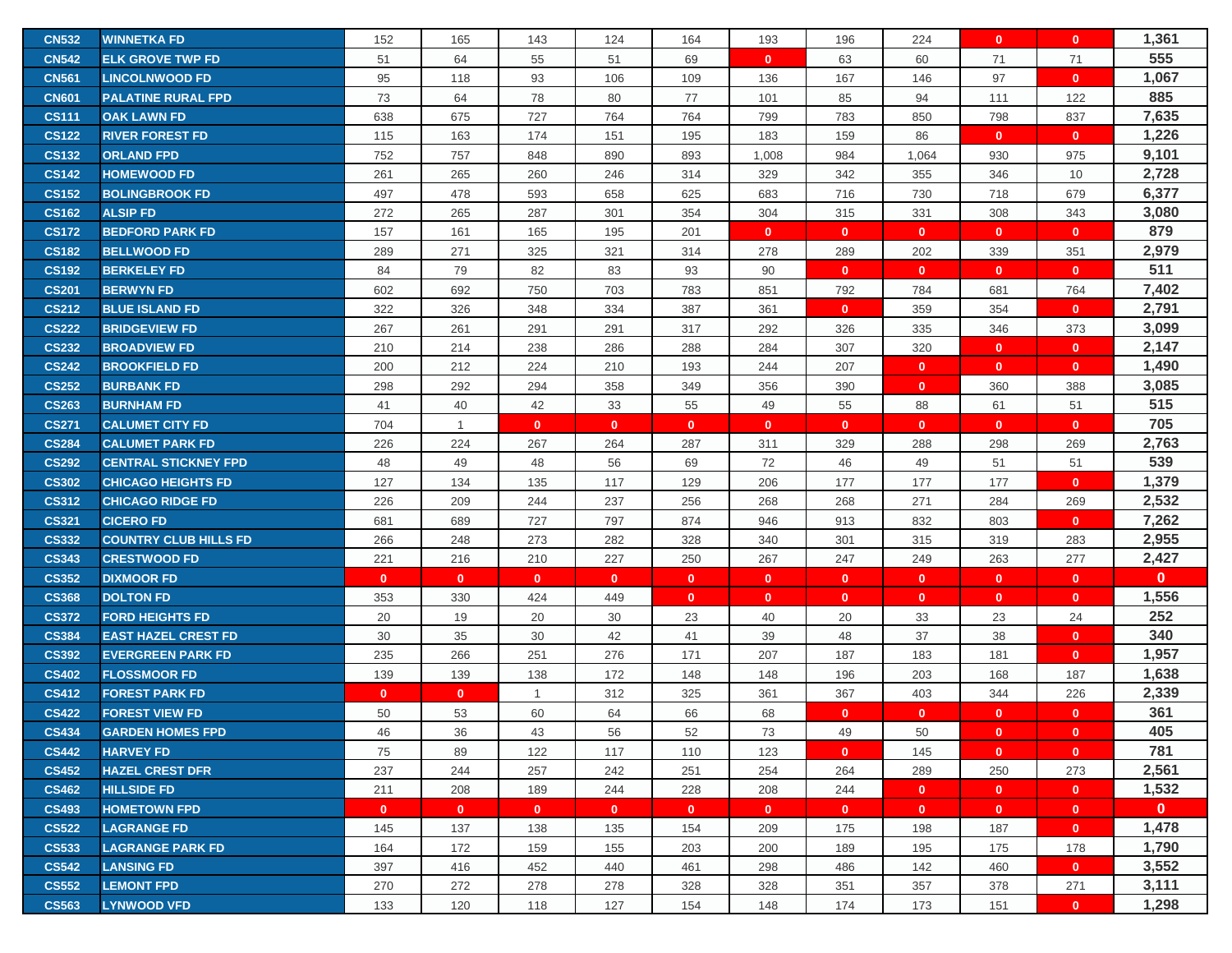| <b>CS572</b>                 | <b>LYONS FD</b>                                    | 64           | 77           | 72           | 70           | 73           | 91           | 91                  | 93           | 80                 | $\mathbf{0}$       | 711                 |
|------------------------------|----------------------------------------------------|--------------|--------------|--------------|--------------|--------------|--------------|---------------------|--------------|--------------------|--------------------|---------------------|
| <b>CS583</b>                 | <b>MARKHAM FD</b>                                  | 82           | 86           | 85           | 107          | 120          | 118          | 127                 | 122          | 104                | $\mathbf{0}$       | 951                 |
| <b>CS592</b>                 | <b>MATTESON FD</b>                                 | 402          | 389          | 391          | 433          | 445          | 384          | 415                 | $\mathbf{0}$ | $\mathbf{0}$       | $\mathbf{0}$       | 2,859               |
| <b>CS601</b>                 | <b>MAYWOOD FD</b>                                  | 88           | 94           | 119          | 96           | 110          | 118          | $\mathbf{0}$        | $\mathbf{0}$ | $\mathbf{0}$       | $\mathbf{0}$       | 625                 |
| <b>CS612</b>                 | <b>MCCOOK FD</b>                                   | 31           | 41           | 45           | 70           | 61           | 82           | 77                  | 64           | 59                 | 66                 | 596                 |
| <b>CS624</b>                 | <b>MERRIONETTE PARK FD</b>                         | 82           | 74           | 87           | 109          | 86           | 123          | 96                  | 113          | $\mathbf{0}$       | $\mathbf{0}$       | 770                 |
| <b>CS632</b>                 | <b>MIDLOTHIAN FD</b>                               | 171          | 179          | 220          | 188          | 184          | 170          | 202                 | 199          | 217                | 220                | 1,950               |
| <b>CS652</b>                 | <b>NORTH PALOS FPD</b>                             | 381          | 424          | 435          | 435          |              | 469          | 506                 | $\mathbf{0}$ | 502                | 495                | 4,135               |
| <b>CS662</b>                 | <b>NORTH RIVERSIDE FD</b>                          | 163          | 172          | 166          | 183          | 488<br>194   | 238          | 222                 |              |                    | 212                | 1,750               |
|                              |                                                    |              |              |              |              |              |              |                     | 200          | $\mathbf{0}$       |                    | 1,986               |
| <b>CS682</b>                 | <b>OAK FOREST FD</b>                               | 283          | 262          | 281          | 248          | 304          | 316          | 292                 | $\mathbf{0}$ | $\mathbf{0}$       | $\mathbf{0}$       | $\mathbf{0}$        |
| <b>CS691</b>                 | <b>OAK PARK FD</b>                                 | $\mathbf{0}$ | $\mathbf{0}$ | $\mathbf{0}$ | $\mathbf{0}$ | $\mathbf{0}$ | $\mathbf{0}$ | $\mathbf 0$         | $\mathbf{0}$ | $\mathbf{0}$       | $\mathbf{0}$       | 878                 |
| <b>CS718</b>                 | <b>PALOS HEIGHTS FPD</b>                           | 173          | 173          | 175          | 152          | 205          | $\mathbf{0}$ | $\mathbf{0}$        | $\mathbf{0}$ | $\mathbf{0}$       | $\mathbf{0}$       | 2,317               |
| <b>CS723</b>                 | <b>PALOS FPD</b>                                   | 253          | 187          | 200          | 211          | 243          | 239          | 247                 | 256          | 237                | 244                |                     |
| <b>CS732</b>                 | <b>PARK FOREST FD</b>                              | 361          | 298          | 339          | 418          | 377          | 421          | 429                 | 384          | $\mathbf{0}$       | $\mathbf{0}$       | 3,027               |
| <b>CS742</b>                 | <b>PHOENIX FD</b>                                  | $\mathbf{0}$ | $\mathbf{0}$ | $\mathbf{0}$ | $\mathbf{0}$ | $\mathbf{0}$ | $\mathbf{0}$ | $\mathbf{0}$        | $\mathbf{0}$ | $\mathbf{0}$       | $\mathbf{0}$       | $\mathbf 0$         |
| <b>CS752</b>                 | <b>PLEASANTVIEW FPD</b>                            | 367          | 380          | 328          | 315          | 373          | 421          | 432                 | 420          | 386                | 392                | 3,814               |
| <b>CS762</b>                 | <b>POSEN FD</b>                                    | 121          | 136          | 127          | 130          | 146          | 144          | 138                 | 92           | $\mathbf{0}$       | $\overline{0}$     | 1,034               |
| <b>CS782</b>                 | <b>RIVERDALE FD</b>                                | $\mathbf{0}$ | $\mathbf{0}$ | $\mathbf{0}$ | $\mathbf{0}$ | $\mathbf{0}$ | $\mathbf{0}$ | $\mathbf{0}$        | $\mathbf{0}$ | $\mathbf{0}$       | $\mathbf{0}$       | $\mathbf{0}$        |
| <b>CS792</b>                 | <b>RIVERSIDE FD</b>                                | 105          | 119          | 119          | 117          | 139          | 174          | 148                 | 166          | 147                | $\mathbf{0}$       | 1,234               |
| <b>CS802</b>                 | <b>ROBBINS FD</b>                                  | 116          | 121          | 111          | 135          | 114          | 48           | 52                  | $\mathbf{0}$ | $\mathbf{0}$       | $\mathbf{0}$       | 697                 |
| <b>CS812</b>                 | <b>ROBERTS PARK FPD</b>                            | 366          | 355          | 303          | 377          | 462          | 396          | 422                 | 430          | $\mathbf{0}$       | $\mathbf{0}$       | 3,111               |
| <b>CS823</b>                 | <b>SAUK VILLAGE FD</b>                             | 213          | 226          | 160          | 226          | 204          | 207          | 209                 | 233          | $\mathbf{0}$       | $\mathbf{0}$       | 1,678               |
| <b>CS832</b>                 | <b>SOUTH CHICAGO HEIGHTS FD</b>                    | 115          | 112          | 113          | $\mathbf{0}$ | $\mathbf{0}$ | $\mathbf{0}$ | $\mathbf{0}$        | $\mathbf{0}$ | $\mathbf{0}$       | $\mathbf{0}$       | 340                 |
| <b>CS842</b>                 | <b>SOUTH HOLLAND FD</b>                            | 434          | 392          | 438          | 525          | 519          | 526          | $\mathbf 0$         | $\mathbf{0}$ | $\mathbf{0}$       | $\mathbf{0}$       | 2,834               |
| <b>CS852</b>                 | <b>STICKNEY FD</b>                                 | 69           | 62           | 83           | 53           | 97           | 92           | 97                  | 109          | 79                 | $\mathbf{0}$       | 741                 |
| <b>CS863</b>                 | <b>SUMMIT FD</b>                                   | $\mathbf{0}$ | $\mathbf{0}$ | $\mathbf{0}$ | $\mathbf{0}$ | $\mathbf{0}$ | $\mathbf{0}$ | $\mathbf{0}$        | $\mathbf{0}$ | $\mathbf{0}$       | $\mathbf{0}$       | $\mathbf{0}$<br>178 |
| <b>CS873</b>                 | <b>THORNTON FD</b>                                 | $\mathbf{0}$ | $\mathbf{0}$ | $\mathbf{0}$ | $\mathbf{0}$ | $\mathbf{1}$ | 87           | $\mathbf{0}$        | $\mathbf{0}$ | 90                 | $\mathbf{0}$       | 1,343               |
| <b>CS883</b>                 | <b>TINLEY PARK VFD</b>                             | 218          | $\mathbf{0}$ | 221          | 205          | 203          | 241          | 255                 | $\mathbf{0}$ | $\mathbf{0}$       | $\mathbf{0}$       | 2,427               |
| <b>CS892</b><br><b>CS902</b> | <b>WESTCHESTER FD</b><br><b>WESTERN SPRINGS FD</b> | 221<br>95    | 252<br>80    | 268<br>80    | 297<br>92    | 273<br>77    | 288<br>104   | 307                 | 275<br>103   | 246                | $\mathbf{0}$       | 914                 |
| <b>CS913</b>                 | <b>WILLOW SPRINGS FD</b>                           | $\mathbf{0}$ | $\mathbf{0}$ | $\mathbf{0}$ | $\mathbf{0}$ | $\mathbf{0}$ | $\mathbf{0}$ | 108<br>$\mathbf{0}$ | $\mathbf{0}$ | 82<br>$\mathbf{0}$ | 93<br>$\mathbf{0}$ | $\mathbf{0}$        |
| <b>CS931</b>                 | <b>CHICAGO FD</b>                                  | 21,926       | 28,615       | 24,098       | 25,559       | 27,993       | 29,795       | 30,029              | 1,190        | 28,246             | 27,113             | 244,564             |
| <b>CS955</b>                 | <b>OAK FOREST HOSPITAL FD</b>                      | $\mathbf{0}$ | $\mathbf{0}$ | $\mathbf{0}$ | $\mathbf{0}$ | $\mathbf{0}$ | $\mathbf{0}$ | $\mathbf{0}$        | $\mathbf{0}$ | $\mathbf{0}$       | $\mathbf{0}$       | $\mathbf 0$         |
| <b>DA114</b>                 | <b>CORTLAND CFPD</b>                               | 44           | 45           | 41           | 35           | 65           | 43           | 33                  | $\mathbf{0}$ | $\mathbf{0}$       | $\mathbf{0}$       | 306                 |
| <b>DA121</b>                 | <b>DEKALB FD</b>                                   | 589          | 536          | 532          | 558          | 591          | 558          | 576                 | 655          | 741                | 733                | 6,069               |
| <b>DA134</b>                 | <b>KIRKLAND CFPD</b>                               | 22           | 13           | 25           | 20           | 12           | 25           | 25                  | $\mathbf{0}$ | 33                 | $\mathbf{0}$       | 175                 |
| <b>DA143</b>                 | <b>GENOA-KINGSTON FPD</b>                          | 76           | 89           | 82           | 71           | 109          | 94           | 87                  | 108          | 101                | 98                 | 915                 |
| <b>DA153</b>                 | <b>HINCKLEY CFPD</b>                               | $\mathbf{0}$ | $\mathbf{0}$ | $\mathbf{0}$ | $\mathbf{0}$ | $\mathbf{0}$ | $\mathbf{0}$ | $\mathbf{0}$        | $\mathbf{0}$ | $\mathbf{0}$       | $\mathbf{0}$       | $\mathbf{0}$        |
| <b>DA163</b>                 | <b>LEE COMMUNITY FPD</b>                           | $\mathbf{0}$ | $\mathbf{0}$ | $\mathbf{0}$ | $\mathbf{0}$ | $\mathbf{0}$ | $\mathbf{0}$ | $\mathbf{0}$        | $\mathbf{0}$ | $\mathbf{0}$       | $\mathbf{0}$       | $\mathbf{0}$        |
| <b>DA174</b>                 | <b>MALTA FPD</b>                                   | 29           | 19           | 15           | 26           | 9            | $\mathbf{0}$ | $\mathbf{0}$        | $\mathbf{0}$ | $\mathbf{0}$       | $\mathbf{0}$       | 98                  |
| <b>DA183</b>                 | <b>SANDWICH CFPD</b>                               | 112          | 130          | 117          | 111          | 126          | 126          | 127                 | 148          | 165                | 131                | 1,293               |
| <b>DA194</b>                 | <b>SHABBONA CFPD</b>                               | 22           | 20           | 20           | 35           | 19           | 28           | 30                  | 28           | 27                 | $\overline{4}$     | 233                 |
| <b>DA203</b>                 | <b>SOMONAUK FPD</b>                                | 55           | 46           | 60           | 50           | 51           | 42           | 46                  | 44           | 48                 | 35                 | 477                 |
| <b>DA212</b>                 | <b>SYCAMORE FD</b>                                 | 179          | 187          | 188          | 181          | 222          | 247          | 211                 | 273          | 237                | 239                | 2,164               |
| <b>DA224</b>                 | <b>WATERMAN CFPD</b>                               | $\mathbf{0}$ | $\mathbf{0}$ | $\mathbf{0}$ | $\mathbf{0}$ | $\mathbf{0}$ | $\mathbf{0}$ | $\mathbf{0}$        | $\mathbf{0}$ | $\mathbf{0}$       | $\mathbf{0}$       | $\mathbf{0}$        |
| <b>DB112</b>                 | <b>CLINTON FD</b>                                  | 123          | 80           | 101          | 88           | 80           | 91           | 87                  | 82           | 79                 | 77                 | 888                 |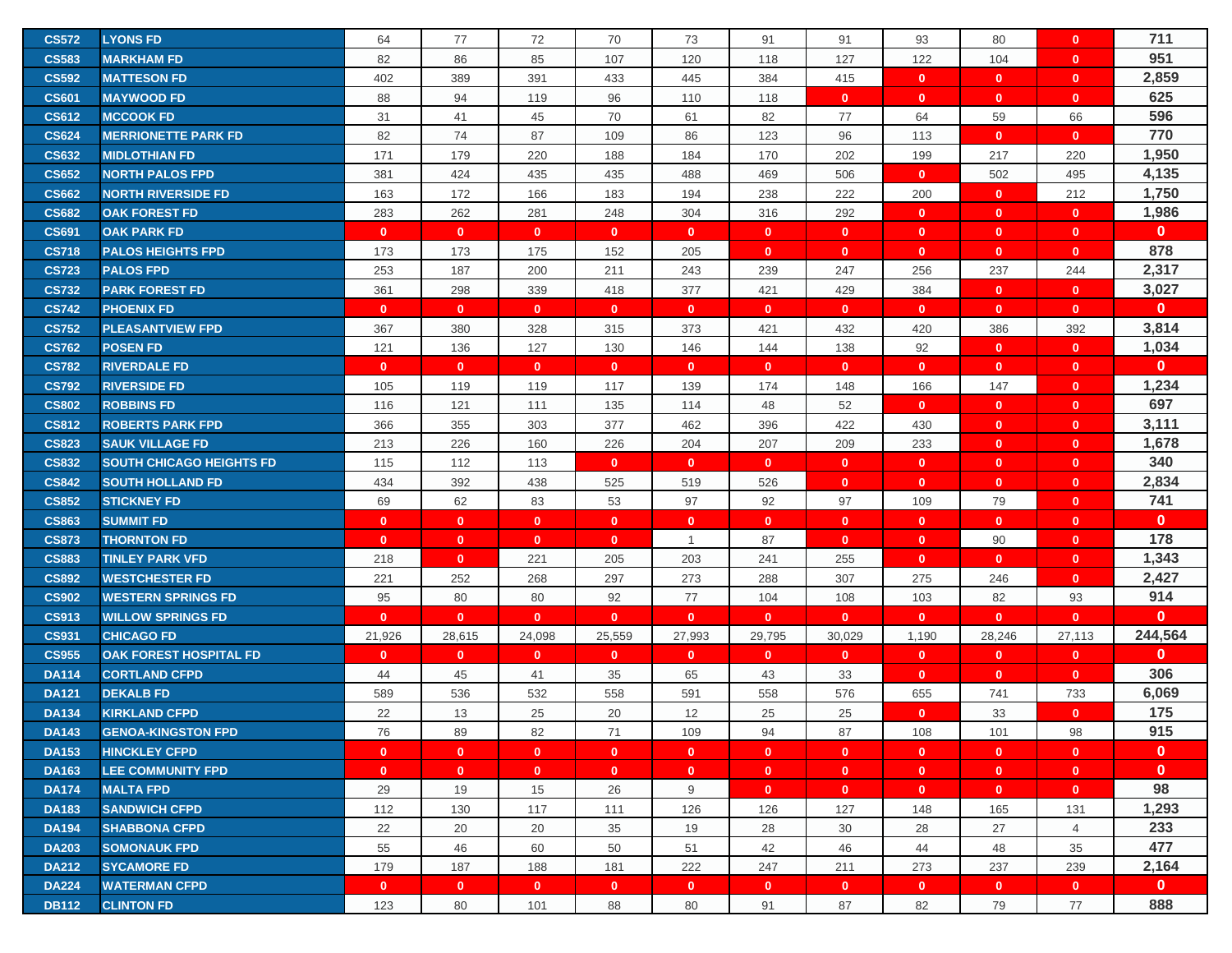| <b>DB123</b> | <b>FARMER CITY FPD</b>         | 8              | 10             | 13             | $\overline{7}$ | $\overline{7}$ | 17             | 9              | 4              | 11           | 13           | 99           |
|--------------|--------------------------------|----------------|----------------|----------------|----------------|----------------|----------------|----------------|----------------|--------------|--------------|--------------|
| <b>DB134</b> | <b>KENNEY FPD</b>              | 16             | 9              | 14             | 17             | 9              | 11             | 13             | 17             | 11           | 12           | 129          |
| <b>DB143</b> | <b>WAPELLA FPD</b>             | 19             | 3              | 11             | 13             | 10             | $\overline{7}$ | 11             | 15             | 8            | 11           | 108          |
| <b>DB154</b> | <b>WAYNESVILLE CFPD</b>        | $\mathbf{1}$   | $\overline{4}$ | $\overline{4}$ | $\mathbf{1}$   | $\overline{4}$ | 5              | $\mathbf 0$    | 5              | 8            | 3            | 35           |
| <b>DB163</b> | <b>WELDON CFPD</b>             | $\overline{7}$ | $\mathbf{0}$   | $\overline{4}$ | 3              | $\overline{7}$ | $\overline{4}$ | $\overline{4}$ | $\overline{2}$ | $\mathbf{0}$ | $\mathbf{0}$ | 31           |
| <b>DC114</b> | <b>ARCOLA FPD</b>              | $\mathbf{0}$   | $\mathbf{0}$   | $\mathbf{0}$   | $\mathbf{0}$   | $\mathbf{0}$   | $\mathbf{0}$   | $\mathbf 0$    | $\mathbf{0}$   | $\mathbf{0}$ | $\mathbf{0}$ | $\mathbf{0}$ |
| <b>DC128</b> | <b>ATWOOD FPD</b>              | 12             | 22             | 24             | 17             | 10             | 19             | 20             | 16             | 21           | $\mathbf{1}$ | 162          |
| <b>DC133</b> | <b>CAMARGO COUNTRYSIDE FPD</b> | 8              | $\mathbf{0}$   | 12             | 5              | $\overline{7}$ | 14             | 13             | 8              | 6            | $\mathbf{0}$ | 73           |
| <b>DC143</b> | <b>HINDSBORO CFPD</b>          | $\overline{4}$ | 3              | 6              | 3              | 2              | 5              | $\mathbf{0}$   | $\mathbf{0}$   | $\mathbf{0}$ | $\mathbf{0}$ | 23           |
| <b>DC163</b> | <b>NEWMAN CFPD</b>             | 11             | 9              | 11             | 8              | 9              | 9              | 5              | 5              | $\mathbf{0}$ | $\mathbf{0}$ | 67           |
| <b>DC173</b> | <b>TUSCOLA FD</b>              | $\mathbf{0}$   | $\mathbf{0}$   | $\mathbf{0}$   | $\mathbf{0}$   | $\mathbf{0}$   | $\mathbf{0}$   | $\mathbf{0}$   | $\mathbf{0}$   | $\mathbf{0}$ | $\mathbf{0}$ | $\mathbf{0}$ |
| <b>DC183</b> | <b>VILLA GROVE FD</b>          | 3              | $\mathbf{0}$   | $\mathbf{0}$   | $\mathbf{0}$   | $\mathbf{0}$   | $\mathbf{0}$   | $\mathbf{0}$   | $\mathbf{0}$   | $\mathbf{0}$ | $\mathbf{0}$ | 3            |
| <b>DD111</b> | <b>OAK BROOK FD</b>            | 171            | 172            | 186            | 211            | 250            | 241            | 219            | 239            | 232          | $\mathbf{0}$ | 1,921        |
| <b>DD122</b> | <b>WHEATON CITY FD</b>         | 437            | 482            | 503            | 455            | 479            | 489            | 512            | 576            | 546          | 584          | 5,063        |
| <b>DD132</b> | <b>NAPERVILLE FD</b>           | 1,120          | 657            | 1,247          | 1,346          | 1,347          | 1,399          | 1,394          | 1,377          | $\mathbf{0}$ | $\mathbf{0}$ | 9,887        |
| <b>DD142</b> | <b>ELMHURST FD</b>             | 487            | 471            | 457            | 513            | 512            | 559            | 495            | 528            | 497          | 623          | 5,142        |
| <b>DD152</b> | <b>DOWNERS GROVE FD</b>        | 222            | 443            | 258            | 258            | 564            | 576            | 568            | 634            | 550          | 612          | 4,685        |
| <b>DD162</b> | <b>ADDISON FPD</b>             | 420            | 415            | 448            | 404            | 460            | 475            | 469            | 501            | 408          | 461          | 4,461        |
| <b>DD182</b> | <b>BENSENVILLE FD</b>          | 284            | 313            | 273            | 278            | 340            | 357            | 376            | 470            | 264          | 335          | 3,290        |
| <b>DD202</b> | <b>BLOOMINGDALE FPD</b>        | 409            | 367            | 416            | 401            | 409            | 435            | 469            | 548            | 419          | 485          | 4,358        |
| <b>DD213</b> | <b>OAKBROOK TERRACE FPD</b>    | 105            | 105            | 103            | 140            | 142            | 132            | 136            | 164            | 131          | 131          | 1,289        |
| <b>DD222</b> | <b>CAROL STREAM FPD</b>        | 443            | 446            | 456            | 443            | 419            | 429            | 446            | $\mathbf{0}$   | 437          | 466          | 3,985        |
| <b>DD243</b> | <b>CLARENDON HILLS FD</b>      | 34             | 42             | 40             | 49             | 62             | 61             | 53             | 50             | 35           | 40           | 466          |
| <b>DD252</b> | <b>DARIEN-WOODRIDGE FPD</b>    | 238            | 266            | 261            | 281            | 287            | 363            | 301            | 302            | 280          | 280          | 2,859        |
| <b>DD264</b> | <b>GLEN ELLYN FD</b>           | 220            | 227            | 203            | 228            | 251            | 272            | $\mathbf{0}$   | $\mathbf{0}$   | $\mathbf{0}$ | $\mathbf{0}$ | 1,401        |
| <b>DD272</b> | <b>GLENSIDE FPD</b>            | 92             | 122            | 88             | 95             | 116            | 113            | 114            | 140            | $\mathbf{0}$ | $\mathbf{0}$ | 880          |
| <b>DD282</b> | <b>HINSDALE FD</b>             | 172            | 178            | 181            | 194            | 220            | 245            | 208            | 228            | 195          | $\mathbf{0}$ | 1,821        |
| <b>DD293</b> | <b>ITASCA FPD</b>              | 127            | 118            | 121            | 139            | 159            | 140            | $\mathbf{0}$   | $\mathbf{0}$   | $\mathbf{0}$ | $\mathbf{0}$ | 804          |
| <b>DD302</b> | <b>LISLE-WOODRIDGE FPD</b>     | 210            | 235            | 219            | 222            | 250            | 327            | 266            | 303            | $\mathbf{0}$ | $\mathbf{0}$ | 2,032        |
| <b>DD312</b> | <b>LOMBARD FD</b>              | 551            | 543            | 561            | 471            | 432            | 638            | 612            | $\mathbf{0}$   | $\mathbf{0}$ | $\mathbf{0}$ | 3,808        |
| <b>DD321</b> | <b>VILLAGE OF ROSELLE FD</b>   | 192            | 224            | 197            | 220            | 239            | 253            | 261            | 273            | 280          | 260          | 2,399        |
| <b>DD332</b> | <b>TRI-STATE FPD</b>           | 433            | 459            | 511            | 488            | 520            | 564            | 511            | 499            | $\mathbf{0}$ | $\mathbf{0}$ | 3,985        |
| <b>DD342</b> | <b>VILLA PARK FD</b>           | 222            | 255            | 230            | 243            | 254            | 292            | 262            | 292            | 270          | 287          | 2,607        |
| <b>DD353</b> | <b>WARRENVILLE FPD</b>         | 120            | 137            | 146            | 127            | 172            | 153            | 174            | 162            | 4            | 149          | 1,344        |
| <b>DD362</b> | <b>WEST CHICAGO FPD</b>        | 132            | 140            | 275            | 265            | 329            | 331            | $\mathbf{0}$   | $\mathbf{0}$   | $\mathbf{0}$ | $\mathbf{0}$ | 1,472        |
| <b>DD372</b> | <b>WESTMONT FD</b>             | 311            | 359            | 397            | 361            | 341            | 381            | 414            | 397            | 408          | 432          | 3,801        |
| <b>DD382</b> | <b>WINFIELD FPD</b>            | 137            | 136            | 188            | 168            | 158            | 179            | $\mathbf{0}$   | $\mathbf{0}$   | $\mathbf{0}$ | $\mathbf{0}$ | 966          |
| <b>DD392</b> | <b>WOOD DALE FPD</b>           | 198            | 226            | 215            | 225            | 234            | 226            | 253            | 239            | 211          | 231          | 2,258        |
| <b>DD403</b> | <b>YORK CENTER FPD</b>         | 155            | 121            | 125            | 147            | 165            | 134            | 148            | 159            | 155          | 171          | 1,480        |
| <b>EA114</b> | <b>BROCTON CFPD</b>            | $\overline{2}$ | $\overline{2}$ | $\mathbf{0}$   | $\mathbf{0}$   | $\mathbf{0}$   | $\mathbf{0}$   | $\mathbf{0}$   | $\mathbf{0}$   | $\mathbf{0}$ | $\mathbf{0}$ | 4            |
| <b>EA122</b> | <b>CHRISMAN FPD</b>            | 33             | 21             | 14             | 20             | 28             | 21             | 11             | 24             | 26           | 19           | 217          |
| <b>EA144</b> | <b>HUME FPD</b>                | $\mathbf{0}$   | $\overline{2}$ | 8              | 11             | 3              | $\overline{2}$ | 6              | $\overline{4}$ | 6            | 6            | 48           |
| <b>EA153</b> | <b>KANSAS TWP FPD</b>          | $\mathbf{0}$   | $\mathbf{0}$   | $\mathbf{0}$   | $\mathbf{0}$   | $\mathbf{0}$   | $\mathbf{0}$   | $\mathbf{0}$   | $\mathbf{0}$   | $\mathbf{0}$ | $\mathbf{0}$ | $\mathbf{0}$ |
| <b>EA163</b> | <b>METCALF FPD</b>             | $\mathbf{0}$   | $\mathbf{0}$   | $\mathbf{0}$   | $\mathbf{0}$   | $\mathbf{0}$   | $\mathbf{0}$   | $\mathbf{0}$   | $\mathbf{0}$   | $\mathbf{0}$ | $\mathbf{0}$ | $\mathbf{0}$ |
| <b>EA172</b> | <b>PARIS CFPD</b>              | 15             | 9              | 12             | 16             | 20             | 15             | 15             | 19             | 23           | 9            | 153          |
| <b>EA181</b> | <b>PARIS FD</b>                | 30             | 61             | 78             | 78             | 72             | 88             | 70             | 77             | $\mathbf{0}$ | $\mathbf{0}$ | 554          |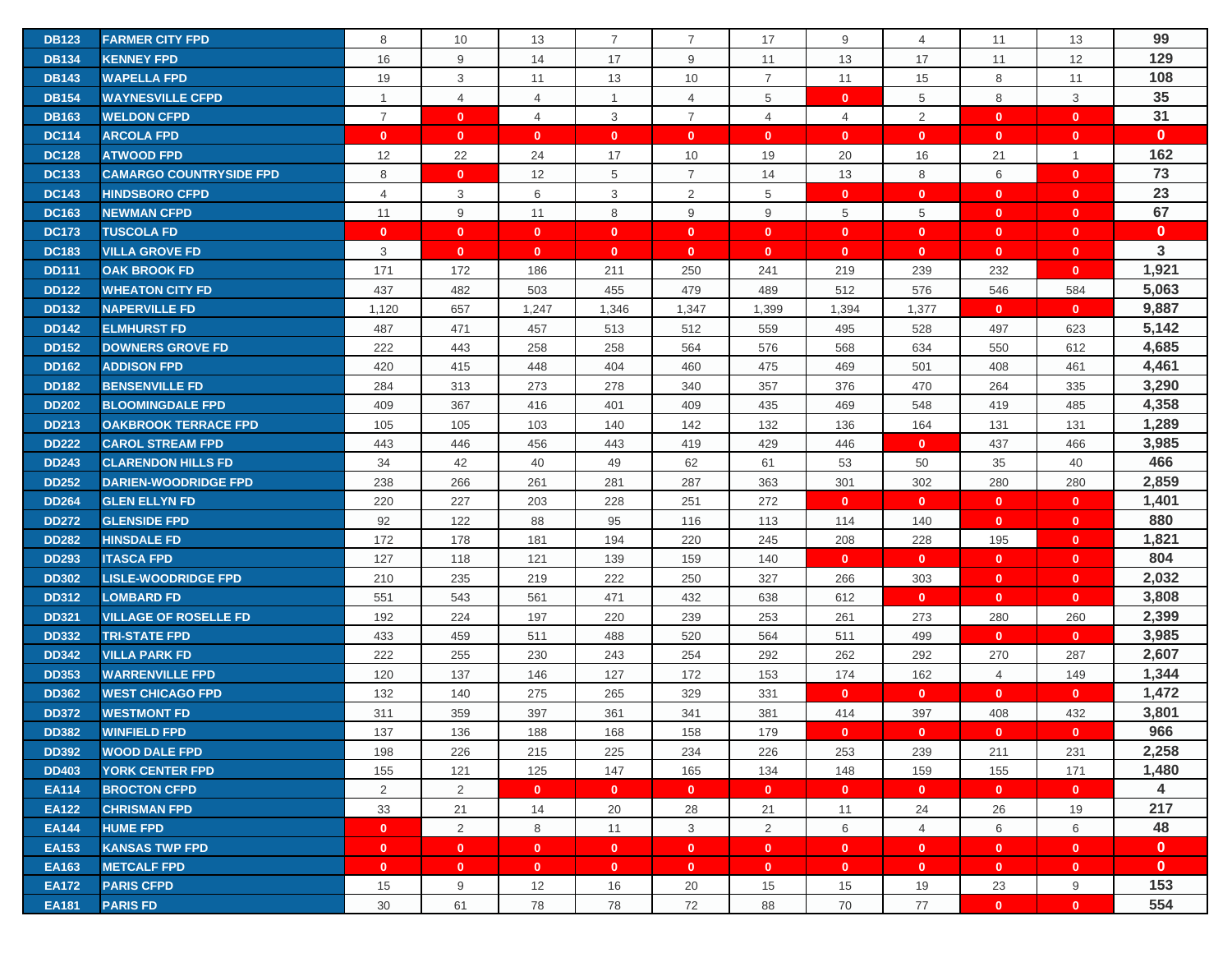| <b>EB114</b> | <b>ALBION VFD</b>             | 27             | 22             | 15             | 12             | 30             | 21             | 10             | 23             | 19             | 25             | 204            |
|--------------|-------------------------------|----------------|----------------|----------------|----------------|----------------|----------------|----------------|----------------|----------------|----------------|----------------|
| <b>EB123</b> | <b>BONE GAP RFPD</b>          | $\mathbf{1}$   | $\mathbf{0}$   | $\mathbf{1}$   | $\mathbf{0}$   | $\mathbf{1}$   | $\overline{1}$ | $\overline{4}$ | $\overline{1}$ | $\mathbf{1}$   | $\mathbf{1}$   | 11             |
| <b>EB133</b> | <b>BROWNS FD</b>              | $\mathbf{0}$   | $\mathbf{0}$   | $\mathbf{0}$   | $\mathbf{0}$   | $\mathbf{0}$   | $\mathbf{0}$   | $\mathbf{0}$   | $\mathbf{0}$   | $\mathbf{0}$   | $\mathbf{0}$   | $\mathbf{0}$   |
| <b>EB143</b> | <b>WEST SALEM RFPD</b>        | 2              | 3              | $\overline{2}$ | 3              | $\overline{4}$ | 2              | 3              | 3              | 3              | 4              | 29             |
| <b>EC114</b> | <b>ALTAMONT FPD</b>           | 9              | 5              | 6              | $\overline{4}$ | 6              | 14             | $\mathbf{0}$   | $\mathbf{0}$   | $\mathbf{0}$   | $\mathbf{0}$   | 44             |
| <b>EC123</b> | <b>DIETERICH FPD</b>          | 9              | 8              | 15             | $\overline{7}$ | 11             | 11             | 10             | 17             | 8              | 3              | 99             |
| <b>EC134</b> | <b>EDGEWOOD BI-COUNTY FPD</b> | $\mathbf{0}$   | $\mathbf{0}$   | $\mathbf{0}$   | $\mathbf{0}$   | $\mathbf{0}$   | $\mathbf{0}$   | $\mathbf 0$    | $\mathbf{0}$   | $\mathbf{0}$   | $\mathbf{0}$   | $\mathbf{0}$   |
| <b>EC142</b> | <b>EFFINGHAM FD</b>           | $\mathbf{0}$   | 46             | $\mathbf{0}$   | 46             | 47             | 51             | 58             | 60             | 56             | 50             | 414            |
| <b>EC164</b> | <b>MONTROSE FPD</b>           | 5              | $\overline{7}$ | $\overline{4}$ | $\overline{4}$ | 5              | $\overline{4}$ | 8              | 3              | 3              | $\mathbf{0}$   | 43             |
| <b>EC173</b> | <b>SHUMWAY FPD</b>            | 27             | 12             | $\mathbf{0}$   | 29             | 20             | 32             | 23             | 32             | 27             | 19             | 221            |
| <b>EC184</b> | <b>TEUTOPOLIS FPD</b>         | $\overline{7}$ | 10             | $\overline{4}$ | 5              | 6              | $\overline{7}$ | 14             | 10             | 6              | $\mathbf{0}$   | 69             |
| <b>EC193</b> | <b>TRI-COUNTY FPD</b>         | 18             | 5              | 5              | 10             | 2              | 8              | 9              | 12             | 23             | 6              | 98             |
| <b>EC204</b> | <b>WATSON FPD</b>             | 10             | 12             | 16             | 18             | 16             | 17             | 16             | 12             | 20             | $\overline{7}$ | 144            |
| <b>FA113</b> | <b>BROWNSTOWN FPD</b>         | 14             | 8              | 20             | 10             | 11             | 8              | 10             | 11             | $\mathbf{0}$   | $\mathbf{0}$   | 92             |
| <b>FA124</b> | <b>FARINA FPD</b>             | $\,$ 5 $\,$    | $\overline{1}$ | $\mathbf{1}$   | $\mathbf{0}$   | $\mathbf{1}$   | $\mathbf{0}$   | 3              | 2              | 3              | $\mathbf{0}$   | 16             |
| <b>FA133</b> | <b>RAMSEY FPD</b>             | 9              | 13             | 8              | 8              | 9              | 5              | 8              | 16             | 12             | 4              | 92             |
| <b>FA144</b> | <b>ST ELMO FPD</b>            | 23             | 13             | 3              | $\overline{2}$ | 4              | 2              | $\mathbf{0}$   | $\mathbf{0}$   | $\overline{2}$ | $\mathbf{0}$   | 49             |
| <b>FA154</b> | <b>ST PETER FPD</b>           | 6              | 2              | $\overline{7}$ | 4              | 3              | 6              | 5              | 3              | $\overline{7}$ | 8              | 51             |
| <b>FA164</b> | <b>VANDALIA VFD</b>           | 4              | $\overline{4}$ | $\overline{7}$ | 6              | 8              | 9              | 6              | 6              | 6              | 4              | 60             |
| <b>FB113</b> | <b>ELLIOTT VFD</b>            | $\mathbf{1}$   | $\mathbf{1}$   | $\overline{4}$ | $\mathbf{1}$   | $\overline{2}$ | $\overline{2}$ | $\mathbf{1}$   | $\mathbf{0}$   | $\mathbf{0}$   | $\mathbf{0}$   | $12$           |
| <b>FB123</b> | <b>GIBSON CITY FPD</b>        | 2              | $\overline{7}$ | 9              | 3              | $\overline{2}$ | 5              | 9              | 5              | 10             | 3              | 55             |
| <b>FB133</b> | <b>KEMPTON FPD</b>            | 2              | 2              | $\overline{2}$ | $\mathbf{1}$   | 3              | 8              | $\overline{1}$ | $\mathbf{0}$   | $\mathbf{0}$   | $\mathbf{0}$   | 19             |
| <b>FB144</b> | <b>ROBERTS-MELVIN FPD</b>     | 17             | 8              | 13             | 5              | 6              | 16             | 10             | 11             | 13             | 11             | 110            |
| <b>FB153</b> | <b>PAXTON FPD</b>             | $\mathbf{0}$   | $\mathbf{0}$   | $\mathbf{0}$   | $\mathbf{0}$   | $\mathbf{0}$   | $\mathbf{0}$   | $\mathbf{0}$   | $\mathbf{0}$   | $\mathbf{0}$   | $\mathbf{0}$   | $\mathbf{0}$   |
| <b>FB163</b> | <b>PIPER CITY FPD</b>         | 8              | 11             | 13             | 8              | 14             | 11             | 13             | $\overline{1}$ | $\mathbf{0}$   | 47             | 126            |
| <b>FB174</b> | <b>ROBERTS-MELVIN CFPD</b>    | $\mathbf{0}$   | $\mathbf{0}$   | $\mathbf{0}$   | $\mathbf{0}$   | $\mathbf{0}$   | $\mathbf{0}$   | $\mathbf{0}$   | $\mathbf{0}$   | $\mathbf{0}$   | $\mathbf{0}$   | $\mathbf{0}$   |
| <b>FB183</b> | <b>SULLIVANT TWP FPD</b>      | $\mathbf{0}$   | $\mathbf{0}$   | $\mathbf{0}$   | $\mathbf{0}$   | $\mathbf{0}$   | $\mathbf{0}$   | $\mathbf{0}$   | $\mathbf{0}$   | $\mathbf{0}$   | $\mathbf{0}$   | $\mathbf{0}$   |
| <b>FC122</b> | <b>BENTON FD</b>              | 59             | 76             | 78             | 72             | 66             | 59             | 84             | 79             | 84             | 89             | 746            |
| <b>FC133</b> | <b>BUCKNER FD</b>             | 5              | 6              | 3              | 2              | 9              | $\mathbf{0}$   | $\mathbf{0}$   | $\mathbf{0}$   | $\mathbf{0}$   | $\mathbf{0}$   | 25             |
| <b>FC142</b> | <b>CHRISTOPHER FD</b>         | $\mathbf{0}$   | $\mathbf{0}$   | $\mathbf{0}$   | $\mathbf{0}$   | $\mathbf{0}$   | $\mathbf{0}$   | $\mathbf{0}$   | $\mathbf{0}$   | $\mathbf{0}$   | $\mathbf{0}$   | $\mathbf{0}$   |
| <b>FC154</b> | <b>COELLO FD</b>              | 15             | 14             | 18             | 17             | 13             | 21             | 19             | 13             | 11             | $\mathbf{0}$   | 141            |
| <b>FC164</b> | <b>ROYALTON VFD</b>           | $\mathbf{0}$   | $\mathbf{0}$   | $\mathbf{0}$   | 2              | 21             | 20             | 19             | 17             | $\mathbf{0}$   | $\mathbf{0}$   | 79             |
| <b>FC173</b> | <b>SESSER FPD</b>             | 16             | 19             | 20             | 21             | 36             | 30             | 22             | $\mathbf{0}$   | $\mathbf{1}$   | $\mathbf{1}$   | 166            |
| <b>FC184</b> | <b>CAVE EASTERN FPD</b>       | $\mathbf{0}$   | $\mathbf{0}$   | $\mathbf{0}$   | $\mathbf{0}$   | $\mathbf{0}$   | $\mathbf{0}$   | $\mathbf{0}$   | $\mathbf{0}$   | $\mathbf{0}$   | $\mathbf{0}$   | $\mathbf 0$    |
| <b>FC194</b> | <b>VALIER FD</b>              | 4              | 3              | $\mathbf{0}$   | $\mathbf{0}$   | $\mathbf{0}$   | $\mathbf{0}$   | $\mathbf{0}$   | $\mathbf{0}$   | $\mathbf{0}$   | $\mathbf{0}$   | $\overline{7}$ |
| <b>FC204</b> | <b>WEST CITY FD</b>           | $\mathbf{0}$   | $\mathbf{0}$   | $\mathbf{0}$   | $\mathbf{0}$   | $\mathbf{0}$   | $\mathbf{0}$   | $\mathbf{0}$   | $\mathbf{0}$   | $\mathbf{0}$   | $\mathbf{0}$   | $\mathbf{0}$   |
| <b>FC211</b> | <b>WEST FRANKFORT FD</b>      | 196            | 174            | $\mathbf{1}$   | $\mathbf{0}$   | $\mathbf{0}$   | $\mathbf{0}$   | $\mathbf{0}$   | $\mathbf{0}$   | $\mathbf{0}$   | $\mathbf{0}$   | 371            |
| <b>FC224</b> | <b>ZEIGLER FD</b>             | 24             | 17             | 22             | 18             | 22             | 18             | 23             | 28             | $\mathbf{0}$   | $\mathbf{0}$   | 172            |
| <b>FC234</b> | <b>EWING-NORTHERN FPD</b>     | 5              | 5              | 12             | $\overline{7}$ | 3              | 3              | 6              | 6              | 6              | $\overline{4}$ | 57             |
| <b>FD114</b> | <b>ASTORIA FPD</b>            | 22             | 23             | 26             | 13             | 14             | 11             | 12             | 23             | 17             | $\mathbf{0}$   | 161            |
| <b>FD124</b> | <b>AVON FPD</b>               | 10             | $\overline{7}$ | 6              | 5              | $\overline{7}$ | $\mathbf{0}$   | $\mathbf{0}$   | $\mathbf{0}$   | $\mathbf{0}$   | $\mathbf{0}$   | 35             |
| <b>FD144</b> | <b>BUCKHEART FPD</b>          | 6              | 5              | 14             | $\overline{4}$ | $\overline{7}$ | 9              | $\overline{4}$ | 8              | $\overline{4}$ | 6              | 67             |
| <b>FD164</b> | <b>COPPERAS CREEK FPD</b>     | 21             | 11             | 28             | 21             | 23             | 15             | 16             | 19             | 23             | 21             | 198            |
| <b>FD172</b> | <b>CANTON FD</b>              | 166            | 152            | 190            | 205            | 208            | 204            | 173            | 192            | 195            | 206            | 1,891          |
| <b>FD183</b> | <b>CUBA FPD</b>               | 9              | 8              | 10             | 3              | $\overline{4}$ | 5              | 8              | 2              | $\mathbf{0}$   | $\mathbf{0}$   | 49<br>21       |
| <b>FD203</b> | <b>FAIRVIEW FPD</b>           | $\overline{4}$ | $\overline{4}$ | 13             | $\mathbf{0}$   | $\mathbf{0}$   | $\mathbf{0}$   | $\mathbf{0}$   | $\mathbf{0}$   | $\mathbf{0}$   | $\mathbf{0}$   |                |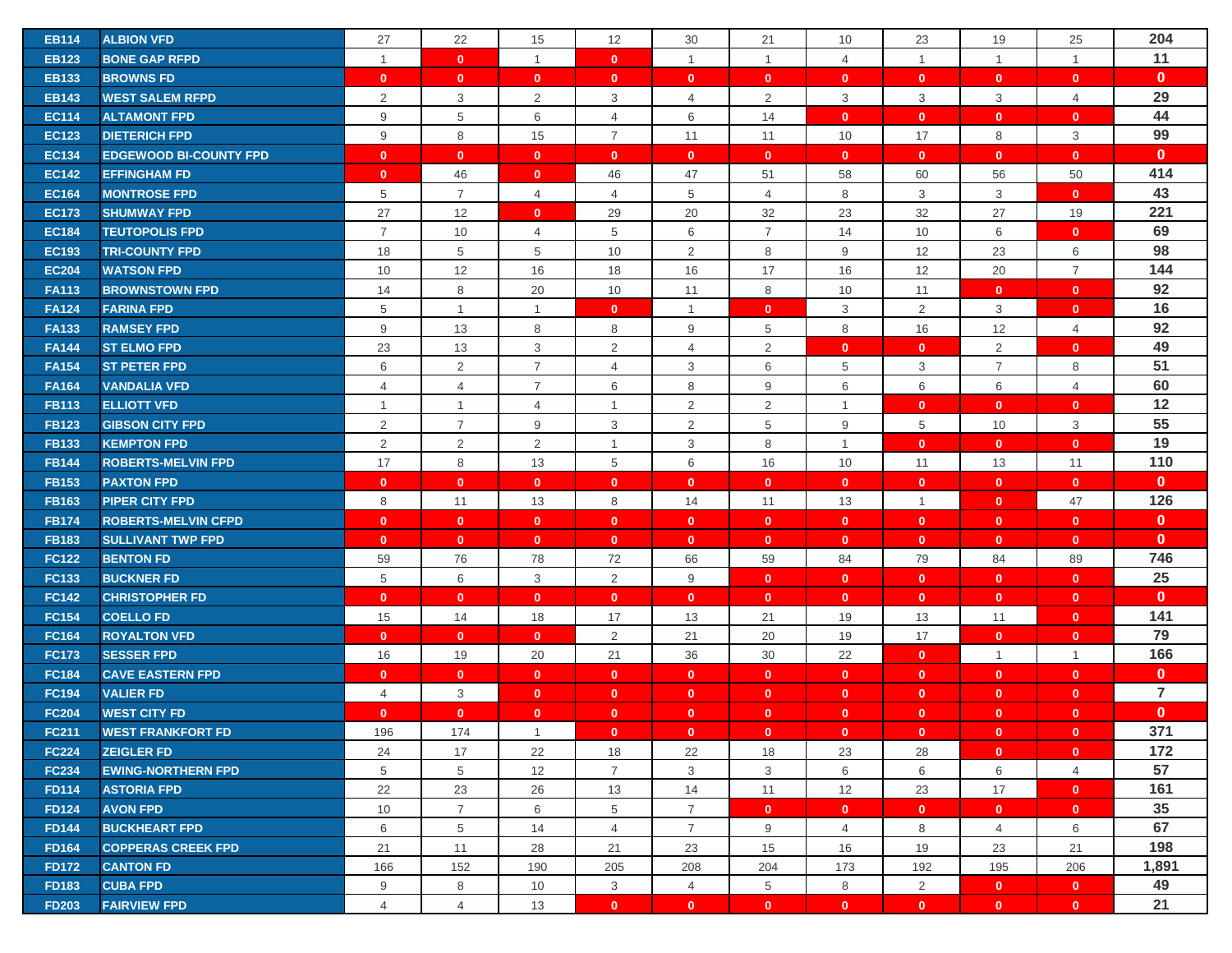| <b>FD214</b> | <b>FARMINGTON CFPD</b>               | 18             | 32             | 33             | 56             | 22             | 29             | 31             | $\mathbf{0}$ | 16             | 17             | 254                     |
|--------------|--------------------------------------|----------------|----------------|----------------|----------------|----------------|----------------|----------------|--------------|----------------|----------------|-------------------------|
| <b>FD233</b> | <b>HICKORY-KERTON FPD</b>            | $\mathbf{1}$   | $\overline{2}$ | 3              | $\overline{4}$ | $\mathbf{1}$   | $\overline{1}$ | $\overline{1}$ | 3            | $\mathbf{1}$   | $\mathbf{1}$   | 18                      |
| <b>FD243</b> | <b>IPAVA FPD</b>                     | $\mathbf{0}$   | $\mathbf{0}$   | $\mathbf{0}$   | $\mathbf{0}$   | $\mathbf{0}$   | $\mathbf{0}$   | $\mathbf{0}$   | $\mathbf{0}$ | $\mathbf{0}$   | $\mathbf{0}$   | $\mathbf{0}$            |
| <b>FD253</b> | <b>LEWISTOWN FPD</b>                 | 45             | 51             | 41             | 40             | 38             | 48             | 41             | 45           | 52             | 36             | 437                     |
| <b>FD263</b> | <b>LONDON MILLS CFPD</b>             | $\mathbf{0}$   | $\mathbf{0}$   | $\mathbf{0}$   | $\mathbf{0}$   | $\mathbf{0}$   | $\mathbf{0}$   | $\mathbf{0}$   | $\mathbf{0}$ | $\mathbf{0}$   | $\mathbf{0}$   | $\mathbf{0}$            |
| <b>FD274</b> | <b>SMITHFIELD FPD</b>                | 3              | 6              | 10             | 8              | $\overline{2}$ | 4              | 6              | $\mathbf{0}$ | $\mathbf{0}$   | $\mathbf{0}$   | 39                      |
| <b>FD284</b> | <b>TABLE GROVE FPD</b>               | 6              | $\overline{4}$ | 9              | 11             | 4              | 3              | $\mathbf 0$    | $\mathbf{0}$ | $\mathbf{0}$   | $\mathbf{0}$   | 37                      |
| <b>FD293</b> | <b>VERMONT FPD</b>                   | 8              | 6              | $\overline{7}$ | $\overline{7}$ | 10             | 8              | 6              | $\mathbf{1}$ | $\mathbf{0}$   | $\mathbf{0}$   | 53                      |
| GA114        | <b>EQUALITY FD</b>                   | 2              | 8              | 15             | $\mathbf{1}$   | 4              | $\overline{4}$ | $\overline{1}$ | 2            | $\mathbf{0}$   | $\mathbf{0}$   | 37                      |
| <b>GA124</b> | <b>NEW HAVEN FD</b>                  | $\mathbf{0}$   | $\mathbf{0}$   | $\mathbf{0}$   | $\mathbf{0}$   | $\mathbf{0}$   | $\mathbf{0}$   | $\mathbf{0}$   | $\mathbf{0}$ | $\mathbf{0}$   | $\mathbf{0}$   | $\mathbf{0}$            |
| GA133        | <b>NEW SHAWNEETOWN FD</b>            | 6              | 5              | 10             | $\overline{7}$ | $\overline{7}$ | 10             | 5              | 8            | $\overline{7}$ | $\mathbf{0}$   | 65                      |
| GA154        | <b>OMAHA FD</b>                      | $\mathbf{1}$   | $\overline{1}$ | $\mathbf{1}$   | $\mathbf{1}$   | $\mathbf{1}$   | $\overline{1}$ | $\mathbf{1}$   | $\mathbf{0}$ | $\overline{1}$ | $\mathbf{1}$   | 9                       |
| GA164        | <b>RIDGWAY FD</b>                    | $\mathbf{0}$   | $\mathbf{0}$   | $\mathbf{0}$   | $\mathbf{0}$   | $\mathbf{0}$   | $\mathbf{0}$   | $\mathbf{0}$   | $\mathbf{0}$ | $\mathbf{0}$   | $\mathbf{0}$   | $\mathbf{0}$            |
| <b>GB123</b> | <b>CARROLLTON FPD</b>                | $\overline{7}$ | $\overline{4}$ | 3              | 4              | 3              | 9              | 2              | 2            | $\mathbf{0}$   | $\mathbf{0}$   | 34                      |
| <b>GB144</b> | <b>GREENFIELD FPD</b>                | $\mathbf{0}$   | $\mathbf{0}$   | $\mathbf{0}$   | $\mathbf{0}$   | $\mathbf{0}$   | $\mathbf{0}$   | $\mathbf 0$    | $\mathbf{0}$ | $\mathbf{0}$   | $\mathbf{0}$   | $\mathbf{0}$            |
| <b>GB173</b> | <b>ROODHOUSE FPD</b>                 | 31             | 21             | 30             | 30             | 29             | 29             | 30             | 30           | 25             | 21             | 276                     |
| <b>GB183</b> | <b>WHITE HALL VFD</b>                | 10             | 6              | 3              | $\mathbf{0}$   | 8              | 5              | 13             | 13           | 6              | 4              | 68                      |
| GC114        | <b>BRACEVILLE FD</b>                 | 17             | 22             | 31             | 27             | 39             | 30             | 28             | 32           | $\overline{1}$ | $\mathbf{0}$   | 227                     |
| GC123        | <b>COAL CITY FPD</b>                 | 139            | 149            | 164            | 161            | 197            | 186            | 176            | 200          | 231            | 238            | 1,841                   |
| GC142        | <b>GARDNER FPD</b>                   | 42             | 56             | 59             | 33             | 58             | 52             | 60             | 43           | 60             | 64             | 527                     |
| GC144        | <b>MAZON FPD</b>                     | 12             | 21             | 14             | 15             | 13             | 11             | 11             | 14           | 16             | 14             | 141                     |
| GC154        | <b>MINOOKA FD</b>                    | 192            | 198            | 199            | 206            | 203            | 237            | 216            | 186          | 234            | $\mathbf{0}$   | 1,871                   |
| GC164        | <b>MORRIS FPAD</b>                   | 260            | 301            | 303            | 316            | 295            | 277            | 309            | 333          | $\mathbf{0}$   | $\mathbf{0}$   | 2,394                   |
| GC174        | <b>SOUTH WILMINGTON VFD</b>          | $\mathbf{1}$   | $\overline{7}$ | 8              | 8              | 8              | 11             | 6              | 5            | $\overline{7}$ | 10             | 71                      |
| GC184        | <b>VERONA-KINSMAN FPD</b>            | 4              | 12             | 10             | 9              | 10             | 5              | 9              | 8            | 6              | $\overline{7}$ | 80                      |
| <b>HA123</b> | <b>DAHLGREN FD</b>                   | $\mathbf{1}$   | 2              | $\overline{2}$ | $\mathbf{1}$   | $\mathbf{1}$   | 3              | $\overline{1}$ | $\mathbf{1}$ | $\overline{1}$ | $\overline{2}$ | 15                      |
| <b>HA133</b> | <b>MCLEANSBORO FD</b>                | 8              | $\overline{4}$ | 5              | 9              | 11             | 11             | 8              | 3            | $\overline{7}$ | $\mathbf{0}$   | 66                      |
| <b>HB113</b> | <b>AUGUSTA FPD</b>                   | 2              | 2              | $\mathbf{1}$   | $\mathbf{0}$   | $\mathbf{1}$   | $\overline{1}$ | $\overline{1}$ | $\mathbf{1}$ | $\mathbf{0}$   | $\mathbf{1}$   | 10                      |
| <b>HB123</b> | <b>BOWEN FPD</b>                     | $\mathbf{0}$   | $\overline{1}$ | 3              | $\overline{2}$ | $\mathbf{0}$   | $\overline{1}$ | 2              | $\mathbf{1}$ | $\mathbf{0}$   | $\mathbf{0}$   | 10                      |
| <b>HB133</b> | <b>CARTHAGE FD</b>                   | $\mathbf{0}$   | $\mathbf{0}$   | $\mathbf{0}$   | $\mathbf{0}$   | $\mathbf{0}$   | $\mathbf{0}$   | $\mathbf{0}$   | $\mathbf{0}$ | $\mathbf{0}$   | $\mathbf{0}$   | $\mathbf{0}$            |
| <b>HB153</b> | <b>HAMILTON FD</b>                   | 4              | $\mathbf{0}$   | $\mathbf{0}$   | $\mathbf{0}$   | $\mathbf{0}$   | $\mathbf{0}$   | $\mathbf 0$    | $\mathbf{0}$ | $\mathbf{0}$   | $\mathbf{0}$   | $\overline{\mathbf{4}}$ |
| <b>HB163</b> | <b>LAHARPE FPD</b>                   | $\overline{4}$ | $\overline{1}$ | 11             | 6              | 3              | $\overline{1}$ | 3              | 4            | 4              | 5              | 42                      |
| <b>HB173</b> | <b>NAUVOO FPD</b>                    | $\mathbf{0}$   | $\mathbf{0}$   | $\mathbf{0}$   | $\mathbf{0}$   | $\mathbf{0}$   | $\mathbf{0}$   | $\mathbf 0$    | $\mathbf{0}$ | $\mathbf{0}$   | $\mathbf{0}$   | $\mathbf{0}$            |
| <b>HB183</b> | <b>TRI-COUNTY FPD</b>                | $\mathbf{0}$   | $\mathbf{0}$   | $\mathbf{0}$   | $\mathbf{0}$   | $\mathbf{0}$   | $\mathbf{0}$   | $\mathbf 0$    | $\mathbf{0}$ | $\mathbf{0}$   | $\mathbf{0}$   | $\mathbf{0}$            |
| <b>HB193</b> | <b>WARSAW RURAL FPD</b>              | 4              | $\overline{2}$ | -1             | $\overline{2}$ | 3              | 3              | $\mathbf 0$    | $\mathbf{0}$ | $\mathbf{0}$   | $\mathbf{0}$   | 15                      |
| <b>HB203</b> | <b>WEST POINT CFPD</b>               | $\mathbf{1}$   | $\overline{1}$ | 2              | $\mathbf{1}$   | $\mathbf{1}$   | $\overline{1}$ | $\mathbf{1}$   | $\mathbf{1}$ | 2              | 3              | 14                      |
| <b>HC114</b> | <b>CAVE-IN-ROCK FD</b>               | $\mathbf{0}$   | $\mathbf{0}$   | $\mathbf{0}$   | $\mathbf{0}$   | $\mathbf{0}$   | $\mathbf{0}$   | $\mathbf{0}$   | $\mathbf{0}$ | $\mathbf{0}$   | $\bullet$      | $\mathbf{0}$            |
| <b>HC124</b> | <b>ELIZABETHTOWN FD</b>              | $\overline{4}$ | $\overline{1}$ | $\mathbf{1}$   | $\mathbf{0}$   | $\overline{2}$ | 6              | 3              | $\mathbf{0}$ | 2              | $\mathbf{0}$   | 19                      |
| <b>HC132</b> | <b>ROSICLARE FD</b>                  | $\mathbf{1}$   | $\mathbf{1}$   | $\mathbf{0}$   | $\mathbf{1}$   | $\mathbf{0}$   | $\mathbf{0}$   | $\mathbf{0}$   | $\mathbf{0}$ | $\mathbf{0}$   | $\mathbf{0}$   | $\mathbf{3}$            |
| <b>HD113</b> | <b>BIGGSVILLE FPD</b>                | $\overline{4}$ | 6              | 8              | $\overline{4}$ | $\overline{2}$ | $\mathbf{1}$   | $\overline{4}$ | 3            | 3              | 3              | 38                      |
| <b>HD123</b> | <b>GULFPORT-GLADSTONE FPD</b>        | $\mathbf{0}$   | $\mathbf{0}$   | $\mathbf{0}$   | $\mathbf{0}$   | $\mathbf{0}$   | $\mathbf{0}$   | $\mathbf{0}$   | $\mathbf{0}$ | $\mathbf{0}$   | $\mathbf{0}$   | $\mathbf{0}$            |
| <b>HD154</b> | <b>MEDIA-STRONGHURST-TERRE HAUTE</b> | 3              | 2              | 11             | $\overline{2}$ | 3              | $\overline{1}$ | $\overline{1}$ | $\mathbf{1}$ | $\mathbf{1}$   | $\mathbf{1}$   | 26                      |
| <b>HD165</b> | <b>OQUAWKA FPD</b>                   | 12             | 8              | 18             | $\overline{4}$ | 9              | 6              | $\mathbf{0}$   | $\mathbf{0}$ | $\mathbf{1}$   | $\mathbf{0}$   | 58                      |
| <b>HD183</b> | <b>RARITAN FPD</b>                   | $\mathbf{0}$   | $\mathbf{0}$   | $\mathbf{0}$   | $\mathbf{0}$   | $\mathbf{0}$   | $\mathbf{0}$   | $\mathbf{0}$   | $\bullet$    | $\mathbf{0}$   | $\mathbf{0}$   | $\mathbf{0}$            |
| <b>HE123</b> | <b>ANNAWAN-ALBA FPD</b>              | 9              | 8              | 16             | 8              | 22             | 8              | $\mathbf{0}$   | $\bullet$    | $\mathbf{0}$   | $\mathbf{0}$   | 71                      |
| <b>HE133</b> | <b>ATKINSON FPD</b>                  | $\mathbf{0}$   | $\mathbf{0}$   | $\mathbf{0}$   | $\mathbf{0}$   | $\mathbf{0}$   | $\mathbf{0}$   | $\mathbf{0}$   | $\mathbf{0}$ | $\mathbf{0}$   | $\mathbf{0}$   | $\mathbf{0}$            |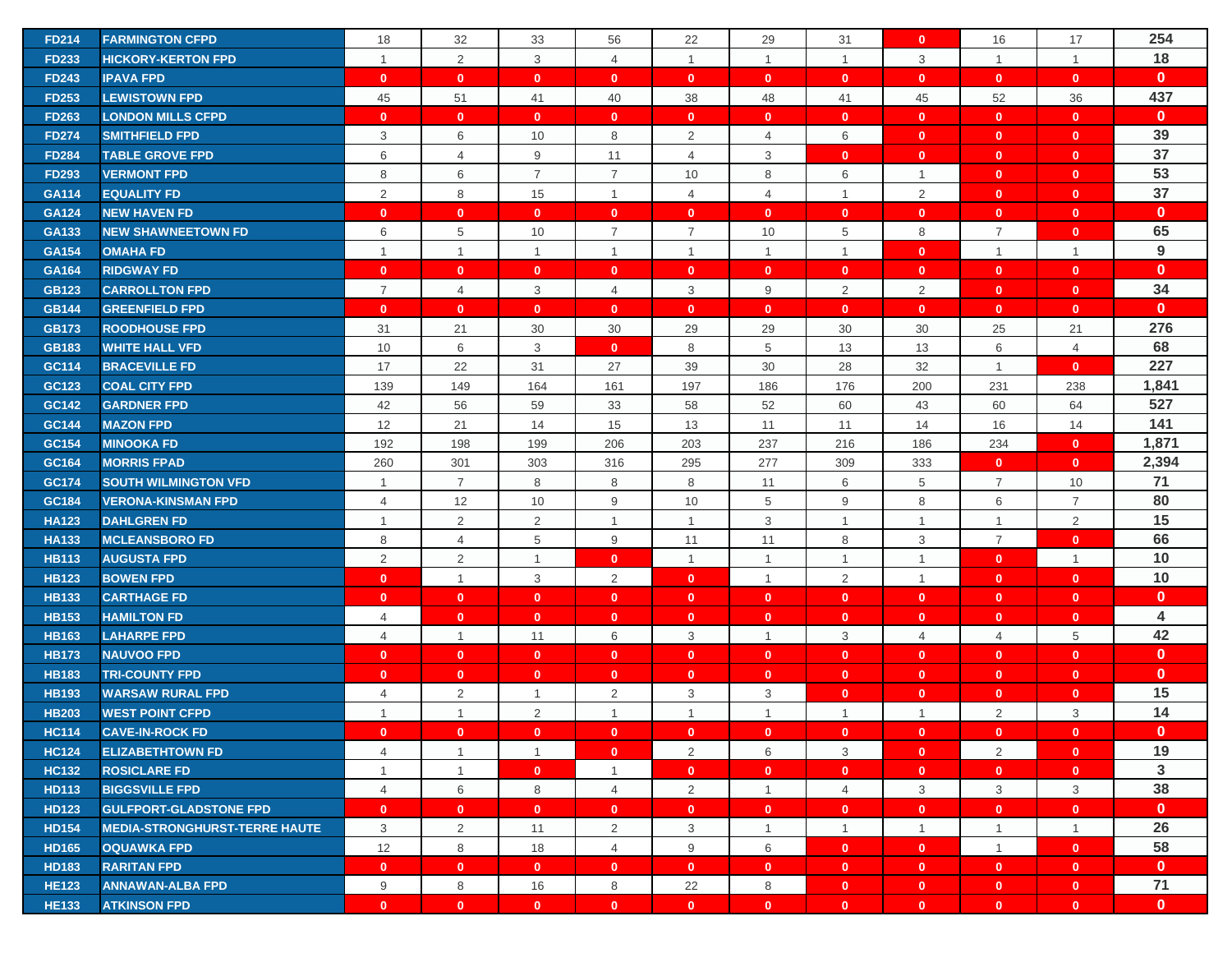| <b>HE148</b> | <b>BISHOP HILL CFPD</b>            | 5              | $\overline{1}$ | $\mathbf{1}$   | $\mathbf{1}$   | $\mathbf{1}$   | $\mathbf{1}$   | $\mathbf{0}$   | $\mathbf{0}$   | $\mathbf{0}$   | $\mathbf{0}$   | 10             |
|--------------|------------------------------------|----------------|----------------|----------------|----------------|----------------|----------------|----------------|----------------|----------------|----------------|----------------|
| <b>HE153</b> | <b>CAMBRIDGE FPD</b>               | 5              | 8              | $\overline{7}$ | 3              | 5              | 3              | 8              | 43             | 52             | 37             | 171            |
| <b>HE163</b> | <b>CLOVER TWP FD</b>               | 5              | $\overline{7}$ | 3              | $\overline{7}$ | 5              | $\overline{4}$ | $\mathbf{0}$   | $\mathbf{0}$   | $\mathbf{0}$   | $\mathbf{0}$   | 31             |
| <b>HE173</b> | <b>COLONA FD</b>                   | 81             | 77             | 77             | 62             | 70             | 79             | 68             | 83             | 79             | 69             | 745            |
| <b>HE193</b> | <b>GENESEO FD</b>                  | 21             | 24             | $\overline{7}$ | 24             | 14             | 16             | 15             | 35             | 13             | 14             | 183            |
| <b>HE211</b> | <b>KEWANEE CITY FD</b>             | 189            | 217            | 213            | 199            | 217            | 236            | 240            | 218            | 216            | 208            | 2,153          |
| <b>HE222</b> | <b>KEWANEE CFPD</b>                | 10             | 9              | 12             | 9              | 8              | 5              | 6              | $\overline{7}$ | 3              | 9              | 78             |
| <b>HE233</b> | <b>ORION CFPD</b>                  | $\mathbf{0}$   | $\mathbf{1}$   | $\mathbf{0}$   | $\mathbf{1}$   | $\mathbf{0}$   | $\mathbf{0}$   | $\mathbf{0}$   | $\mathbf{0}$   | $\mathbf{0}$   | $\mathbf{0}$   | $\overline{2}$ |
| <b>HE243</b> | <b>OSCO CFPD</b>                   | 14             | 16             | 9              | 10             | 6              | 18             | 11             | 15             | 17             | 10             | 126            |
| <b>HE253</b> | <b>OXFORD CFPD</b>                 | $\mathbf{0}$   | $\mathbf{0}$   | $\mathbf{0}$   | $\mathbf{0}$   | $\mathbf{0}$   | $\mathbf{0}$   | $\mathbf{0}$   | $\mathbf{0}$   | $\mathbf{0}$   | $\mathbf{0}$   | $\mathbf{0}$   |
| <b>HE263</b> | <b>GALVA FD</b>                    | $\overline{4}$ | 5              | 15             | 8              | 12             | 5              | 6              | 9              | 3              | $\overline{7}$ | 74             |
| <b>IA113</b> | <b>ASHKUM FPD</b>                  | $\mathbf{0}$   | $\mathbf{0}$   | $\mathbf{0}$   | $\mathbf{0}$   | $\mathbf{0}$   | $\mathbf{0}$   | $\mathbf{0}$   | $\mathbf{0}$   | $\mathbf{0}$   | $\mathbf{0}$   | $\mathbf{0}$   |
| <b>IA122</b> | <b>BEAVER FPD</b>                  | $\mathbf{0}$   | $\mathbf{0}$   | $\mathbf{0}$   | $\mathbf{0}$   | $\mathbf{0}$   | $\mathbf{0}$   | $\mathbf{0}$   | $\mathbf{0}$   | $\mathbf{0}$   | $\mathbf{0}$   | $\mathbf{0}$   |
| <b>IA133</b> | <b>BEAVERVILLE FPD</b>             | $\mathbf{0}$   | $\mathbf{0}$   | $\mathbf{0}$   | $\mathbf{0}$   | $\mathbf{0}$   | $\mathbf{0}$   | $\mathbf{0}$   | $\mathbf{0}$   | $\mathbf{0}$   | $\mathbf{0}$   | $\mathbf{0}$   |
| <b>IA143</b> | <b>BUCKLEY FPD</b>                 | 5              | 5              | $\overline{7}$ | 8              | $\overline{2}$ | 6              | $\overline{4}$ | 8              | 4              | 5              | 54             |
| IA153        | <b>CHEBANSE TWP RURAL FPD</b>      | 6              | $\overline{7}$ | 14             | $\overline{7}$ | 6              | 6              | $\mathbf{0}$   | $\mathbf{0}$   | $\mathbf{0}$   | $\mathbf{0}$   | 46             |
| <b>IA163</b> | <b>CISSNA PARK FPD</b>             | $\mathbf{0}$   | $\mathbf{0}$   | $\mathbf{0}$   | $\mathbf{0}$   | $\mathbf{0}$   | $\mathbf{0}$   | $\mathbf{0}$   | $\mathbf{0}$   | $\mathbf{0}$   | $\mathbf{0}$   | $\mathbf{0}$   |
| <b>IA184</b> | <b>CONCORD FPD</b>                 | $\mathbf{0}$   | $\mathbf{0}$   | $\mathbf{0}$   | $\mathbf{0}$   | $\mathbf{0}$   | $\mathbf{0}$   | $\mathbf{0}$   | $\mathbf{0}$   | $\mathbf{0}$   | $\mathbf{0}$   | $\mathbf{0}$   |
| <b>IA192</b> | <b>CRESCENT-IROQUOIS FPD</b>       | $\mathbf{1}$   | 6              | 10             | 5              | 16             | 6              | 12             | $\overline{7}$ | 5              | 10             | 78             |
| <b>IA202</b> | <b>DANFORTH TWP FPD</b>            | $\mathbf{0}$   | $\mathbf{0}$   | $\mathbf{0}$   | $\mathbf{0}$   | $\mathbf{0}$   | $\mathbf{0}$   | $\mathbf{0}$   | $\mathbf{0}$   | $\mathbf{0}$   | $\mathbf{0}$   | $\mathbf{0}$   |
| IA213        | <b>GILMAN CFPD</b>                 | 8              | 11             | 6              | 12             | 12             | 10             | $\overline{7}$ | $\overline{7}$ | $\overline{4}$ | 8              | 85             |
| <b>IA223</b> | <b>IROQUOIS-FORD FPD</b>           | $\mathbf{1}$   | $\overline{1}$ | $\overline{2}$ | $\mathbf{0}$   | $\mathbf{1}$   | $\mathbf{1}$   | $\overline{1}$ | $\mathbf{1}$   | $\overline{1}$ | $\mathbf{0}$   | 9              |
| <b>IA233</b> | <b>LODA FPD</b>                    | $\mathbf{0}$   | $\overline{1}$ | $\overline{7}$ | $\mathbf{1}$   | $\mathbf{1}$   | $\overline{2}$ | $\overline{2}$ | $\overline{2}$ | $\overline{1}$ | $\mathbf{1}$   | 18             |
| <b>IA242</b> | <b>MARTINTON FPD</b>               | 8              | 5              | 16             | 9              | 3              | $\overline{7}$ | 3              | $\mathbf{0}$   | $\mathbf{0}$   | $\mathbf{0}$   | 51             |
| <b>IA252</b> | <b>MILFORD FPD</b>                 | $\mathbf{0}$   | $\mathbf{0}$   | $\mathbf{0}$   | $\mathbf{0}$   | $\mathbf{0}$   | $\mathbf{0}$   | $\mathbf{0}$   | $\mathbf{0}$   | $\mathbf{0}$   | $\mathbf{0}$   | $\mathbf{0}$   |
| <b>IA268</b> | <b>ONARGA FPD</b>                  | 3              | 5              | 8              | 5              | 9              | 6              | 3              | 5              | 3              | $\mathbf{0}$   | 47             |
| <b>IA283</b> | <b>PAPINEAU FPD</b>                | 3              | 8              | 19             | 13             | 2              | $\mathbf{0}$   | $\mathbf{0}$   | $\mathbf{0}$   | $\mathbf{0}$   | $\mathbf{0}$   | 45             |
| <b>IA293</b> | <b>SHELDON DIST FD</b>             | 16             | 11             | 12             | 10             | 12             | 16             | 17             | 12             | 15             | $\mathbf{0}$   | 121            |
| <b>IA302</b> | <b>STOCKLAND FPD</b>               | $\mathbf{0}$   | $\mathbf{0}$   | $\mathbf{0}$   | $\mathbf{0}$   | $\mathbf{0}$   | $\mathbf{0}$   | $\mathbf{0}$   | $\mathbf{0}$   | $\mathbf{0}$   | $\mathbf{0}$   | $\mathbf{0}$   |
| <b>IA323</b> | <b>WATSEKA VFD</b>                 | 9              | 12             | 15             | 8              | $\mathbf{0}$   | 22             | 17             | 15             | 13             | $\mathbf{0}$   | 111            |
| <b>IA333</b> | <b>WELLINGTON-GREER FPD</b>        | $\mathbf{0}$   | $\mathbf{0}$   | $\mathbf{0}$   | $\mathbf{0}$   | $\mathbf{1}$   | $\mathbf{0}$   | $\mathbf{0}$   | $\mathbf{0}$   | $\mathbf{0}$   | $\mathbf{0}$   | $\mathbf{1}$   |
| <b>IA344</b> | <b>WOODLAND FPD</b>                | $\mathbf{1}$   | 3              | 3              | $\overline{2}$ | $\mathbf{1}$   | $\mathbf{1}$   | 2              | $\mathbf{0}$   | $\mathbf{0}$   | $\mathbf{0}$   | 13             |
| <b>JA111</b> | <b>CARBONDALE FD</b>               | 113            | 135            | 131            | 133            | 160            | 137            | 114            | 158            | 154            | 161            | 1,396          |
| <b>JA124</b> | <b>AVA VFD</b>                     | $\overline{7}$ | $\overline{4}$ | $\overline{4}$ | 9              | 5              | $\overline{4}$ | $\mathbf{0}$   | $\mathbf{0}$   | $\mathbf{0}$   | $\mathbf{0}$   | 33             |
| <b>JA134</b> | <b>CAMPBELL HILL RURAL FD</b>      | 2              | $\overline{2}$ | $\overline{4}$ | $\overline{2}$ | $\mathbf{1}$   | $\overline{2}$ | $\mathbf{0}$   | $\mathbf{0}$   | $\mathbf{0}$   | $\mathbf{0}$   | 13             |
| <b>JA142</b> | <b>CARBONDALE TWP FD</b>           | 15             | 6              | 9              | 9              | 5              | 9              | 11             | 5              | 9              | 8              | 86             |
| <b>JA154</b> | <b>DESOTO VFD</b>                  | $\mathbf{0}$   | $\mathbf{0}$   | $\mathbf{0}$   | $\mathbf{0}$   | $\mathbf{0}$   | $\mathbf{0}$   | $\mathbf{0}$   | $\mathbf{0}$   | $\mathbf{0}$   | $\mathbf{0}$   | $\mathbf{0}$   |
| <b>JA164</b> | <b>DOWELL FD</b>                   | $\overline{4}$ | $\overline{7}$ | $\mathbf{1}$   | 3              | 6              | 14             | 8              | 9              | 8              | $\overline{4}$ | 64             |
| <b>JA173</b> | <b>ELKVILLE FD</b>                 | $\mathbf{0}$   | $\overline{2}$ | $\mathbf{1}$   | $\mathbf{1}$   | 3              | $\overline{2}$ | $\mathbf{0}$   | $\mathbf{1}$   | $\overline{1}$ | $\mathbf{1}$   | 12             |
| <b>JA184</b> | <b>GORHAM VFD</b>                  | 3              | $\mathbf{1}$   | $\overline{2}$ | $\overline{2}$ | 6              | $\mathbf{1}$   | $\mathbf{1}$   | 2              | $\overline{1}$ | $\mathbf{1}$   | 20             |
| <b>JA194</b> | <b>TOWER ROCK FPD</b>              | 3              | $\mathbf{1}$   | 6              | $\overline{4}$ | $\mathbf{0}$   | 3              | $\mathbf{1}$   | $\mathbf{1}$   | 2              | $\mathbf{0}$   | 21             |
| <b>JA204</b> | <b>MAKANDA TWP VFD</b>             | 22             | $\overline{7}$ | 5              | $\overline{7}$ | 13             | 14             | 9              | 8              | 9              | $\overline{7}$ | 101            |
| <b>JA212</b> | <b>MURPHYSBORO FD</b>              | 54             | 65             | 64             | 63             | 64             | 74             | 62             | 48             | 60             | $\mathbf{0}$   | 554            |
| <b>JA223</b> | <b>VERGENNES FD</b>                | $\overline{2}$ | $\overline{4}$ | $\mathbf{1}$   | $\overline{4}$ | $\overline{2}$ | $\mathbf{0}$   | $\overline{1}$ | 2              | $\mathbf{0}$   | $\mathbf{0}$   | 16             |
| <b>JA244</b> | <b>BUSH VFD</b>                    | $\mathbf{0}$   | $\mathbf{0}$   | $\mathbf{0}$   | $\mathbf{0}$   | $\mathbf{0}$   | $\mathbf{0}$   | $\mathbf{0}$   | $\mathbf{0}$   | $\mathbf{0}$   | $\mathbf{0}$   | $\mathbf{0}$   |
| <b>JA253</b> | <b>MURPHYSBORO-POMONA-SOMERSET</b> | 6              | 5              | 5              | 10             | 5              | $\overline{2}$ | 6              | 5              | 2              | $\mathbf{0}$   | 46             |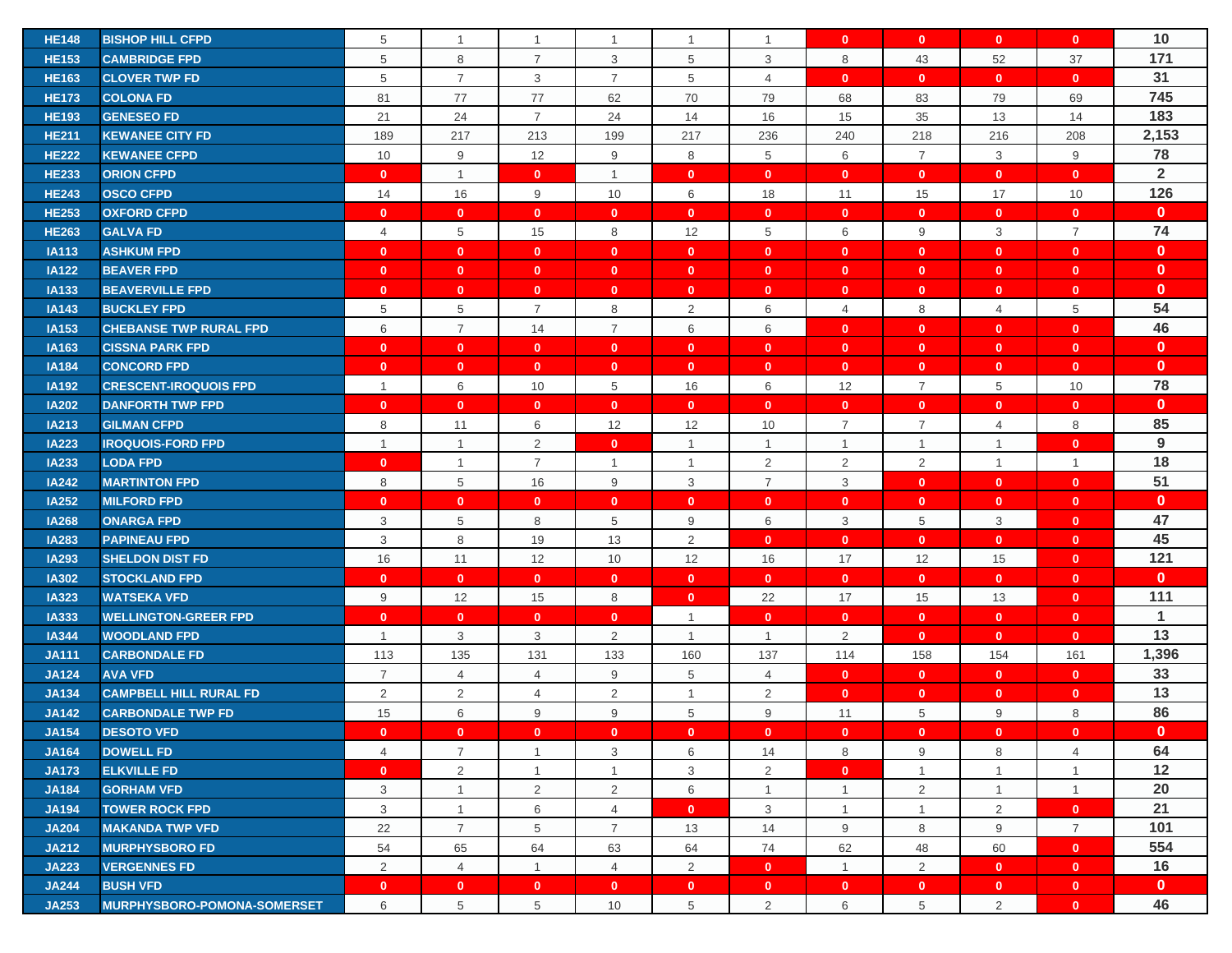| <b>JB114</b> | <b>CROOKED CREEK FPD</b>            | $\mathbf{0}$   | $\mathbf{0}$   | $\mathbf{0}$ | $\mathbf{0}$   | $\mathbf{0}$   | $\mathbf{0}$   | $\mathbf{0}$   | $\mathbf{0}$   | $\mathbf{0}$   | $\mathbf{0}$   | $\mathbf{0}$ |
|--------------|-------------------------------------|----------------|----------------|--------------|----------------|----------------|----------------|----------------|----------------|----------------|----------------|--------------|
| <b>JB123</b> | <b>WADE CFPD</b>                    | 5              | 6              | 6            | 12             | 8              | 8              | 3              | 13             | 11             | 6              | 78           |
| <b>JB144</b> | <b>WILLOW HILL VFD</b>              | $\mathbf{0}$   | $\mathbf{0}$   | $\mathbf{0}$ | $\mathbf{0}$   | $\mathbf{0}$   | $\mathbf{0}$   | $\mathbf{0}$   | $\mathbf{0}$   | $\mathbf{0}$   | $\mathbf{0}$   | $\mathbf{0}$ |
| <b>JB154</b> | <b>YALE VFD</b>                     | $\mathbf{0}$   | $\mathbf{0}$   | $\mathbf{0}$ | $\mathbf{0}$   | $\mathbf{0}$   | $\mathbf{0}$   | $\mathbf{0}$   | $\mathbf{0}$   | $\mathbf{0}$   | $\mathbf{0}$   | $\mathbf{0}$ |
| <b>JC114</b> | <b>BELLE RIVE FD</b>                | $\mathbf{0}$   | $\mathbf{0}$   | $\mathbf{0}$ | $\mathbf{0}$   | $\mathbf{0}$   | $\mathbf{0}$   | $\mathbf{0}$   | $\mathbf{0}$   | $\mathbf{0}$   | $\mathbf{0}$   | $\mathbf{0}$ |
| <b>JC124</b> | <b>WEBER TWP FPD</b>                | 17             | 16             | 16           | 16             | 11             | 16             | 19             | 15             | 12             | 11             | 149          |
| <b>JC148</b> | <b>JEFFERSON FPD</b>                | 142            | 137            | 142          | 137            | 146            | 136            | 122            | 133            | 117            | 135            | 1,347        |
| <b>JC151</b> | <b>MT VERNON CITY FD</b>            | 304            | 284            | 345          | 353            | 341            | 356            | 337            | $\mathbf{0}$   | $\mathbf{0}$   | $\mathbf{0}$   | 2,320        |
| <b>JC174</b> | <b>WALTONVILLE FPD</b>              | 16             | 18             | 12           | 20             | 14             | 12             | 21             | 5              | $\mathbf{0}$   | $\mathbf{0}$   | 118          |
| <b>JC184</b> | <b>WOODLAWN FPD</b>                 | 5              | $\mathbf{0}$   | $\mathbf{0}$ | $\mathbf{0}$   | $\mathbf{0}$   | $\mathbf{1}$   | $\mathbf{0}$   | $\mathbf{0}$   | $\mathbf{0}$   | $\mathbf{0}$   | 6            |
| <b>JD124</b> | <b>FIELDON VFD</b>                  | $\mathbf{0}$   | $\mathbf{0}$   | $\mathbf{0}$ | $\mathbf{0}$   | $\mathbf{0}$   | $\mathbf{0}$   | $\mathbf{0}$   | $\mathbf{0}$   | $\mathbf{0}$   | $\mathbf{0}$   | $\mathbf{0}$ |
| <b>JD134</b> | <b>QUARRY-ELSAH-MISSISSIPPI FPD</b> | $\mathbf{0}$   | $\mathbf{0}$   | $\mathbf{0}$ | $\mathbf{0}$   | $\mathbf{0}$   | $\mathbf{0}$   | $\mathbf{0}$   | $\mathbf{0}$   | $\mathbf{0}$   | $\mathbf{0}$   | $\mathbf{0}$ |
| <b>JD144</b> | <b>JERSEYVILLE VFD</b>              | 5              | 6              | 8            | $\overline{4}$ | 3              | 5              | $\overline{1}$ | $\overline{4}$ | $\mathbf{0}$   | $\overline{7}$ | 43           |
| <b>JD154</b> | <b>ROSEDALE TWP FPD</b>             | $\mathbf{0}$   | $\mathbf{0}$   | $\mathbf{0}$ | $\mathbf{0}$   | $\mathbf{0}$   | $\mathbf{0}$   | $\mathbf{0}$   | $\mathbf{0}$   | $\mathbf{0}$   | $\mathbf{0}$   | $\mathbf{0}$ |
| <b>JE114</b> | <b>APPLE RIVER FPD</b>              | $\mathbf{1}$   | 5              | 5            | 9              | 5              | 9              | $\overline{7}$ | 6              | 6              | $\mathbf{0}$   | 53           |
| <b>JE124</b> | <b>MENOMINEE-DUNLEITH FD</b>        | 13             | $\overline{7}$ | 10           | 11             | 19             | 15             | 15             | 11             | 16             | 6              | 123          |
| <b>JE134</b> | <b>EAST DUBUQUE FD</b>              | 20             | 20             | 33           | 27             | 40             | 38             | 34             | 42             | 51             | 30             | 335          |
| <b>JE144</b> | <b>ELIZABETH CFPD</b>               | 5              | 3              | 8            | 3              | $\overline{2}$ | $\mathbf{0}$   | $\mathbf{0}$   | $\mathbf{0}$   | $\mathbf{0}$   | $\mathbf{0}$   | 21           |
| <b>JE154</b> | <b>GALENA FPD</b>                   | 14             | 14             | 9            | 10             | 11             | 17             | 16             | 16             | $\overline{7}$ | 15             | 129          |
| <b>JE164</b> | <b>HANOVER CFPD</b>                 | 15             | 6              | 9            | 12             | $\overline{7}$ | 14             | 18             | 14             | 11             | 14             | 120          |
| <b>JE183</b> | <b>SCALES MOUND FD</b>              | 26             | 19             | 15           | 18             | 16             | 28             | 26             | 35             | 29             | 25             | 237          |
| <b>JE194</b> | <b>STOCKTON FPD</b>                 | $\overline{c}$ | $\overline{4}$ | 9            | 12             | $\overline{7}$ | $\overline{7}$ | 9              | $\overline{7}$ | 10             | $\mathbf{0}$   | 67           |
| <b>JE204</b> | WARREN AREA FPD                     | $\mathbf{1}$   | $\overline{1}$ | $\mathbf{1}$ | $\mathbf{0}$   | $\mathbf{0}$   | $\mathbf{0}$   | $\mathbf{0}$   | $\mathbf{0}$   | $\mathbf{0}$   | $\mathbf{1}$   | 4            |
| <b>JF114</b> | <b>BELKNAP FD</b>                   | $\mathbf{1}$   | $\overline{1}$ | $\mathbf{1}$ | $\mathbf{1}$   | $\mathbf{1}$   | $\mathbf{1}$   | $\overline{1}$ | $\mathbf{1}$   | $\overline{1}$ | $\mathbf{0}$   | 9            |
| <b>JF124</b> | <b>BUNCOMBE VFD</b>                 | 8              | 4              | 6            | $\overline{7}$ | 6              | $\overline{7}$ | $\mathbf{1}$   | $\mathbf{1}$   | $\mathbf{0}$   | $\mathbf{0}$   | 40           |
| <b>JF138</b> | <b>CYPRESS VFD</b>                  | $\mathbf{0}$   | $\mathbf{0}$   | $\mathbf{0}$ | $\mathbf{0}$   | $\mathbf{0}$   | $\mathbf{0}$   | $\mathbf{0}$   | $\mathbf{0}$   | $\mathbf{0}$   | $\mathbf{0}$   | $\mathbf{0}$ |
| <b>JF144</b> | <b>GOREVILLE VFD</b>                | 14             | 13             | 11           | 13             | 17             | 16             | 17             | 13             | 22             | 15             | 151          |
| <b>JF154</b> | <b>VIENNA FD</b>                    | $\mathbf{0}$   | $\mathbf{0}$   | $\mathbf{0}$ | $\mathbf{0}$   | $\mathbf{0}$   | $\mathbf{0}$   | $\mathbf{0}$   | $\mathbf{0}$   | $\mathbf{0}$   | $\mathbf{0}$   | $\mathbf{0}$ |
| <b>JF164</b> | <b>NEW BURNSIDE FPD</b>             | $\mathbf{0}$   | $\mathbf{0}$   | $\mathbf{0}$ | $\mathbf{0}$   | $\mathbf{0}$   | $\mathbf{0}$   | $\mathbf{0}$   | $\mathbf{0}$   | $\mathbf{0}$   | $\mathbf{0}$   | $\mathbf{0}$ |
| <b>JF184</b> | LAKE EGYPT FPD                      | 66             | 71             | 68           | 33             | 46             | 58             | 49             | 59             | 64             | 37             | 551          |
| <b>KA112</b> | <b>ST CHARLES FD</b>                | 329            | 278            | 293          | 293            | 372            | 415            | 389            | 445            | 416            | 372            | 3,602        |
| <b>KA121</b> | <b>AURORA FD</b>                    | 970            | 923            | 1,027        | 1,078          | 1,106          | 1,120          | 1,215          | $\mathbf{0}$   | $\mathbf{0}$   | $\mathbf{0}$   | 7,439        |
| <b>KA132</b> | <b>BATAVIA FD</b>                   | 289            | $\mathbf{0}$   | $\mathbf{0}$ | $\mathbf{0}$   | $\mathbf{0}$   | $\mathbf{0}$   | $\mathbf{0}$   | $\mathbf{0}$   | $\mathbf{0}$   | $\mathbf{0}$   | 289          |
| <b>KA144</b> | <b>BIG ROCK FPD</b>                 | 31             | 26             | 36           | 42             | 43             | 41             | 41             | 40             | 39             | 46             | 385          |
| <b>KA153</b> | <b>BURLINGTON CFPD</b>              | $\mathbf{0}$   | $\mathbf{0}$   | $\mathbf{0}$ | $\mathbf{0}$   | $\mathbf{0}$   | $\mathbf{0}$   | $\mathbf{0}$   | $\mathbf{0}$   | $\mathbf{0}$   | $\mathbf{0}$   | $\mathbf{0}$ |
| <b>KA162</b> | <b>CARPENTERSVILLE FD</b>           | 312            | 251            | 62           | 282            | 327            | 345            | 379            | 371            | 330            | $\mathbf{0}$   | 2,659        |
| <b>KA173</b> | <b>EAST DUNDEE-COUNTRYSIDE FPD</b>  | 97             | 94             | 113          | 118            | 135            | 161            | 157            | 185            | 163            | $\mathbf{0}$   | 1,223        |
| <b>KA182</b> | <b>ELBURN-COUNTRYSIDE FPD</b>       | 59             | 57             | 119          | 122            | 22             | 110            | 119            | 140            | 145            | 88             | 981          |
| <b>KA191</b> | <b>ELGIN FD</b>                     | 984            | 787            | 863          | 913            | 938            | 954            | 1,040          | 1,237          | 1,173          | 53             | 8,942        |
| <b>KA212</b> | <b>GENEVA FD</b>                    | 179            | 104            | 61           | 90             | 117            | 131            | 123            | 173            | $\mathbf{0}$   | $\mathbf{0}$   | 978          |
| <b>KA223</b> | <b>HAMPSHIRE FPD</b>                | 109            | 96             | 100          | 89             | 122            | 123            | 127            | 167            | 128            | 123            | 1,184        |
| <b>KA234</b> | <b>KANEVILLE FPD</b>                | 15             | 15             | 14           | 24             | 32             | 25             | 17             | 13             | 14             | $\mathbf{0}$   | 169          |
| <b>KA243</b> | <b>MAPLE PARK-COUNTRYSIDE FPD</b>   | 21             | 26             | 24           | 33             | 33             | 29             | 32             | 31             | 26             | 32             | 287          |
| <b>KA273</b> | <b>MONTGOMERY-COUNTRYSIDE FPD</b>   | 79             | 92             | 79           | 86             | 87             | 130            | 2              | $\mathbf{0}$   | $\mathbf{0}$   | $\mathbf{0}$   | 555          |
| <b>KA293</b> | <b>NORTH AURORA-COUNTRYSIDE FPD</b> | 180            | 173            | 210          | 198            | 229            | 226            | 233            | 209            | 192            | 208            | 2,058        |
| <b>KA304</b> | <b>PINGREE-GROVE FPD</b>            | 134            | 111            | 120          | 107            | 121            | 145            | 140            | 198            | 159            | 169            | 1,404        |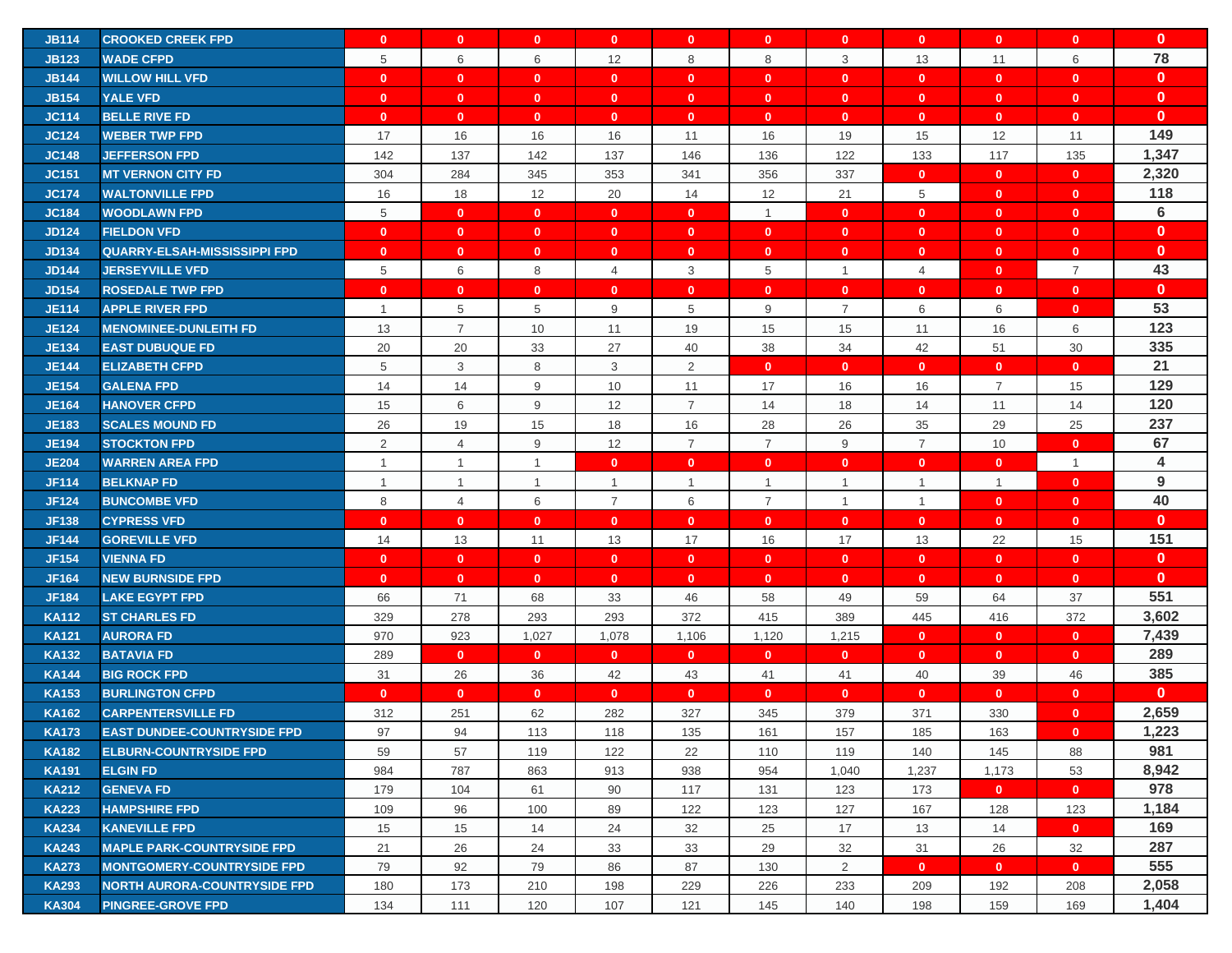| <b>KA313</b>                 | <b>RUTLAND-DUNDEE FPD</b>               | 90                 | 92             | 94                 | 94                             | 114               | 101               | 102               | 115               | 118                          | 112            | 1,032        |
|------------------------------|-----------------------------------------|--------------------|----------------|--------------------|--------------------------------|-------------------|-------------------|-------------------|-------------------|------------------------------|----------------|--------------|
| <b>KA322</b>                 | <b>SOUTH ELGIN-COUNTRYSIDE FPD</b>      | 252                | 245            | 305                | 269                            | 288               | 351               | 324               | 362               | 315                          | $\mathbf{0}$   | 2,711        |
| <b>KA333</b>                 | <b>AURORA TOWNSHIP FPD</b>              | 55                 | 51             | 67                 | 62                             | 62                | 56                | 54                | 77                | 67                           | 79             | 630          |
| <b>KA343</b>                 | <b>SUGAR GROVE FPD</b>                  | 44                 | 55             | 53                 | 39                             | 58                | 51                | 71                | 41                | 43                           | 59             | 514          |
| <b>KA352</b>                 | <b>WEST DUNDEE FD</b>                   | 102                | 115            | 117                | 123                            | 116               | 159               | 150               | 158               | $\mathbf{0}$                 | $\mathbf{0}$   | 1,040        |
| <b>KA373</b>                 | <b>FOX RIVER COUNTRYSIDE FRD</b>        | 117                | 127            | 123                | 121                            | 136               | 172               | 159               | 171               | 172                          | 166            | 1,464        |
| <b>KB113</b>                 | <b>AROMA PARK FPD</b>                   | 57                 | 34             | 26                 | 47                             | 42                | 46                | 38                | 33                | 19                           | $\mathbf{0}$   | 342          |
| <b>KB143</b>                 | <b>BOURBONNAIS FPD</b>                  | 330                | 275            | 331                | 333                            | 292               | 343               | $\mathbf{0}$      | $\mathbf{0}$      | $\mathbf{0}$                 | $\mathbf{0}$   | 1,904        |
| <b>KB152</b>                 | <b>BRADLEY FD</b>                       | 204                | 211            | 216                | 238                            | 256               | 280               | $\mathbf{0}$      | 244               | $\mathbf{0}$                 | $\mathbf{0}$   | 1,649        |
| <b>KB163</b>                 | <b>CABERY FPD</b>                       | $\mathbf{0}$       | $\mathbf{0}$   | $\mathbf{0}$       | $\mathbf{0}$                   | $\mathbf{0}$      | $\mathbf{0}$      | $\mathbf{0}$      | $\mathbf{0}$      | $\mathbf{0}$                 | $\mathbf{0}$   | $\mathbf{0}$ |
| <b>KB173</b>                 | <b>OTTO TWP FPD</b>                     | $\mathbf{0}$       | $\mathbf{0}$   | $\mathbf{0}$       | $\mathbf{0}$                   | $\mathbf{0}$      | $\mathbf{0}$      | $\mathbf{0}$      | $\mathbf{0}$      | $\mathbf{0}$                 | $\mathbf{0}$   | $\mathbf{0}$ |
| <b>KB184</b>                 | <b>ESSEX FPD</b>                        | $\mathbf{0}$       | $\mathbf{0}$   | $\mathbf{0}$       | $\mathbf{0}$                   | $\mathbf{0}$      | $\mathbf{0}$      | $\mathbf 0$       | $\mathbf{0}$      | $\mathbf{0}$                 | $\mathbf{0}$   | $\mathbf{0}$ |
| <b>KB193</b>                 | <b>GRANT PARK FPD</b>                   | 77                 | 61             | 86                 | 68                             | 72                | 73                | 44                | 52                | 58                           | 57             | 648          |
| <b>KB211</b>                 | <b>KANKAKEE FD</b>                      | 609                | 489            | 608                | 650                            | 583               | 636               | 672               | 644               | 564                          | 487            | 5,942        |
| <b>KB223</b>                 | <b>KANKAKEE TWP FPD</b>                 | 10                 | 18             | 18                 | 13                             | 29                | 22                | $\mathbf{0}$      | 18                | $\mathbf{0}$                 | $\mathbf{0}$   | 128          |
| <b>KB233</b>                 | <b>LIMESTONE TWP FPD</b>                | 66                 | 71             | 92                 | 77                             | 84                | 71                | 69                | 74                | 73                           | 78             | 755          |
| <b>KB242</b>                 | <b>MANTENO FD</b>                       | 211                | 211            | 232                | 279                            | 272               | 264               | 254               | 256               | 295                          | 258            | 2,532        |
| <b>KB263</b>                 | <b>MOMENCE FPD</b>                      | 35                 | 32             | 53                 | 37                             | 27                | 32                | 35                | 26                | 30                           | 31             | 338          |
| <b>KB274</b>                 | <b>PEMBROKE TWP FPD</b>                 | $\mathbf{0}$       | $\mathbf{0}$   | $\mathbf{0}$       | $\mathbf{0}$                   | $\mathbf{0}$      | $\mathbf{0}$      | $\mathbf{0}$      | $\mathbf{0}$      | $\mathbf{0}$                 | $\mathbf{0}$   | $\mathbf{0}$ |
| <b>KB282</b>                 | <b>PILOT TWP FPD</b>                    |                    | 10             | $\mathbf{0}$       | 9                              | 9                 | $\overline{7}$    | 3                 | $\mathbf{1}$      |                              | 3              | 62           |
| <b>KB294</b>                 |                                         | 10<br>6            | 6              | 10                 | 9                              | $\overline{4}$    | 8                 | 5                 | 5                 | 10<br>$\overline{4}$         | 3              | 60           |
|                              | <b>REDDICK FPD</b>                      |                    | $\mathbf{0}$   |                    |                                |                   |                   |                   |                   |                              | $\mathbf{0}$   | $\mathbf{0}$ |
| <b>KB303</b><br><b>KB314</b> | <b>ST ANNE FPD</b><br><b>SALINA FPD</b> | $\mathbf{0}$<br>11 | 6              | $\mathbf{0}$<br>10 | $\mathbf{0}$<br>$\overline{7}$ | $\mathbf{0}$<br>6 | $\mathbf{0}$<br>9 | $\mathbf{0}$<br>6 | $\mathbf{0}$<br>3 | $\mathbf{0}$<br>$\mathbf{0}$ | $\mathbf{0}$   | 58           |
| <b>KC113</b>                 | <b>BRISTOL KENDALL FPD</b>              | 275                | 271            | 252                | 269                            | 296               | 317               | $\mathbf 0$       | 356               | 307                          | 321            | 2,664        |
| <b>KC124</b>                 | <b>LISBON-SEWARD FPD</b>                | 6                  | 16             | 14                 | 14                             | 16                | 24                | 21                | 20                | 14                           | $\mathbf{0}$   | 145          |
| <b>KC138</b>                 | <b>LITTLE ROCK-FOX FPD</b>              | 115                | $\mathbf{0}$   | $\mathbf{0}$       | $\mathbf{0}$                   | $\mathbf{0}$      | $\mathbf{0}$      | $\mathbf{0}$      | $\mathbf{0}$      | $\mathbf{0}$                 | $\mathbf{0}$   | 115          |
| <b>KC143</b>                 | <b>NEWARK FPD</b>                       | 19                 | 15             | 26                 | 39                             | 24                | 37                | 23                | 38                | 33                           | $\mathbf{0}$   | 254          |
| <b>KC153</b>                 | <b>OSWEGO FPD</b>                       | $\mathbf{0}$       | $\mathbf{0}$   | $\mathbf{0}$       | $\mathbf{0}$                   | $\mathbf{0}$      | $\mathbf{0}$      | $\mathbf{0}$      | $\mathbf{0}$      | $\mathbf{0}$                 | $\mathbf{0}$   | $\mathbf{0}$ |
| <b>KD113</b>                 | <b>ABINGDON FPD</b>                     | $\overline{4}$     | 8              | 13                 | 16                             | 9                 | 26                | 14                | 16                | 12                           | $\overline{2}$ | 120          |
| <b>KD123</b>                 | <b>ALTONA FPD</b>                       | $\mathbf{0}$       | 2              | $\mathbf{1}$       | $\mathbf{0}$                   | 3                 | 5                 | $\overline{1}$    | 5                 | 3                            | 2              | 22           |
| <b>KD133</b>                 | <b>EAST GALESBURG VFD</b>               | 4                  | 9              | 6                  | 5                              | 8                 | 8                 | 3                 | 10                | 11                           | 11             | 75           |
| <b>KD143</b>                 | <b>ELBA-SALEM FPD</b>                   | 5                  | $\overline{7}$ | 18                 | 5                              | 5                 | 12                | 10                | 8                 | $\overline{7}$               | 11             | 88           |
| <b>KD161</b>                 | <b>GALESBURG FD</b>                     | 331                | 346            | 356                | 423                            | 393               | 449               | 461               | 501               | 467                          | 470            | 4,197        |
| <b>KD173</b>                 | <b>HENDERSON FPD</b>                    | 11                 | 13             | 11                 | 11                             | $\mathbf{0}$      | $\mathbf{0}$      | $\mathbf{0}$      | $\mathbf{0}$      | $\mathbf{0}$                 | $\mathbf{0}$   | 46           |
| <b>KD193</b>                 | <b>KNOXVILLE CFPD</b>                   | 48                 | 50             | 42                 | 35                             | 45                | 53                | 49                | 38                | 47                           | 42             | 449          |
| <b>KD213</b>                 | <b>MAQUON FPD</b>                       | 6                  | 3              | 11                 | 9                              | 5                 | 10                | $\overline{7}$    | 8                 | 5                            | $\overline{7}$ | 71           |
| <b>KD233</b>                 | <b>RIO FD</b>                           | 3                  | $\overline{7}$ | 9                  | 6                              | 5                 | $\overline{1}$    | 3                 | 2                 | 3                            | $\overline{4}$ | 43           |
| <b>KD243</b>                 | <b>VICTORIA-COPLEY FPD</b>              | $\mathbf{0}$       | $\mathbf{0}$   | $\mathbf{0}$       | $\mathbf{0}$                   | $\mathbf{0}$      | $\mathbf{0}$      | $\mathbf{0}$      | $\mathbf{0}$      | $\mathbf{0}$                 | $\mathbf{0}$   | $\mathbf{0}$ |
| <b>KD254</b>                 | <b>ONEIDA-WATAGA FPD</b>                | 18                 | 9              | 14                 | 20                             | 15                | 19                | 15                | 21                | 25                           | 17             | 173          |
| <b>KD263</b>                 | <b>WILLIAMSFIELD FPD</b>                | 15                 | 18             | 16                 | 15                             | 13                | 24                | 9                 | 18                | 12                           | 25             | 165          |
| <b>LA112</b>                 | <b>FIRST FPD OF ANTIOCH</b>             | 263                | 261            | 256                | 277                            | 274               | 290               | 322               | 323               | 332                          | 338            | 2,936        |
| <b>LA122</b>                 | <b>BARRINGTON FD</b>                    | 153                | 151            | 153                | 153                            | 158               | 183               | 212               | 261               | 197                          | $\mathbf{0}$   | 1,621        |
| <b>LA138</b>                 | <b>BEACH PARK FD</b>                    | 121                | 118            | 114                | 122                            | 142               | 132               | 131               | 155               | 125                          | 148            | 1,308        |
| <b>LA142</b>                 | <b>COUNTRYSIDE FPD</b>                  | 305                | 331            | 331                | 351                            | 364               | 379               | 402               | 451               | 387                          | $\mathbf{0}$   | 3,301        |
| <b>LA152</b>                 | <b>DEERFIELD-BANNOCKBURN FPD</b>        | 177                | 182            | 151                | 163                            | 194               | 234               | 211               | 224               | 251                          | 251            | 2,038        |
| <b>LA162</b>                 | <b>FOX LAKE FD</b>                      | 349                | 306            | 321                | 336                            | 376               | 407               | 390               | 470               | 389                          | 385            | 3,729        |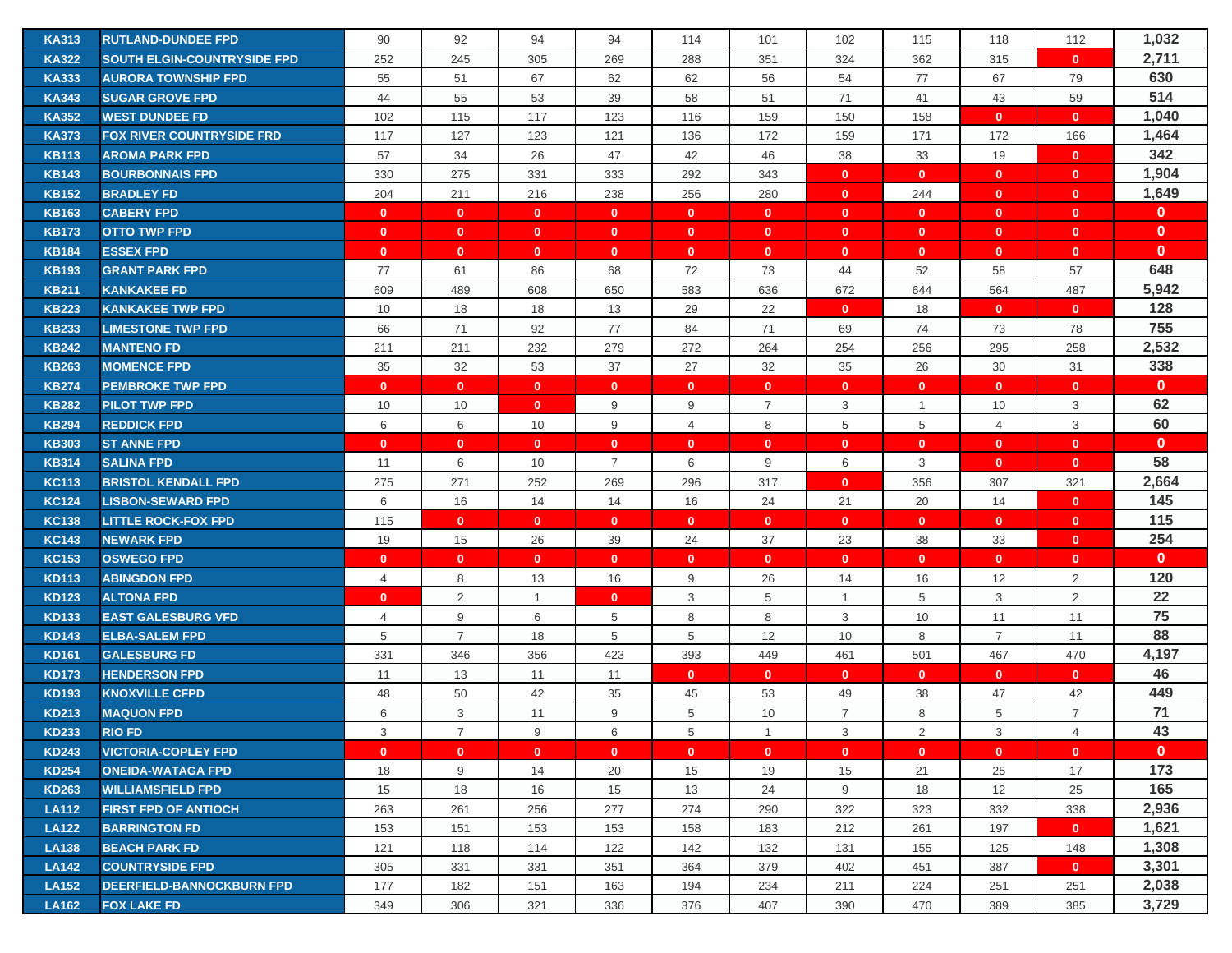| <b>LA172</b>          | <b>GURNEE FD</b>                            | 537                          | 490                          | 530                          | 533                          | 602                          | 646                          | 691                          | 708                       | 626                          | $\mathbf{0}$                 | 5,363                        |
|-----------------------|---------------------------------------------|------------------------------|------------------------------|------------------------------|------------------------------|------------------------------|------------------------------|------------------------------|---------------------------|------------------------------|------------------------------|------------------------------|
| <b>LA193</b>          | <b>GRAYSLAKE FPD</b>                        | 342                          | 310                          | 377                          | 342                          | 337                          | 383                          | 367                          | 424                       | 385                          | 375                          | 3,642                        |
| <b>LA201</b>          | <b>HIGHLAND PARK FD</b>                     | 375                          | 385                          | 372                          | 407                          | 433                          | 528                          | $\mathbf{0}$                 | $\mathbf{0}$              | $\mathbf{0}$                 | $\overline{0}$               | 2,500                        |
| <b>LA212</b>          | <b>HIGHWOOD FD</b>                          | $\mathbf{0}$                 | $\mathbf{0}$                 | $\mathbf{0}$                 | $\mathbf{0}$                 | $\mathbf{0}$                 | $\mathbf{0}$                 | $\mathbf{0}$                 | $\mathbf{0}$              | $\mathbf{0}$                 | $\mathbf{0}$                 | $\mathbf{0}$                 |
| <b>LA228</b>          | <b>KNOLLWOOD FD</b>                         | $\mathbf{0}$                 | $\mathbf{0}$                 | $\mathbf{0}$                 | $\mathbf{0}$                 | $\mathbf{0}$                 | $\mathbf{0}$                 | $\mathbf{0}$                 | $\mathbf{0}$              | $\mathbf{0}$                 | $\mathbf{0}$                 | $\mathbf{0}$                 |
| <b>LA233</b>          | <b>LAKE BLUFF FD</b>                        | 44                           | 36                           | 58                           | 53                           | 100                          | 62                           | $\mathbf{0}$                 | $\mathbf{0}$              | $\mathbf{0}$                 | $\mathbf{0}$                 | 353                          |
| <b>LA242</b>          | <b>LAKE FOREST FD</b>                       | 240                          | 237                          | 274                          | 226                          | 301                          | 324                          | 326                          | 320                       | 263                          | 354                          | 2,865                        |
| <b>LA253</b>          | LAKE VILLA VFD                              | 224                          | 209                          | 190                          | 212                          | 228                          | 247                          | 259                          | 277                       | 265                          | 260                          | 2,371                        |
| <b>LA262</b>          | <b>LAKE ZURICH FD</b>                       | 298                          | 272                          | 291                          | 317                          | 345                          | 349                          | $\mathbf{0}$                 | $\mathbf{0}$              | $\mathbf{0}$                 | $\mathbf{0}$                 | 1,872                        |
| <b>LA272</b>          | <b>LIBERTYVILLE FD</b>                      | 296                          | 303                          | 349                          | 311                          | 332                          | 334                          | 337                          | 410                       | 368                          | 431                          | 3,471                        |
| <b>LA283</b>          | <b>LONG GROVE FPD</b>                       | 127                          | 116                          | 115                          | 115                          | 145                          | 89                           | 94                           | 97                        | $\mathbf{0}$                 | 56                           | 954                          |
| <b>LA292</b>          | <b>MUNDELEIN FD</b>                         | 286                          | 135                          | 133                          | 298                          | 350                          | 375                          | 394                          | 407                       | 347                          | 334                          | 3,059                        |
| <b>LA308</b>          | <b>NEWPORT TWP FPD</b>                      | 79                           | 131                          | 101                          | 104                          | 117                          | 109                          | $\mathbf{0}$                 | $\mathbf{0}$              | $\mathbf{0}$                 | $\mathbf{0}$                 | 641                          |
| <b>LA312</b>          | <b>NORTH CHICAGO FD</b>                     | $\mathbf{0}$                 | 219                          | 241                          | 233                          | $\mathbf{0}$                 | $\mathbf{0}$                 | $\mathbf{0}$                 | $\mathbf{0}$              | $\mathbf{0}$                 | $\mathbf{0}$                 | 693                          |
| <b>LA342</b>          | <b>GREATER ROUND LAKE FPD</b>               | 380                          | 401                          | 392                          | 425                          | 413                          | 448                          | 492                          | 542                       | 452                          | 515                          | 4,460                        |
| <b>LA352</b>          | <b>LINCOLNSHIRE-RIVERWOODS FPD</b>          | 224                          | 258                          | 218                          | $\mathbf{0}$                 | 240                          | 297                          | 273                          | 339                       | $\mathbf{0}$                 | $\mathbf{0}$                 | 1,849                        |
| <b>LA372</b>          | <b>WAUCONDA FD</b>                          | 284                          | 322                          | 296                          | 275                          | 300                          | 374                          | 343                          | $\mathbf{0}$              | $\mathbf{0}$                 | $\mathbf{0}$                 | 2,194                        |
| <b>LA382</b>          | <b>ZION FRD</b>                             | 372                          | 320                          | 343                          | 353                          | 325                          | 355                          | 418                          | 433                       | 379                          | 366                          | 3,664                        |
| LA393                 | <b>WINTHROP HARBOR VFD</b>                  | 85                           | 70                           | 89                           | 87                           | 93                           | 92                           | 118                          | $\mathbf{0}$              | $\mathbf{0}$                 | $\mathbf{0}$                 | 634                          |
| <b>LA401</b>          | <b>WAUKEGAN FD</b>                          | 873                          | 825                          | 888                          | 890                          | 1,018                        | 1,041                        | 1,066                        | 1,156                     | 976                          | 1,061                        | 9,794                        |
| <b>LA452</b>          | <b>BARRINGTON-COUNTRYSIDE FPD</b>           | 138                          | 144                          | 142                          | 128                          | 148                          | 174                          | 179                          | 176                       | $\mathbf{0}$                 | $\mathbf{0}$                 | 1,229                        |
| <b>LB114</b>          | <b>ALLEN TWP VFPD</b>                       | $\mathbf{0}$                 | $\mathbf{0}$                 | $\mathbf{0}$                 | $\mathbf{0}$                 | $\overline{2}$               | $\overline{2}$               | $\mathbf{0}$                 | 4                         | $\overline{2}$               | $\mathbf{0}$                 | 10                           |
| <b>LB124</b>          | <b>CEDAR POINT FD</b>                       | 2                            | 2                            | $\overline{4}$               | $\overline{2}$               | $\mathbf{1}$                 | 6                            | 5                            | 3                         | 5                            | 8                            | 38                           |
| <b>LB134</b>          | <b>DANA FPD</b>                             | $\mathbf{0}$                 | $\mathbf{0}$                 | $\mathbf{0}$                 | $\mathbf{0}$                 | $\mathbf{0}$                 | $\mathbf{0}$                 | $\mathbf 0$                  | $\mathbf{0}$              | $\mathbf{0}$                 | $\mathbf{0}$                 | $\mathbf{0}$                 |
| <b>LB142</b>          | <b>EARLVILLE CFPD</b>                       | 6                            | $\overline{7}$               | 4                            | $\overline{7}$               | 3                            | 4                            | 3                            | 10                        | 5                            | $\mathbf{0}$                 | 49                           |
| <b>LB154</b>          | <b>GRAND RIDGE FD</b>                       | 29                           | 26                           | 24                           | 29                           | 33                           | 27                           | 38                           | 31                        | 29                           | 29                           | 295                          |
| <b>LB173</b>          | <b>LASALLE FD</b>                           | 183                          | 191                          | 206                          | 190                          | 175                          | 174                          | 159                          | 165                       | 186                          | 205                          | 1,834                        |
| <b>LB183</b>          | <b>LELAND CFPD</b>                          | 14                           | 11                           | 26                           | 13                           | 17                           | 15                           | 13                           | 19                        | 15                           | $\overline{7}$               | 150                          |
| <b>LB194</b>          | <b>LEONORE VFD</b>                          | $\overline{1}$               | $\overline{1}$               | 2                            | $\mathbf{1}$                 | 3                            | $\mathbf{1}$                 | $\mathbf{1}$                 |                           |                              |                              | 10                           |
| LB213                 | <b>LOSTANT CFPD</b>                         | 2                            |                              |                              |                              |                              |                              |                              | $\mathbf{0}$              | $\mathbf{0}$                 | $\mathbf{0}$                 |                              |
| <b>LB238</b>          |                                             |                              | 5                            | 8                            | 10                           | 10                           | 8                            | $\mathbf{0}$                 | $\mathbf{0}$              | $\mathbf{0}$                 | $\mathbf{0}$                 | 43                           |
|                       | <b>MENDOTA-TROY GROVE RFPD</b>              | 10                           | 14                           | $\overline{7}$               | $\overline{7}$               | 11                           | 11                           | 9                            | 8                         | 9                            | 16                           | 102                          |
| <b>LB244</b>          | <b>NAPLATE FD</b>                           | $\sqrt{5}$                   | 3                            | $\overline{2}$               | $\overline{7}$               | 10                           | $\overline{7}$               | $\overline{4}$               | $\overline{7}$            | $\overline{1}$               | $\mathbf{0}$                 | 46                           |
| LB253                 | <b>OGLESBY FPD</b>                          | 9                            | 13                           | 12                           | 10                           | 16                           | 17                           | 12                           | 16                        | 16                           | 19                           | 140                          |
| <b>LB262</b>          | <b>OTTAWA FD</b>                            | 319                          | 298                          | 305                          | 342                          | 407                          | 339                          | 321                          | 406                       | 333                          | 347                          | 3,417                        |
| <b>LB272</b>          | <b>PERU FD</b>                              | 33                           | 36                           | 35                           | 30                           | 19                           | 33                           | 27                           | 31                        | 37                           | 31                           | 312                          |
| <b>LB294</b>          | <b>RUTLAND FPD</b>                          | $\mathbf{0}$                 | $\mathbf{0}$                 | $\mathbf{0}$                 | $\mathbf{0}$                 | $\mathbf{0}$                 | $\mathbf{0}$                 | $\mathbf{0}$                 | $\mathbf{0}$              | $\mathbf{0}$                 | $\mathbf{0}$                 | $\mathbf{0}$                 |
| LB304                 | <b>SENECA FD</b>                            | 15                           | 18                           | 16                           | 19                           | 18                           | 21                           | 18                           | 9                         | 11                           | 13                           | 158                          |
| LB314                 | <b>SERENA CFPD</b>                          | 18                           | 22                           | 18                           | 23                           | 26                           | 23                           | 25                           | 23                        | 27                           | $\mathbf{0}$                 | 205                          |
| <b>LB328</b>          | <b>SHERIDAN FPD</b>                         | 36                           | 46                           | 39                           | 36                           | 40                           | 51                           | 27                           | 31                        | 42                           | 20                           | 368                          |
| LB331                 | <b>STREATOR FD</b>                          | 168                          | 142                          | 158                          | 168                          | 176                          | 156                          | 156                          | 169                       | 162                          | 147                          | 1,602                        |
| <b>LB344</b>          | <b>TONICA VFD</b>                           | 11                           | 14                           | 13                           | 12                           | 21                           | 21                           | 15                           | 18                        | 15                           | 17                           | 157                          |
| LB353                 | <b>UTICA FPD</b>                            | 31                           | 21                           | 38                           | 41                           | 38                           | 50                           | $\mathbf{0}$                 | 3                         | 47                           | 42                           | 311                          |
| <b>LB362</b>          | <b>MENDOTA FD</b>                           | 89                           | 90                           | 84                           | 112                          | 79                           | 117                          | 88                           | 113                       | 111                          | 118                          | 1,001                        |
| LB373                 | <b>MARSEILLES FPD</b>                       | 13                           | 16                           | 24                           | 16                           | 19                           | 22                           | 21                           | 21                        | 19                           | 17                           | 188                          |
| LB394<br><b>LC123</b> | <b>WALLACE FPD</b><br><b>BRIDGEPORT FPD</b> | $\mathbf{0}$<br>$\mathbf{0}$ | $\mathbf{0}$<br>$\mathbf{0}$ | $\mathbf{0}$<br>$\mathbf{0}$ | $\mathbf{0}$<br>$\mathbf{0}$ | $\mathbf{0}$<br>$\mathbf{0}$ | $\mathbf{0}$<br>$\mathbf{0}$ | $\mathbf{0}$<br>$\mathbf{0}$ | $\bullet$<br>$\mathbf{0}$ | $\mathbf{0}$<br>$\mathbf{0}$ | $\mathbf{0}$<br>$\mathbf{0}$ | $\mathbf{0}$<br>$\mathbf{0}$ |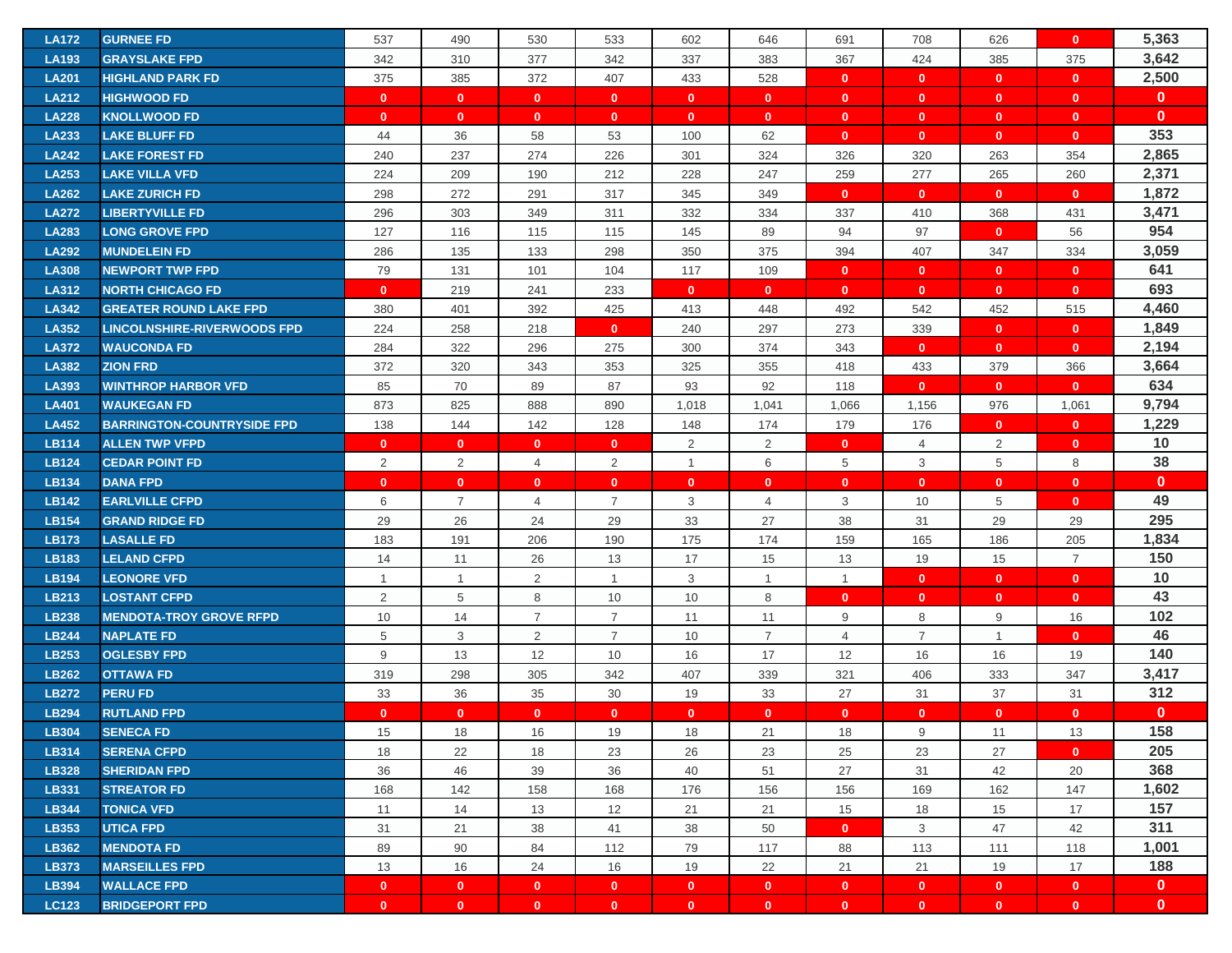| <b>LC134</b> | <b>CHRISTY FPD</b>                | $\overline{7}$ | 12             | 12             | 11             | $\overline{4}$ | 2              | $\mathbf{0}$   | $\mathbf{0}$   | $\mathbf{0}$   | $\mathbf{0}$   | 48           |
|--------------|-----------------------------------|----------------|----------------|----------------|----------------|----------------|----------------|----------------|----------------|----------------|----------------|--------------|
| <b>LC144</b> | <b>DENISON FPD</b>                | $\mathbf{0}$   | $\mathbf{0}$   | $\mathbf{0}$   | $\mathbf{0}$   | $\mathbf{0}$   | $\mathbf{0}$   | $\mathbf{0}$   | $\mathbf{0}$   | $\mathbf{0}$   | $\mathbf{0}$   | $\mathbf{0}$ |
| <b>LC154</b> | <b>LAWRENCE-ALLISON FPD</b>       | 8              | 11             | $\overline{7}$ | 5              | 15             | 12             | 11             | 15             | 10             | 11             | 105          |
| LD113        | <b>AMBOY FPD</b>                  | 35             | 22             | 34             | 35             | 41             | 25             | 27             | 52             | 28             | $\mathbf{0}$   | 299          |
| LD123        | <b>ASHTON FD</b>                  | 23             | 18             | 17             | 16             | 20             | 5              | 23             | 12             | 23             | 5              | 162          |
| LD134        | <b>COMPTON CFPD</b>               | 18             | 6              | 8              | 11             | 6              | $\overline{2}$ | 12             | 3              | 5              | 3              | 74           |
| LD142        | <b>DIXON CITY FD</b>              | 195            | 171            | 215            | 190            | 200            | 174            | 187            | 207            | 226            | 220            | 1,985        |
| LD152        | <b>DIXON RURAL FPD</b>            | 51             | 45             | 52             | 55             | 49             | 59             | $\overline{2}$ | 63             | 51             | $\mathbf{0}$   | 427          |
| LD163        | <b>FRANKLIN GROVE FPD</b>         | 26             | 16             | 29             | 24             | 27             | 12             | 15             | 27             | 34             | 28             | 238          |
| <b>LD174</b> | <b>HARMON FD</b>                  | $\mathbf{0}$   | $\mathbf{0}$   | $\mathbf{0}$   | $\mathbf{0}$   | $\mathbf{0}$   | $\mathbf{0}$   | $\mathbf{0}$   | $\mathbf{0}$   | $\mathbf{0}$   | $\mathbf{0}$   | $\mathbf{0}$ |
| LD183        | <b>PAW PAW CFPD</b>               | 35             | 26             | 29             | 44             | 33             | 10             | 16             | $\overline{7}$ | $\overline{4}$ | 5              | 209          |
| <b>LD198</b> | <b>SUBLETTE FD</b>                | 13             | 8              | 11             | 20             | 26             | 19             | 20             | 17             | 16             | 6              | 156          |
| <b>LD204</b> | <b>WEST BROOKLYN FPD</b>          | $\mathbf{0}$   | $\mathbf{0}$   | $\mathbf{0}$   | $\mathbf{0}$   | $\mathbf{0}$   | $\mathbf{0}$   | $\mathbf 0$    | $\mathbf{0}$   | $\mathbf{0}$   | $\mathbf{0}$   | $\mathbf{0}$ |
| <b>LE123</b> | <b>CHATSWORTH FPD</b>             | 4              | 3              | 5              | 3              | $\mathbf{1}$   | 3              | $\overline{4}$ | $\overline{2}$ | $\mathbf{0}$   | $\mathbf{0}$   | 25           |
| <b>LE134</b> | <b>CORNELL VFD</b>                | 9              | 10             | 11             | 16             | 12             | 5              | 9              | 6              | 14             | 10             | 102          |
| <b>LE143</b> | <b>CULLOM FPD</b>                 | 20             | 10             | 16             | 15             | $\overline{7}$ | $\overline{7}$ | $\mathbf{0}$   | $\mathbf{0}$   | $\mathbf{0}$   | $\mathbf{0}$   | 75           |
| <b>LE153</b> | <b>DWIGHT FPD</b>                 | 58             | 62             | 71             | 65             | 76             | 76             | 76             | 69             | 71             | 80             | 704          |
| <b>LE173</b> | <b>FAIRBURY RURAL FPD</b>         | 20             | 3              | 16             | 8              | 5              | 5              | $\mathbf{1}$   | $\overline{4}$ | 9              | $\overline{7}$ | 78           |
| <b>LE188</b> | <b>FLANAGAN-GRAYMONT FPD</b>      | 18             | 14             | 21             | 16             | 12             | 13             | 14             | 9              | $\mathbf{0}$   | $\mathbf{0}$   | 117          |
| <b>LE193</b> | <b>FORREST-STRAWN-WING FPD</b>    | 15             | 11             | 19             | 11             | 15             | $\mathbf{0}$   | $\mathbf{0}$   | $\mathbf{0}$   | $\mathbf{0}$   | $\mathbf{0}$   | 71           |
| <b>LE204</b> | <b>LONG POINT CFPD</b>            | $\mathbf{0}$   | $\mathbf{0}$   | $\mathbf{0}$   | $\mathbf{0}$   | $\mathbf{0}$   | $\mathbf{0}$   | $\mathbf{0}$   | $\mathbf{0}$   | $\mathbf{0}$   | $\mathbf{0}$   | $\mathbf{0}$ |
| <b>LE213</b> | <b>ODELL FPD</b>                  | 12             | $\overline{7}$ | 15             | 10             | 15             | 19             | 8              | 12             | $\mathbf{0}$   | $\mathbf{0}$   | 98           |
| <b>LE222</b> | <b>PONTIAC FD</b>                 | 150            | 143            | 143            | 140            | 134            | 169            | 156            | 187            | 209            | 273            | 1,704        |
| <b>LE234</b> | <b>READING TWP VFD</b>            | 32             | 17             | 30             | 31             | 37             | 32             | 25             | 34             | 44             | $\mathbf{1}$   | 283          |
| <b>LE243</b> | <b>SAUNEMIN FPD</b>               | 6              | 5              | 10             | 16             | 4              | 12             | $\overline{7}$ | 6              | $\mathbf{0}$   | $\mathbf{0}$   | 66           |
| <b>LE293</b> | <b>EMINGTON-CAMPUS FPD</b>        | $\overline{7}$ | 3              | 5              | 2              | $\overline{4}$ | 9              | 2              | 2              | $\overline{4}$ | $\overline{2}$ | 40           |
| <b>LF113</b> | <b>ATLANTA FPD</b>                | $\mathbf{0}$   | $\mathbf{0}$   | $\mathbf{0}$   | $\mathbf{0}$   | $\mathbf{0}$   | $\mathbf{0}$   | $\mathbf{0}$   | $\mathbf{0}$   | $\mathbf{0}$   | $\mathbf{0}$   | $\mathbf{0}$ |
| <b>LF124</b> | <b>BEASON FPD</b>                 | 2              | 3              | 2              | $\overline{4}$ | $\overline{2}$ | 2              | 3              | 5              | 2              | $\mathbf{1}$   | 26           |
| <b>LF154</b> | <b>ELKHART RURAL FPD</b>          | $\mathbf{0}$   | $\mathbf{0}$   | $\mathbf{0}$   | $\mathbf{0}$   | $\mathbf{0}$   | $\mathbf{0}$   | $\overline{4}$ | 6              | $\overline{7}$ | 9              | 26           |
| <b>LF163</b> | <b>EMDEN FPD</b>                  | 6              | 12             | 8              | 6              | 6              | 6              | 5              | 9              | 11             | $\overline{4}$ | 73           |
| <b>LF174</b> | <b>HARTSBURG FPD</b>              | $\mathbf{0}$   | $\mathbf{0}$   | $\mathbf{0}$   | $\mathbf{0}$   | $\mathbf{0}$   | $\mathbf{0}$   | $\mathbf 0$    | $\mathbf{0}$   | $\mathbf{0}$   | $\mathbf{0}$   | $\mathbf{0}$ |
| <b>LF184</b> | <b>LATHAM FPD</b>                 | 3              | 6              | $\overline{7}$ | $\overline{7}$ | 5              | 10             | 8              | 10             | 5              | 5              | 66           |
| <b>LF191</b> | <b>LINCOLN FD</b>                 | 252            | 195            | 211            | 221            | 255            | 242            | 259            | 261            | 248            | 223            | 2,367        |
| <b>LF201</b> | <b>LINCOLN RURAL FPD</b>          | 55             | 72             | 61             | 66             | 83             | 95             | 92             | 73             | 79             | 63             | 739          |
| <b>LF223</b> | <b>MIDDLETOWN FPD</b>             | $\overline{7}$ | 8              | 8              | 10             | 6              | 11             | 8              | 13             | $\overline{7}$ | $\overline{7}$ | 85           |
| <b>LF244</b> | <b>NEW HOLLAND FPD</b>            | 10             | $\overline{1}$ | 9              | 6              | 3              | 5              | 6              | $\overline{4}$ | 6              | $\mathbf{0}$   | 50           |
| <b>LF254</b> | <b>MT PULASKI RURAL FPD</b>       | 20             | 14             | 25             | 32             | 12             | 19             | 23             | 27             | 21             | 38             | 231          |
| <b>MA111</b> | <b>DECATUR FD</b>                 | 861            | 837            | 958            | 931            | 1,024          | 1,054          | 1,079          | 1,123          | 1,048          | 1,039          | 9,954        |
| <b>MA133</b> | <b>BLUE MOUND COUNTRYSIDE FPD</b> | 13             | 15             | 20             | 19             | 18             | 13             | 19             | 30             | 16             | 18             | 181          |
| <b>MA144</b> | <b>HARRISTOWN FPD</b>             | 18             | 22             | 27             | 22             | 20             | 28             | 24             | 30             | 29             | $\mathbf{0}$   | 220          |
| <b>MA154</b> | <b>HICKORY POINT FPD</b>          | 51             | 59             | 53             | 54             | 61             | 57             | 44             | 58             | 57             | 31             | 525          |
| <b>MA164</b> | <b>LONG CREEK FPD</b>             | 71             | 49             | 50             | 10             | $\mathbf{0}$   | $\mathbf{0}$   | $\mathbf{0}$   | $\mathbf{0}$   | $\mathbf{0}$   | $\mathbf{0}$   | 180          |
| <b>MA174</b> | <b>MAROA COUNTRYSIDE FPD</b>      | 25             | 23             | 26             | 29             | 21             | 30             | 25             | 31             | 25             | 23             | 258          |
| <b>MA184</b> | <b>MT ZION FPD</b>                | 54             | 43             | 45             | 58             | 63             | 52             | 52             | 62             | $\mathbf{0}$   | $\mathbf{0}$   | 429          |
| <b>MA198</b> | <b>NIANTIC FPD</b>                | 17             | 12             | 21             | 18             | 10             | 14             | 16             | 9              | 12             | 8              | 137          |
| <b>MA202</b> | <b>SOUTH MACON VFD</b>            | 12             | 16             | 33             | 12             | 17             | $\mathbf{0}$   | $\mathbf{0}$   | $\mathbf{0}$   | $\mathbf{0}$   | $\mathbf{0}$   | 90           |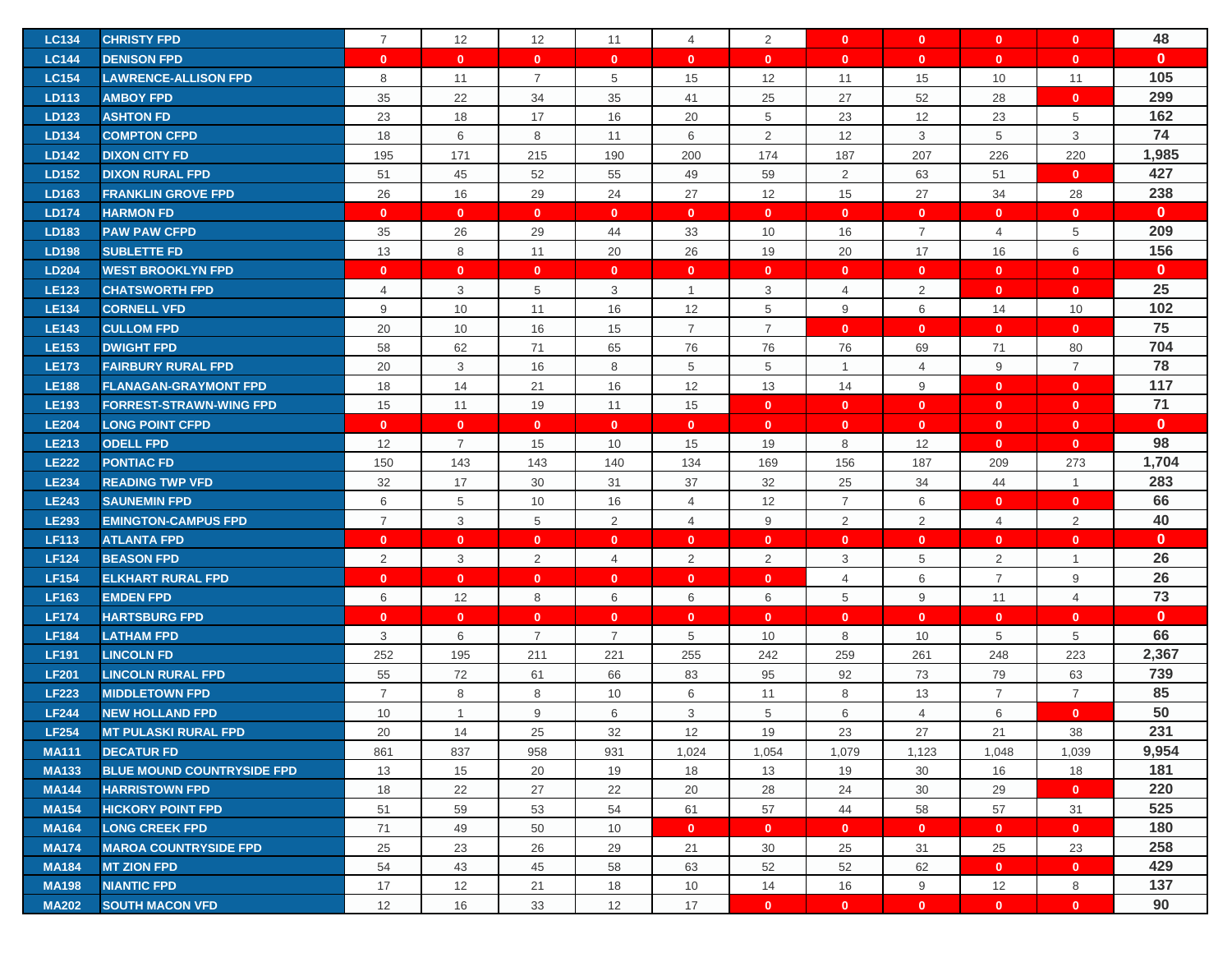| <b>MA218</b> | <b>SOUTH WHEATLAND FPD</b>     | 29             | 15             | 21             | 23             | 30             | 24             | 29             | 21             | 15             | 19           | 226                  |
|--------------|--------------------------------|----------------|----------------|----------------|----------------|----------------|----------------|----------------|----------------|----------------|--------------|----------------------|
| <b>MA222</b> | <b>WARRENSBURG CFPD</b>        | 25             | 28             | 25             | 32             | 17             | 25             | 24             | 29             | 19             | 13           | 237                  |
| <b>MA234</b> | <b>ARGENTA-OREANA FPD</b>      | 29             | 46             | 34             | 37             | 34             | 26             | 32             | 47             | 30             | $\mathbf{0}$ | 315                  |
| <b>MB124</b> | <b>BRIGHTON BETSEY ANN FPD</b> | 37             | 47             | 53             | 41             | 31             | 46             | 43             | 58             | 35             | $\mathbf{0}$ | 391                  |
| <b>MB138</b> | <b>BUNKER HILL FPD</b>         | 27             | 29             | 27             | 28             | 23             | 34             | 39             | $\mathbf{0}$   | $\mathbf{0}$   | $\mathbf{0}$ | 207                  |
| <b>MB144</b> | <b>CARLINVILLE VFD</b>         | 55             | 43             | 42             | 39             | 54             | 57             | 39             | $\mathbf{0}$   | $\mathbf{0}$   | $\mathbf{0}$ | 329                  |
| <b>MB163</b> | UNIT 7 FPD                     | 19             | 16             | 13             | 11             | 24             | 19             | 13             | $\overline{7}$ | $\mathbf{0}$   | $\mathbf{0}$ | 122                  |
| <b>MB173</b> | <b>GIRARD FPD</b>              | 49             | 22             | 41             | 33             | 47             | 29             | 37             | 46             | 41             | 16           | 361                  |
| <b>MB193</b> | <b>MEDORA VFD</b>              | 9              | 16             | 12             | $\overline{7}$ | 9              | 8              | 15             | $\overline{7}$ | 9              | 10           | 102                  |
| <b>MB213</b> | <b>MT OLIVE FPD</b>            | 25             | 15             | 20             | 22             | 18             | 18             | $\mathbf{0}$   | $\mathbf{0}$   | $\overline{1}$ | 2            | 121                  |
| <b>MB264</b> | <b>STAUNTON FPD</b>            | 11             | 14             | $\overline{7}$ | $\overline{7}$ | 10             | 5              | $\overline{7}$ | 14             | 12             | 12           | 99                   |
| <b>MB273</b> | <b>VIRDEN FPD</b>              | 3              | 3              | 3              | 12             | $\overline{4}$ | $\overline{4}$ | $\overline{7}$ | $\overline{4}$ | $\overline{1}$ | 5            | 46                   |
| <b>MB314</b> | <b>NORTHWESTERN FPD</b>        | $\mathbf{0}$   | $\mathbf{0}$   | $\mathbf{0}$   | $\mathbf{0}$   | $\mathbf{0}$   | $\overline{1}$ | $\mathbf{0}$   | $\mathbf{0}$   | $\mathbf{0}$   | $\mathbf{0}$ | $\blacktriangleleft$ |
| <b>MC112</b> | <b>WOOD RIVER FD</b>           | 142            | 133            | 167            | 153            | 174            | 142            | 150            | 164            | 154            | 174          | 1,553                |
| <b>MC121</b> | <b>ALTON FD</b>                | 501            | 461            | 511            | 454            | 452            | 506            | 541            | 526            | 487            | 523          | 4,962                |
| <b>MC134</b> | <b>MARYVILLE VILLAGE FD</b>    | 99             | 105            | 174            | 142            | 106            | 93             | 97             | 117            | $\mathbf{0}$   | $\mathbf{0}$ | 933                  |
| <b>MC144</b> | <b>MITCHELL FPD</b>            | 66             | 84             | 98             | 106            | 79             | 101            | 112            | 104            | 87             | 102          | 939                  |
| <b>MC152</b> | <b>GODFREY FPD</b>             | 153            | 156            | 159            | 165            | 172            | 149            | 171            | 193            | 178            | 177          | 1,673                |
| <b>MC164</b> | <b>HAMEL CFPD</b>              | 14             | 11             | 17             | 19             | 15             | 19             | 25             | 22             | 22             | $\mathbf{0}$ | 164                  |
| <b>MC174</b> | <b>HIGHLAND FD</b>             | 14             | 26             | 17             | 25             | 25             | 21             | 26             | 231            | 214            | $\mathbf{0}$ | 599                  |
| <b>MC184</b> | <b>HIGHLAND-PIERRON FPD</b>    | 23             | 18             | 32             | 21             | 22             | 21             | 31             | 33             | 21             | 35           | 257                  |
| <b>MC194</b> | <b>LONG LAKE VFD</b>           | 14             | 10             | 13             | 16             | $\mathbf{0}$   | 10             | $\overline{4}$ | $\mathbf{0}$   | $\mathbf{0}$   | $\mathbf{0}$ | 67                   |
| <b>MC204</b> | <b>TROY FPD</b>                | 15             | 18             | 21             | 23             | 23             | $\mathbf{0}$   | $\mathbf{0}$   | $\mathbf{0}$   | $\mathbf{0}$   | $\mathbf{0}$ | 100                  |
| <b>MC214</b> | <b>COTTAGE HILLS FPD</b>       | 33             | 21             | 14             | 26             | 33             | 29             | 37             | 31             | 3              | $\mathbf{0}$ | 227                  |
| <b>MC224</b> | <b>MEADOWBROOK FPD</b>         | 18             | 12             | 14             | 17             | 19             | 16             | 22             | 15             | 17             | 16           | 166                  |
| <b>MC233</b> | <b>ALHAMBRA CFPD</b>           | 5              | 5              | 6              | 5              | 5              | $\overline{2}$ | $\overline{2}$ | $\mathbf{1}$   | $\mathbf{0}$   | $\mathbf{0}$ | 31                   |
| <b>MC254</b> | <b>BETHALTO FD</b>             | $\mathbf{0}$   | $\mathbf{0}$   | $\mathbf{0}$   | $\mathbf{0}$   | $\mathbf{0}$   | $\mathbf{0}$   | $\mathbf{0}$   | $\mathbf{0}$   | $\mathbf{0}$   | $\mathbf{0}$ | $\mathbf{0}$         |
| <b>MC261</b> | <b>COLLINSVILLE FD</b>         | 308            | 325            | 340            | 340            | 334            | 372            | 364            | 409            | $\mathbf{0}$   | $\mathbf{0}$ | 2,792                |
| <b>MC282</b> | <b>EAST ALTON FD</b>           | 123            | 111            | 105            | 85             | 114            | 119            | $\mathbf{0}$   | $\mathbf{0}$   | $\mathbf{0}$   | $\mathbf{0}$ | 657                  |
| <b>MC292</b> | <b>EDWARDSVILLE FD</b>         | 278            | 256            | 315            | 274            | 247            | 272            | 292            | 305            | 300            | $\mathbf{0}$ | 2,539                |
| <b>MC308</b> | <b>FOSTERBURG FPD</b>          | $\mathbf{0}$   | $\mathbf{0}$   | $\mathbf{0}$   | $\mathbf{0}$   | $\mathbf{0}$   | $\mathbf{0}$   | $\mathbf{0}$   | $\mathbf{0}$   | $\mathbf{0}$   | $\mathbf{0}$ | $\mathbf{0}$         |
| <b>MC313</b> | <b>GLEN CARBON FPD</b>         | 144            | 138            | 126            | 143            | 124            | 122            | 160            | 147            | 25             | $\mathbf{0}$ | 1,129                |
| <b>MC321</b> | <b>GRANITE CITY FD</b>         | 168            | 199            | 218            | 195            | 193            | 229            | $\mathbf{0}$   | $\mathbf{0}$   | 201            | $\mathbf{0}$ | 1,403                |
| <b>MC334</b> | <b>GRANTFORK VFD</b>           | 9              | $\overline{4}$ | $\overline{2}$ | 9              | 4              | 2              | $\overline{4}$ | 3              | 12             | $\mathbf{1}$ | 50                   |
| <b>MC343</b> | <b>HARTFORD FD</b>             | 12             | 6              | 9              | 6              | $\mathbf{0}$   | $\mathbf{0}$   | $\mathbf{0}$   | $\mathbf{0}$   | $\mathbf{0}$   | $\mathbf{0}$ | 33                   |
| <b>MC364</b> | <b>OLIVE FPD</b>               | 8              | $\overline{7}$ | 11             | 16             | 10             | 13             | 17             | $\mathbf{1}$   | $\mathbf{0}$   | $\mathbf{0}$ | 83                   |
| <b>MC373</b> | <b>MADISON FD</b>              | 18             | 24             | 10             | 13             | 23             | 39             | $\mathbf{0}$   | $\mathbf{0}$   | $\mathbf{0}$   | $\mathbf{0}$ | 127                  |
| <b>MC384</b> | <b>MARINE FD</b>               | 24             | 14             | 26             | 18             | 22             | 24             | 15             | 20             | 27             | $\mathbf{0}$ | 190                  |
| <b>MC394</b> | <b>NEW DOUGLAS CFPD</b>        | 6              | $\overline{4}$ | $\overline{7}$ | 6              | 6              | $\overline{4}$ | $\mathbf{1}$   | $\mathbf{0}$   | $\mathbf{0}$   | $\mathbf{0}$ | 34                   |
| <b>MC414</b> | <b>PRAIRIETOWN FPD</b>         | $\overline{7}$ | 9              | 6              | 9              | $\overline{7}$ | 3              | $\overline{7}$ | 12             | 14             | 6            | 80                   |
| <b>MC434</b> | <b>ROSEWOOD HEIGHTS FPD</b>    | $\mathbf{0}$   | $\mathbf{0}$   | $\mathbf{0}$   | $\mathbf{0}$   | $\mathbf{0}$   | $\mathbf{0}$   | $\mathbf{0}$   | $\mathbf{0}$   | $\mathbf{0}$   | $\mathbf{0}$ | $\mathbf{0}$         |
| <b>MC442</b> | <b>ROXANA FD</b>               | $\mathbf{0}$   | $\mathbf{0}$   | $\mathbf{0}$   | $\mathbf{0}$   | $\mathbf{0}$   | $\mathbf{0}$   | $\mathbf{0}$   | $\overline{0}$ | $\mathbf{0}$   | $\mathbf{0}$ | $\mathbf{0}$         |
| <b>MC454</b> | <b>ST JACOB TWP FPD</b>        | 12             | 19             | 30             | 18             | 16             | 17             | 10             | 16             | 16             | 17           | 171                  |
| <b>MC463</b> | <b>SOUTH ROXANA FPD</b>        | 24             | 19             | 27             | 21             | 43             | 27             | $\mathbf{0}$   | $\mathbf{0}$   | $\mathbf{0}$   | $\mathbf{0}$ | 161                  |
| <b>MC474</b> | <b>STATE PARK PLACE FPD</b>    | 36             | 33             | 39             | 43             | 34             | 64             | 42             | 43             | 52             | 31           | 417                  |
| <b>MC482</b> | <b>VENICE FD</b>               | $\mathbf{1}$   | 3              | 6              | 3              | $\overline{7}$ | $\overline{4}$ | 5              | 11             | 6              | 3            | 49                   |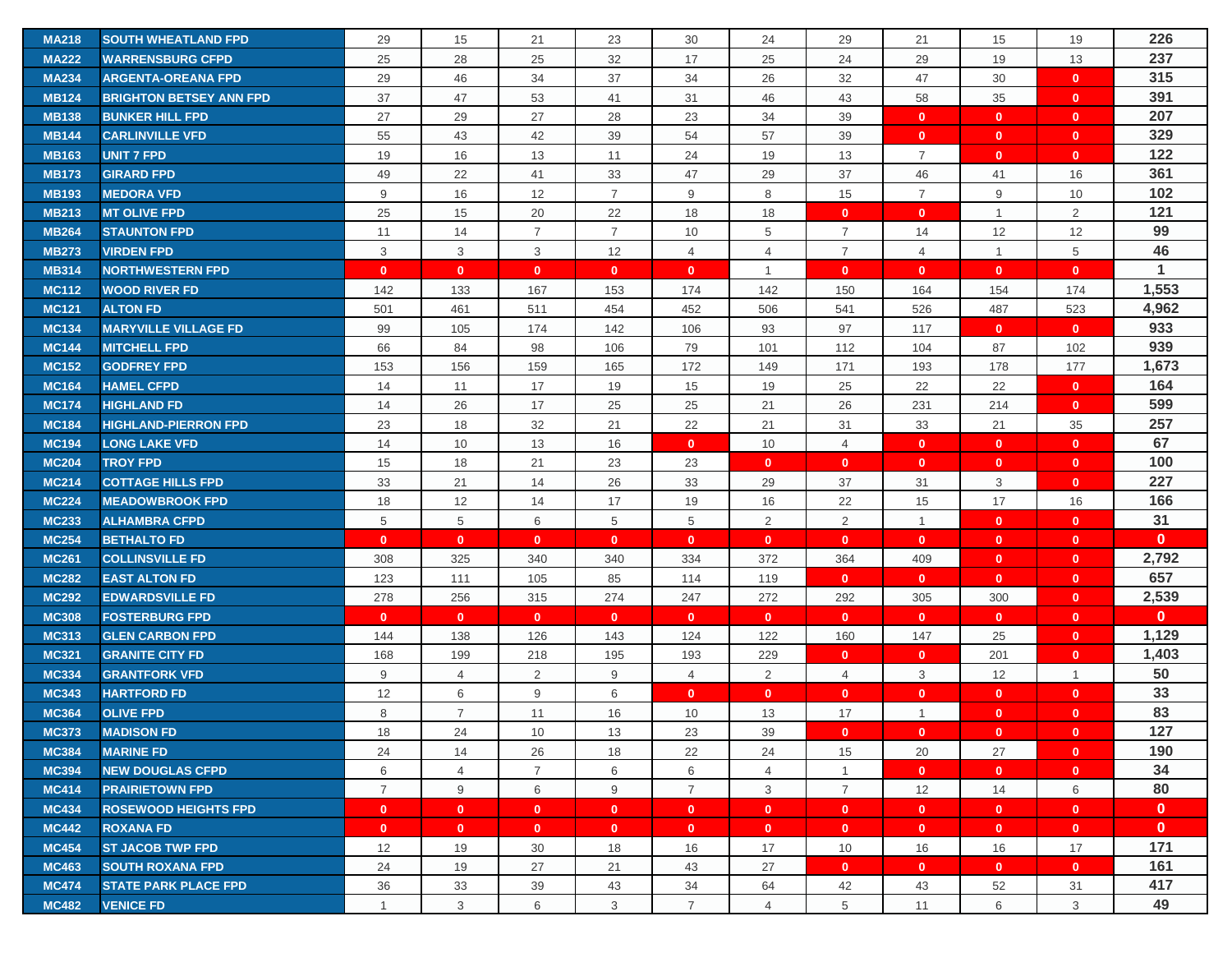| <b>MC504</b> | <b>WORDEN FD</b>                  | 12             | 10             | 16             | 8              | 11             | 11             | $\overline{7}$ | 12             | 9              | 8              | 104            |
|--------------|-----------------------------------|----------------|----------------|----------------|----------------|----------------|----------------|----------------|----------------|----------------|----------------|----------------|
| <b>MC514</b> | <b>HOLIDAY SHORES FPD</b>         | 16             | 27             | 15             | 23             | 16             | $\overline{7}$ | 20             | 17             | 24             | 27             | 192            |
| <b>MC529</b> | <b>ST LOUIS REGIONAL AIRPORT</b>  | $\mathbf{0}$   | $\mathbf{0}$   | $\mathbf{0}$   | $\mathbf{0}$   | $\mathbf{0}$   | $\mathbf{0}$   | $\mathbf{0}$   | $\mathbf{0}$   | $\mathbf{0}$   | $\mathbf{1}$   | $\overline{1}$ |
| <b>MD111</b> | <b>CENTRALIA FD</b>               | 165            | 189            | 167            | 202            | 170            | 202            | 162            | 177            | 165            | 177            | 1,776          |
| <b>MD123</b> | <b>CENTRALIA FPD</b>              | $\mathbf{0}$   | $\mathbf{0}$   | $\mathbf{0}$   | $\mathbf{0}$   | $\mathbf{0}$   | $\mathbf{0}$   | $\mathbf{0}$   | $\mathbf{0}$   | $\mathbf{0}$   | $\mathbf{0}$   | $\mathbf{0}$   |
| <b>MD134</b> | <b>IUKA FPD</b>                   | 6              | 10             | 8              | 14             | 10             | $\overline{7}$ | $\mathbf{0}$   | $\mathbf{0}$   | $\mathbf{0}$   | $\mathbf{1}$   | 56             |
| <b>MD144</b> | <b>KELL CFPD</b>                  | 17             | 11             | 11             | 9              | 11             | 14             | 11             | 12             | 12             | 8              | 116            |
| <b>MD153</b> | <b>KINMUNDY-ALMA FPD</b>          | $\mathbf{0}$   | $\mathbf{0}$   | $\mathbf{0}$   | $\mathbf{0}$   | $\mathbf{0}$   | $\mathbf{0}$   | $\mathbf{0}$   | $\mathbf{0}$   | $\mathbf{0}$   | $\mathbf{0}$   | $\mathbf{0}$   |
| <b>MD164</b> | <b>ODIN FPD</b>                   | 20             | 29             | 27             | 19             | 23             | 17             | 34             | 16             | 13             | 28             | 226            |
| <b>MD173</b> | <b>PATOKA FPD</b>                 | $\mathbf{0}$   | $\mathbf{0}$   | $\mathbf{0}$   | $\mathbf{0}$   | $\mathbf{0}$   | $\mathbf{0}$   | $\mathbf{0}$   | $\mathbf{0}$   | $\mathbf{0}$   | $\mathbf{0}$   | $\mathbf{0}$   |
| <b>MD182</b> | <b>SALEM FPD</b>                  | 8              | 8              | 22             | 13             | 17             | 14             | 19             | 12             | 8              | $\mathbf{0}$   | 121            |
| <b>MD194</b> | <b>SANDOVAL FPD</b>               | 21             | 24             | 25             | 26             | 39             | 38             | 28             | 30             | 32             | 26             | 289            |
| <b>ME114</b> | <b>HENRY FPD</b>                  | 23             | 23             | 34             | 18             | 20             | 31             | 39             | 22             | 28             | 16             | 254            |
| <b>ME124</b> | <b>LACON-SPARLAND FPD</b>         | 9              | $\overline{7}$ | 13             | 9              | $\overline{7}$ | 13             | 9              | 11             | 11             | 12             | 101            |
| <b>ME134</b> | <b>TOLUCA-RUTLAND FPD</b>         | 4              | 8              | 12             | 8              | 9              | 8              | 15             | 8              | 9              | 14             | 95             |
| <b>ME144</b> | <b>VARNA FPD</b>                  | $\mathbf{0}$   | $\mathbf{0}$   | $\mathbf{0}$   | $\mathbf{0}$   | $\mathbf{0}$   | $\mathbf{0}$   | $\mathbf 0$    | $\mathbf{0}$   | $\mathbf{0}$   | $\mathbf{0}$   | $\mathbf 0$    |
| <b>ME153</b> | <b>WENONA FPD</b>                 | 3              | 6              | 6              | 8              | 3              | 6              | $\mathbf{1}$   | $\mathbf{0}$   | $\overline{1}$ | $\mathbf{0}$   | 34             |
| <b>MF113</b> | <b>BATH FPD</b>                   | 3              | 3              | $\overline{4}$ | 2              | $\mathbf{1}$   | 3              | 3              | $\mathbf{1}$   | $\mathbf{0}$   | $\mathbf{0}$   | 20             |
| <b>MF123</b> | <b>EASTON RURAL FPD</b>           | $\overline{7}$ | $\overline{4}$ | 8              | 3              | 5              | 6              | 9              | $\overline{7}$ | 6              | 8              | 63             |
| <b>MF142</b> | <b>HAVANA FD</b>                  | $\mathbf{0}$   | $\mathbf{0}$   | $\mathbf{0}$   | $\mathbf{0}$   | $\mathbf{0}$   | $\mathbf{0}$   | $\mathbf{0}$   | $\mathbf{0}$   | $\mathbf{0}$   | $\mathbf{0}$   | $\mathbf{0}$   |
| <b>MF153</b> | <b>HAVANA RURAL FPD</b>           | 10             | $\overline{7}$ | 12             | 10             | 4              | $\overline{7}$ | 5              | $\mathbf{0}$   | $\mathbf{0}$   | $\mathbf{0}$   | 55             |
| <b>MF164</b> | <b>KILBOURNE FD</b>               | $\overline{7}$ | 5              | 9              | $\overline{7}$ | 3              | $\overline{7}$ | 5              | 4              | $\overline{4}$ | $\mathbf{0}$   | 51             |
| <b>MF173</b> | <b>FORMAN FPD</b>                 | 13             | 13             | $\mathbf{0}$   | $\mathbf{0}$   | $\mathbf{0}$   | $\mathbf{0}$   | $\mathbf 0$    | $\mathbf{0}$   | $\mathbf{0}$   | $\mathbf{0}$   | 26             |
| <b>MF183</b> | <b>MASON CITY FPD</b>             | $\overline{7}$ | 2              | 11             | $\mathbf{0}$   | 9              | $\overline{2}$ | $\overline{1}$ | 5              | 8              | $\mathbf{0}$   | 45             |
| <b>MF193</b> | <b>RIDGE LAKE FD</b>              | $\mathbf{1}$   | $\overline{1}$ | 2              | $\overline{2}$ | $\mathbf{1}$   | $\mathbf{0}$   | $\mathbf{0}$   | $\mathbf{0}$   | $\mathbf{0}$   | $\mathbf{0}$   | $\overline{7}$ |
| <b>MF203</b> | <b>SAN JOSE FPD</b>               | $\mathbf{1}$   | $\overline{1}$ | $\overline{7}$ | $\mathbf{1}$   | $\mathbf{1}$   | $\overline{1}$ | $\mathbf{1}$   | $\mathbf{1}$   | 14             | 10             | 38             |
| <b>MG114</b> | <b>BROOKPORT FD</b>               | 34             | 12             | 17             | 23             | 21             | 24             | 15             | 9              | $\mathbf{0}$   | $\mathbf{0}$   | 155            |
| <b>MG128</b> | <b>JOPPA VFD</b>                  | 16             | 10             | 19             | 14             | 20             | 18             | 17             | 19             | 28             | 18             | 179            |
| <b>MG133</b> | <b>MASSAC COUNTY FD</b>           | 18             | 10             | 11             | 8              | $\overline{7}$ | 15             | 11             | 9              | 14             | 10             | 113            |
| <b>MG142</b> | <b>METROPOLIS FD</b>              | 37             | 43             | 63             | 38             | 62             | 77             | $\mathbf 0$    | $\mathbf{0}$   | 94             | 75             | 489            |
| <b>MH123</b> | <b>BLANDINSVILLE-HIRE FPD</b>     | 10             | 3              | 11             | 13             | 12             | 9              | 5              | 2              | $\mathbf{0}$   | $\mathbf{0}$   | 65             |
| <b>MH133</b> | <b>BUSHNELL FPD</b>               | $\mathbf{0}$   | $\overline{1}$ | $\mathbf{0}$   | $\mathbf{0}$   | $\mathbf{0}$   | $\mathbf{0}$   | 15             | 70             | 22             | 69             | 177            |
| <b>MH144</b> | <b>EMMET-CHALMERS FPD</b>         | 3              | $\overline{4}$ | 11             | 14             | 12             | 17             | 9              | $\mathbf{0}$   | $\mathbf{0}$   | $\mathbf{0}$   | 70             |
| <b>MH153</b> | <b>COLCHESTER FPD</b>             | 19             | 26             | 42             | 18             | 31             | 22             | 25             | 30             | 42             | 29             | 284            |
| <b>MH163</b> | <b>GOOD HOPE-SCIOTA FPD</b>       | 12             | 8              | 14             | 12             | 11             | 10             | 15             | 15             | 14             | 14             | 125            |
| <b>MH173</b> | <b>INDUSTRY FPD</b>               | 10             | $\overline{7}$ | $\overline{7}$ | 11             | 12             | 15             | 14             | 22             | 6              | 10             | 114            |
| <b>MH181</b> | <b>MACOMB FD</b>                  | 196            | 200            | 203            | 236            | 233            | 222            | 219            | 235            | 246            | 240            | 2,230          |
| <b>MH193</b> | <b>NEW SALEM FPD</b>              | 6              | 2              | 9              | $\overline{7}$ | 12             | $\overline{4}$ | 3              | $\overline{4}$ | $\overline{7}$ | $\mathbf{1}$   | 55             |
| <b>MJ122</b> | ALGONQUIN-LAKE IN THE HILL FPD    | 322            | 330            | 335            | 358            | 418            | 394            | 397            | 503            | 424            | 382            | 3,863          |
| <b>MJ142</b> | <b>CARY FPD</b>                   | 70             | 70             | $\mathbf{0}$   | 81             | $\mathbf{1}$   | $\mathbf{0}$   | $\mathbf{0}$   | $\mathbf{0}$   | $\mathbf{0}$   | $\mathbf{0}$   | 222            |
| <b>MJ152</b> | <b>CRYSTAL LAKE FD</b>            | 219            | 235            | 285            | 210            | 528            | 519            | $\mathbf{0}$   | $\mathbf{0}$   | $\mathbf{0}$   | $\mathbf{0}$   | 1,996          |
| <b>MJ163</b> | <b>FOX RIVER GROVE FPD</b>        | 48             | 57             | 64             | 72             | 57             | 79             | 59             | 91             | 68             | 61             | 656            |
| <b>MJ173</b> | <b>HARVARD CFPD</b>               | 104            | 98             | 124            | 110            | 135            | 97             | 12             | 46             | 92             | 22             | 840            |
| <b>MJ183</b> | <b>HEBRON-ALDEN-GREENWOOD FPD</b> | $\mathbf{0}$   | $\mathbf{0}$   | $\mathbf{0}$   | 24             | 9              | $\overline{4}$ | 12             | 11             | $\overline{7}$ | $\overline{7}$ | 74             |
| <b>MJ193</b> | <b>HUNTLEY FPD</b>                | 235            | 260            | 205            | 475            | 476            | 527            | 502            | 543            | 499            | 525            | 4,247          |
| <b>MJ202</b> | <b>MARENGO FPD</b>                | 70             | 58             | 63             | 40             | 61             | 58             | 72             | $\mathbf{0}$   | $\mathbf{0}$   | $\mathbf{0}$   | 422            |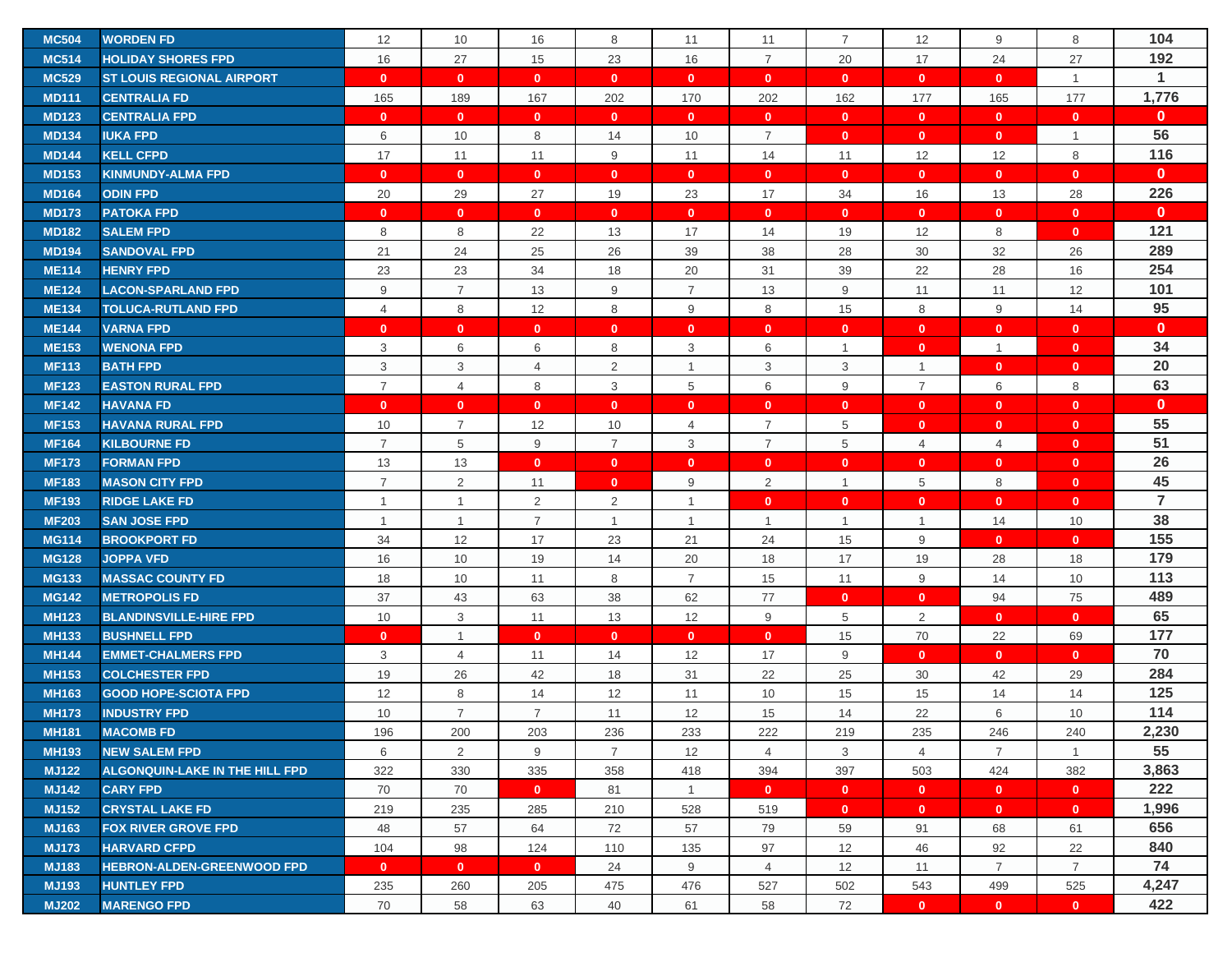| <b>MJ213</b> | <b>MCHENRY TWP FPD</b>           | 504            | 474            | $\mathbf{0}$   | $\mathbf{0}$   | $\mathbf{0}$   | $\mathbf{0}$   | $\mathbf{0}$   | $\mathbf{0}$   | $\mathbf{0}$   | $\mathbf{0}$   | 978          |
|--------------|----------------------------------|----------------|----------------|----------------|----------------|----------------|----------------|----------------|----------------|----------------|----------------|--------------|
| <b>MJ223</b> | <b>NUNDA RURAL FPD</b>           | $\mathbf{0}$   | $\mathbf{0}$   | $\mathbf{0}$   | $\mathbf{0}$   | $\mathbf{0}$   | $\mathbf{0}$   | $\mathbf{0}$   | $\mathbf{0}$   | $\mathbf{0}$   | $\mathbf{0}$   | $\mathbf{0}$ |
| <b>MJ233</b> | <b>RICHMOND TWP FPD</b>          | 31             | 42             | 30             | 29             | 47             | 42             | $\mathbf{0}$   | $\overline{1}$ | $\mathbf{0}$   | $\mathbf{0}$   | 222          |
| <b>MJ243</b> | <b>SPRING GROVE FPD</b>          | 39             | 46             | 38             | 24             | 74             | 96             | 67             | $\mathbf{0}$   | $\mathbf{0}$   | $\mathbf{0}$   | 384          |
| <b>MJ253</b> | <b>UNION FPD</b>                 | $\mathbf{0}$   | $\mathbf{0}$   | $\mathbf{0}$   | $\mathbf{0}$   | $\mathbf{1}$   | $\mathbf{0}$   | $\mathbf{0}$   | $\mathbf{0}$   | $\mathbf{0}$   | $\mathbf{0}$   | $\mathbf{1}$ |
| <b>MJ264</b> | <b>WONDER LAKE FPD</b>           | 76             | 82             | 95             | 81             | 102            | 61             | 99             | 103            | 64             | 46             | 809          |
| <b>MJ282</b> | <b>WOODSTOCK FRD</b>             | 399            | 351            | 366            | 338            | 443            | 417            | 414            | 517            | 439            | 441            | 4,125        |
| <b>MJ292</b> | <b>LAKEWOOD FD</b>               | $\mathbf{0}$   | $\mathbf{0}$   | $\mathbf{0}$   | $\mathbf{0}$   | $\mathbf{0}$   | $\mathbf{0}$   | $\mathbf{0}$   | $\mathbf{0}$   | $\mathbf{0}$   | $\mathbf{0}$   | $\mathbf{0}$ |
| <b>MK114</b> | <b>ANCHOR FD</b>                 | $\mathbf{1}$   | 3              | $\overline{2}$ | 4              | $\mathbf{0}$   | 5              | 5              | 2              | 5              | 3              | 30           |
| <b>MK123</b> | <b>ARROWSMITH FD</b>             | $\mathbf{0}$   | $\mathbf{0}$   | $\mathbf{0}$   | $\mathbf{0}$   | $\mathbf{0}$   | $\mathbf{0}$   | $\mathbf{0}$   | $\mathbf{0}$   | $\mathbf{0}$   | $\mathbf{0}$   | $\mathbf{0}$ |
| <b>MK133</b> | <b>BELLFLOWER FPD</b>            | $\overline{1}$ | 3              | 3              | $\overline{4}$ | $\overline{4}$ | $\mathbf{0}$   | $\mathbf{0}$   | $\mathbf{0}$   | $\mathbf{0}$   | $\mathbf{0}$   | 15           |
| <b>MK141</b> | <b>BLOOMINGTON FD</b>            | 1,280          | 946            | 992            | 1,063          | 1,108          | 1,222          | 1,094          | $\mathbf{0}$   | $\mathbf{0}$   | $\mathbf{0}$   | 7,705        |
| <b>MK158</b> | <b>BLOOMINGTON TWP FPD</b>       | 17             | 18             | 23             | 29             | 15             | 22             | 26             | 18             | 27             | $\mathbf{0}$   | 195          |
| <b>MK163</b> | <b>CARLOCK FPD</b>               | $\mathbf{0}$   | $\mathbf{0}$   | $\mathbf{0}$   | $\mathbf{0}$   | $\mathbf{0}$   | $\mathbf{0}$   | $\mathbf{0}$   | $\mathbf{0}$   | $\mathbf{0}$   | $\mathbf{0}$   | $\mathbf{0}$ |
| <b>MK174</b> | <b>CHENOA FPD</b>                | $\mathbf{0}$   | $\mathbf{0}$   | $\mathbf{0}$   | $\mathbf{0}$   | $\mathbf{0}$   | $\mathbf{0}$   | $\mathbf{0}$   | $\mathbf{0}$   | $\mathbf{0}$   | $\mathbf{0}$   | $\mathbf{0}$ |
| <b>MK183</b> | <b>COLFAX FD</b>                 | 16             | $\overline{7}$ | 6              | 11             | 13             | 5              | $\overline{4}$ | 10             | 18             | 10             | 100          |
| <b>MK193</b> | <b>COOKSVILLE FD</b>             | $\overline{7}$ | 3              | 6              | 5              | $\mathbf{1}$   | 3              | $\mathbf{1}$   | 4              | 10             | $\mathbf{0}$   | 40           |
| <b>MK204</b> | <b>OCTAVIA FPD - CROPSEY</b>     | $\overline{2}$ | 2              | $\overline{2}$ | 5              | $\mathbf{0}$   | $\overline{4}$ | 5              | 2              | $\overline{4}$ | $\mathbf{0}$   | 26           |
| <b>MK214</b> | <b>DALE TWP FPD</b>              | 11             | 13             | 12             | 13             | $\overline{1}$ | $\mathbf{0}$   | $\mathbf{0}$   | $\mathbf{0}$   | $\mathbf{0}$   | $\mathbf{0}$   | 50           |
| <b>MK223</b> | <b>DANVERS FD</b>                | 11             | $\overline{7}$ | 11             | $\mathbf{0}$   | $\mathbf{0}$   | $\mathbf{0}$   | $\mathbf{0}$   | $\mathbf{0}$   | $\mathbf{0}$   | $\mathbf{0}$   | 29           |
| <b>MK233</b> | <b>DOWNS FD</b>                  | 23             | 23             | 22             | 26             | 25             | 33             | 20             | 24             | 25             | 30             | 251          |
| <b>MK244</b> | <b>ELLSWORTH FD</b>              | $\mathbf{0}$   | $\mathbf{0}$   | $\mathbf{0}$   | $\mathbf{0}$   | $\mathbf{0}$   | $\mathbf{0}$   | $\mathbf{0}$   | $\mathbf{0}$   | $\mathbf{0}$   | $\mathbf{0}$   | $\mathbf{0}$ |
| <b>MK263</b> | <b>GRIDLEY FD</b>                | $\mathbf{0}$   | $\mathbf{0}$   | $\mathbf{0}$   | $\mathbf{0}$   | $\mathbf{0}$   | $\mathbf{0}$   | $\mathbf{0}$   | $\mathbf{0}$   | $\mathbf{0}$   | $\mathbf{0}$   | $\mathbf{0}$ |
| <b>MK273</b> | <b>RANDOLPH TWP FPD</b>          | 52             | 48             | 42             | 32             | 31             | 34             | 33             | 35             | 38             | 38             | 383          |
| <b>MK283</b> | <b>HUDSON CFPD</b>               | $\mathbf{0}$   | $\mathbf{0}$   | $\mathbf{0}$   | $\mathbf{0}$   | $\mathbf{0}$   | $\mathbf{0}$   | $\mathbf{0}$   | $\mathbf{0}$   | $\mathbf{0}$   | $\mathbf{0}$   | $\mathbf{0}$ |
| <b>MK293</b> | <b>LEROY CFPD</b>                | 11             | 11             | 8              | 3              | $\overline{4}$ | 9              | 10             | 9              | $\mathbf{0}$   | $\mathbf{0}$   | 65           |
| <b>MK304</b> | <b>LEXINGTON FPD</b>             | 36             | 20             | 22             | 11             | 4              | 8              | 12             | 2              | $\mathbf{0}$   | $\mathbf{0}$   | 115          |
| <b>MK313</b> | <b>MT HOPE-FUNKS GROVE FPD</b>   | 17             | 11             | 15             | 22             | 17             | 16             | 19             | 21             | 21             | 15             | 174          |
| <b>MK332</b> | <b>NORMAL FD</b>                 | 537            | 477            | 533            | 518            | 530            | 532            | 529            | 678            | 675            | $\mathbf{0}$   | 5,009        |
| <b>MK353</b> | <b>TOWANDA FPD</b>               | $\mathbf{0}$   | $\mathbf{0}$   | $\mathbf{0}$   | $\mathbf{0}$   | $\mathbf{0}$   | $\mathbf{0}$   | $\mathbf{0}$   | $\mathbf{0}$   | $\mathbf{0}$   | $\mathbf{0}$   | $\mathbf{0}$ |
| <b>MK363</b> | <b>ALLIN TWP FPD</b>             | $\mathbf{1}$   | $\mathbf{0}$   | 4              | $\mathbf{0}$   | $\mathbf{0}$   | $\mathbf{0}$   | $\mathbf{0}$   | $\mathbf{0}$   | $\mathbf{0}$   | $\mathbf{0}$   | 5            |
| <b>MK394</b> | <b>SAYBROOK-ARROWSMITH FPD</b>   | $\mathbf{0}$   | $\mathbf{0}$   | $\mathbf{0}$   | $\mathbf{0}$   | $\mathbf{0}$   | $\mathbf{0}$   | $\mathbf{0}$   | $\mathbf{0}$   | $\mathbf{0}$   | $\mathbf{0}$   | $\mathbf{0}$ |
| <b>ML114</b> | <b>ATHENS FPD</b>                | 36             | 35             | 48             | 32             | 33             | 36             | 42             | 56             | $\mathbf{0}$   | 41             | 359          |
| <b>ML133</b> | <b>GREENVIEW CFPD</b>            | $\mathbf{1}$   | 3              | $\mathbf{1}$   | $\mathbf{1}$   | $\mathbf{1}$   | 2              | 2              | 4              | 2              | $\overline{4}$ | 21           |
| <b>ML144</b> | <b>OAKFORD FPD</b>               | $\mathbf{0}$   | $\mathbf{0}$   | $\mathbf{0}$   | $\mathbf{0}$   | $\mathbf{0}$   | $\mathbf{0}$   | $\mathbf{0}$   | $\mathbf{0}$   | $\mathbf{0}$   | $\mathbf{0}$   | $\mathbf{0}$ |
| <b>ML153</b> | <b>PETERSBURG FD</b>             | 31             | 29             | 37             | 21             | 10             | 28             | 32             | 24             | $\mathbf{0}$   | $\mathbf{0}$   | 212          |
| <b>ML163</b> | <b>TALLULA FD</b>                | $\mathbf{0}$   | $\mathbf{0}$   | $\mathbf{0}$   | $\mathbf{0}$   | $\mathbf{0}$   | $\mathbf{0}$   | $\mathbf{0}$   | $\mathbf{0}$   | $\mathbf{0}$   | $\mathbf{0}$   | $\mathbf{0}$ |
| <b>ML173</b> | <b>PETERSBURG COMMUNITY FPD</b>  | $\mathbf{0}$   | $\mathbf{0}$   | $\mathbf{0}$   | $\mathbf{0}$   | $\mathbf{0}$   | $\mathbf{0}$   | $\mathbf{0}$   | $\mathbf{0}$   | $\mathbf{0}$   | $\mathbf{0}$   | $\mathbf{0}$ |
| <b>MM113</b> | <b>ALEDO FPD</b>                 | 9              | 8              | $\overline{7}$ | $\mathbf{0}$   | $\mathbf{0}$   | $\mathbf{0}$   | $\mathbf{0}$   | $\overline{2}$ | $\mathbf{0}$   | $\mathbf{0}$   | 26           |
| <b>MM133</b> | <b>GREENE TWP FPD-VIOLA UNIT</b> | 17             | 23             | 5              | 26             | 9              | 15             | 10             | 15             | 19             | 13             | 152          |
| <b>MM143</b> | <b>JOY CFD</b>                   | $\mathbf{0}$   | $\mathbf{0}$   | $\mathbf{0}$   | $\mathbf{0}$   | $\mathbf{0}$   | $\mathbf{0}$   | $\mathbf{0}$   | $\mathbf{0}$   | $\mathbf{0}$   | $\mathbf{0}$   | $\mathbf{0}$ |
| <b>MM158</b> | <b>KEITHSBURG VFD</b>            | $\mathbf{0}$   | $\mathbf{0}$   | $\mathbf{0}$   | $\mathbf{0}$   | $\mathbf{0}$   | $\mathbf{0}$   | $\mathbf{0}$   | $\mathbf{0}$   | $\mathbf{0}$   | $\mathbf{0}$   | $\mathbf{0}$ |
| <b>MM168</b> | <b>NEW BOSTON-ELIZA FPD</b>      | $\mathbf{0}$   | $\mathbf{0}$   | $\mathbf{0}$   | $\mathbf{0}$   | $\mathbf{0}$   | $\mathbf{0}$   | $\mathbf{0}$   | $\mathbf{0}$   | $\mathbf{0}$   | $\mathbf{0}$   | $\mathbf{0}$ |
| <b>MM173</b> | <b>RIVOLI FPD</b>                | $\mathbf{0}$   | $\mathbf{0}$   | $\mathbf{0}$   | $\mathbf{0}$   | $\mathbf{0}$   | $\bullet$      | $\mathbf{0}$   | $\mathbf{0}$   | $\mathbf{0}$   | $\mathbf{0}$   | $\mathbf{0}$ |
| <b>MM183</b> | <b>SEATON CFPD</b>               | $\overline{4}$ | 4              | $\mathbf{0}$   | 5              | 8              | $\mathbf{0}$   | $\mathbf{0}$   | $\mathbf{0}$   | $\mathbf{0}$   | $\mathbf{0}$   | 21           |
| <b>MM194</b> | <b>SHERRARD CFPD</b>             | $\mathbf{0}$   | $\mathbf{0}$   | $\mathbf{0}$   | $\mathbf{0}$   | $\mathbf{0}$   | $\mathbf{0}$   | $\mathbf{0}$   | $\mathbf{0}$   | $\mathbf{0}$   | $\mathbf{0}$   | $\mathbf{0}$ |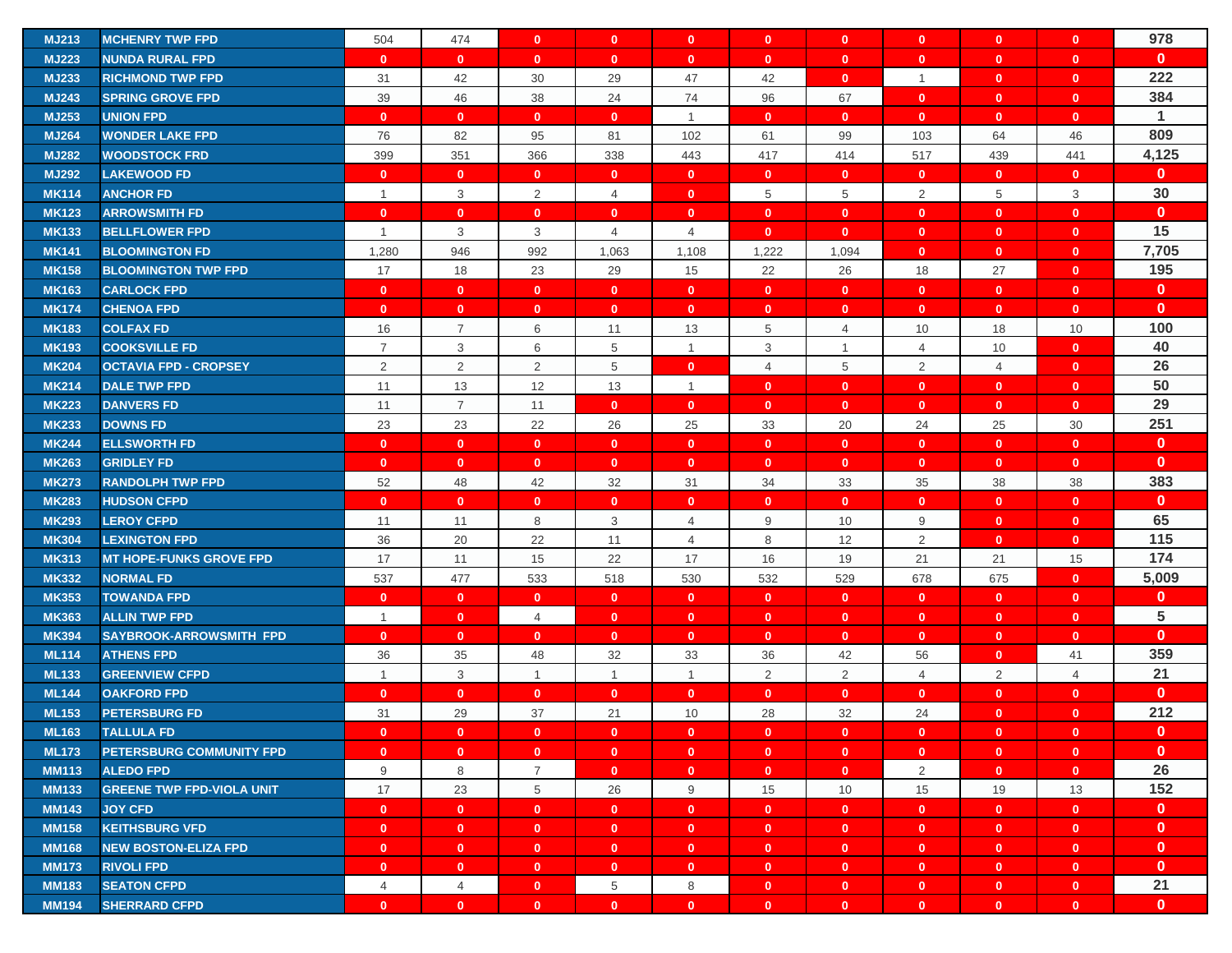| <b>MN118</b> | <b>COLUMBIA VFD</b>                   | 30             | 32             | 29             | 21             | 35             | 37             | 25             | 32             | 39             | 33             | 313             |
|--------------|---------------------------------------|----------------|----------------|----------------|----------------|----------------|----------------|----------------|----------------|----------------|----------------|-----------------|
| <b>MN124</b> | <b>HECKER FPD</b>                     | 14             | 12             | 12             | 8              | 14             | 16             | 17             | 15             | 9              | $\overline{7}$ | 124             |
| <b>MN133</b> | <b>MAEYSTOWN FPD</b>                  | 2              | $\mathbf{1}$   | $\overline{4}$ | $\overline{2}$ | $\mathbf{1}$   | $\overline{1}$ | 3              | 3              | $\mathbf{0}$   | $\mathbf{0}$   | 17              |
| <b>MN143</b> | <b>VALMEYER FPD</b>                   | 11             | 8              | 17             | 14             | 9              | $\overline{7}$ | 23             | 16             | $\overline{4}$ | $\overline{1}$ | 110             |
| <b>MN153</b> | <b>WATERLOO FD</b>                    | $\mathbf{0}$   | $\mathbf{0}$   | $\mathbf{0}$   | $\mathbf{0}$   | $\mathbf{0}$   | $\mathbf{0}$   | $\mathbf{0}$   | $\mathbf{0}$   | $\mathbf{0}$   | $\mathbf{0}$   | $\mathbf{0}$    |
| <b>MP124</b> | <b>COFFEEN FPD</b>                    | 11             | 9              | 12             | 6              | 8              | 8              | 10             | 5              | 10             | 8              | 87              |
| <b>MP134</b> | <b>FARMERSVILLE-WAGGONER VFD</b>      | $\mathbf{0}$   | $\overline{1}$ | $\mathbf{1}$   | $\mathbf{1}$   | $\mathbf{1}$   | $\overline{2}$ | $\mathbf{0}$   | $\mathbf{0}$   | $\mathbf{0}$   | $\mathbf{0}$   | $6\phantom{1}6$ |
| <b>MP144</b> | <b>FILLMORE FPD</b>                   | 5              | 5              | 5              | $\mathbf{1}$   | 3              | 11             | 10             | 3              | $\overline{4}$ | $\overline{2}$ | 49              |
| <b>MP168</b> | <b>HILLSBORO FD</b>                   | 5              | $\overline{4}$ | $\overline{4}$ | $\overline{2}$ | 2              | $\mathbf{0}$   | $\mathbf{0}$   | $\mathbf{0}$   | $\mathbf{0}$   | $\mathbf{0}$   | 17              |
| <b>MP188</b> | <b>LITCHFIELD FD</b>                  | 171            | 131            | 151            | 147            | 173            | 171            | 171            | 188            | 152            | $\mathbf{0}$   | 1,455           |
| <b>MP193</b> | <b>NOKOMIS AREA FPD</b>               | $\overline{2}$ | $\overline{2}$ | 9              | 9              | 5              | 11             | 8              | $\mathbf{0}$   | $\mathbf{0}$   | $\mathbf{0}$   | 46              |
| <b>MP214</b> | <b>RAYMOND-HARVEL FD</b>              | 6              | 3              | 11             | 10             | 6              | 6              | 9              | 5              | 8              | 8              | 72              |
| <b>MP234</b> | <b>TAYLOR SPRINGS VFD</b>             | $\overline{7}$ | 5              | 9              | 8              | 5              | $\overline{7}$ | $\overline{7}$ | 12             | 8              | 13             | 81              |
| <b>MP243</b> | <b>WITT VFD INC</b>                   | 12             | 14             | 17             | 17             | 23             | 17             | 19             | 15             | 13             | 17             | 164             |
| <b>MQ111</b> | <b>JACKSONVILLE FD</b>                | 204            | 216            | 235            | 245            | 245            | 234            | 289            | 249            | 250            | 214            | 2,381           |
| <b>MQ124</b> | <b>ALEXANDER FD</b>                   | $\mathbf{1}$   | 3              | 3              | 5              | $\overline{2}$ | $\overline{1}$ | 3              | 2              | $\overline{1}$ | 2              | 23              |
| <b>MQ135</b> | <b>CHAPIN RURAL FIRE ASSN</b>         | $\mathbf{0}$   | $\mathbf{0}$   | $\mathbf{0}$   | $\mathbf{0}$   | $\mathbf{0}$   | $\mathbf{0}$   | $\mathbf 0$    | $\mathbf{0}$   | $\mathbf{0}$   | $\mathbf{0}$   | $\mathbf{0}$    |
| <b>MQ154</b> | <b>FRANKLIN FPD</b>                   | $\mathbf{0}$   | $\mathbf{0}$   | $\mathbf{0}$   | $\mathbf{0}$   | $\mathbf{0}$   | $\mathbf{0}$   | $\mathbf{0}$   | $\mathbf{0}$   | $\mathbf{0}$   | $\mathbf{0}$   | $\mathbf{0}$    |
| <b>MQ163</b> | <b>MEREDOSIA FPD</b>                  | 5              | $\mathbf{1}$   | 7              | $\mathbf{0}$   | $\mathbf{0}$   | $\mathbf{0}$   | $\mathbf 0$    | $\mathbf{0}$   | $\mathbf{0}$   | $\mathbf{0}$   | 13              |
| <b>MQ178</b> | <b>MURRAYVILLE VFD</b>                | $\overline{4}$ | $\mathbf{0}$   | $\,$ 3 $\,$    | 5              | $\mathbf{1}$   | $\overline{1}$ | 3              | $\overline{1}$ | $\mathbf{0}$   | $\mathbf{0}$   | 18              |
| <b>MQ193</b> | <b>SOUTH JACKSONVILLE FD</b>          | 56             | 50             | 140            | 77             | 68             | 47             | 53             | 62             | 48             | 79             | 680             |
| <b>MQ204</b> | <b>WAVERLY VFD</b>                    | 3              | 8              | 8              | 11             | 13             | 13             | 8              | $\overline{7}$ | 2              | $\overline{7}$ | 80              |
| <b>MQ214</b> | <b>WOODSON CFPD</b>                   | 3              | 5              | 3              | $\overline{7}$ | $\mathbf{1}$   | $\overline{2}$ | $\overline{1}$ | $\overline{2}$ | $\mathbf{0}$   | $\mathbf{0}$   | 24              |
| <b>MQ224</b> | <b>CHAPIN FD</b>                      | 10             | 12             | $\mathbf{0}$   | $\mathbf{0}$   | $\mathbf{0}$   | $\mathbf{0}$   | $\mathbf{0}$   | $\mathbf{0}$   | $\mathbf{0}$   | $\mathbf{0}$   | 22              |
| <b>MR113</b> | <b>ARTHUR FPD</b>                     | $\overline{2}$ | 5              | $\overline{2}$ | 3              | 4              | $\overline{1}$ | $\mathbf 0$    | $\mathbf{0}$   | $\mathbf{0}$   | $\mathbf{0}$   | 17              |
| <b>MR123</b> | <b>BETHANY FPD</b>                    | 21             | 25             | 31             | 31             | 31             | 21             | 13             | 10             | $\mathbf{0}$   | 4              | 187             |
| <b>MR134</b> | <b>DORA TWP FPD</b>                   | $\mathbf{0}$   | $\mathbf{0}$   | $\mathbf{0}$   | $\mathbf{0}$   | $\mathbf{0}$   | $\mathbf{0}$   | $\mathbf{0}$   | $\mathbf{0}$   | $\mathbf{0}$   | $\mathbf{0}$   | $\mathbf{0}$    |
| <b>MR164</b> | <b>LOVINGTON FPD</b>                  | $\mathbf{1}$   | $\overline{1}$ | 3              | $\overline{4}$ | $\overline{2}$ | $\overline{1}$ | 3              | 3              | $\overline{2}$ | $\overline{2}$ | 22              |
| <b>MR182</b> | <b>SULLIVAN FPD</b>                   | 74             | 57             | 72             | 74             | 69             | 69             | 82             | 59             | 146            | 151            | 853             |
| <b>OA112</b> | <b>BYRON FPD</b>                      | 87             | 82             | 89             | 104            | 88             | 106            | 99             | 124            | 96             | 112            | 987             |
| <b>OA133</b> | <b>FORRESTON FPD</b>                  | 24             | 22             | 16             | 16             | 12             | 23             | $\mathbf{0}$   | 22             | 26             | $\mathbf{0}$   | 161             |
| <b>OA144</b> | <b>LEAF RIVER FPD</b>                 | $\mathbf{0}$   | $\mathbf{0}$   | $\mathbf{0}$   | $\mathbf{0}$   | $\mathbf{0}$   | $\mathbf{0}$   | $\mathbf{0}$   | $\mathbf{0}$   | $\mathbf{0}$   | $\mathbf{0}$   | $\mathbf{0}$    |
| <b>OA154</b> | <b>LYNNVILLE-SCOTT-WHITE ROCK FPD</b> | 33             | 22             | 26             | 22             | 24             | 17             | 16             | 30             | 28             | 23             | 241             |
| <b>OA164</b> | <b>MONROE TWP FPD</b>                 | $\sqrt{3}$     | 10             | $\overline{4}$ | 2              | 5              | 5              | 5              | 3              | 3              | 2              | 42              |
| <b>OA173</b> | <b>MT MORRIS FPD</b>                  | 11             | 5              | 11             | 5              | 11             | 13             | $\mathbf 0$    | 10             | 8              | 13             | 87              |
| <b>OA184</b> | <b>OGLE-LEE FPD</b>                   | 41             | 34             | 32             | 36             | 39             | 39             | 33             | 37             | 33             | 29             | 353             |
| <b>OA193</b> | <b>OREGON FD</b>                      | 75             | 75             | 83             | 65             | 56             | 76             | 88             | 96             | $\mathbf{0}$   | $\mathbf{0}$   | 614             |
| <b>OA203</b> | <b>POLO FPD</b>                       | 19             | 11             | 14             | 16             | 11             | 9              | $\mathbf{0}$   | $\mathbf{0}$   | 8              | 21             | 109             |
| <b>OA212</b> | <b>ROCHELLE FD</b>                    | 189            | 180            | 202            | 182            | 173            | 204            | 209            | 201            | 233            | $\overline{0}$ | 1,773           |
| <b>OA224</b> | <b>STILLMAN FPD</b>                   | 35             | 41             | 37             | 37             | 41             | 44             | $\mathbf{0}$   | 49             | 35             | 49             | 368             |
| <b>PA111</b> | <b>PEORIA FD</b>                      | 1,426          | 1,437          | 1,640          | 1,847          | 1,845          | 1,868          | $\mathbf{0}$   | $\mathbf{0}$   | $\mathbf{0}$   | $\mathbf{0}$   | 10,063          |
| <b>PA124</b> | <b>WEST PEORIA FPD</b>                | 41             | 52             | 72             | 50             | 62             | 58             | 62             | 85             | 71             | 78             | 631             |
| <b>PA133</b> | <b>AKRON-PRINCEVILLE FPD</b>          | 22             | 16             | 21             | 16             | 23             | 16             | 18             | 20             | 12             | $\overline{7}$ | 171             |
| <b>PA144</b> | <b>BARTONVILLE VFD</b>                | 61             | 59             | 50             | 64             | 71             | 70             | $\mathbf{0}$   | $\mathbf{0}$   | $\mathbf{0}$   | $\mathbf{0}$   | 375             |
| <b>PA153</b> | <b>BRIMFIELD CFPD</b>                 | 38             | 32             | 25             | 38             | 43             | 48             | 34             | 45             | 38             | 30             | 371             |
| <b>PA168</b> | <b>CHILLICOTHE COMMUNITY FPD</b>      | 38             | 39             | 47             | 43             | 43             | 50             | 74             | 70             | 58             | 31             | 493             |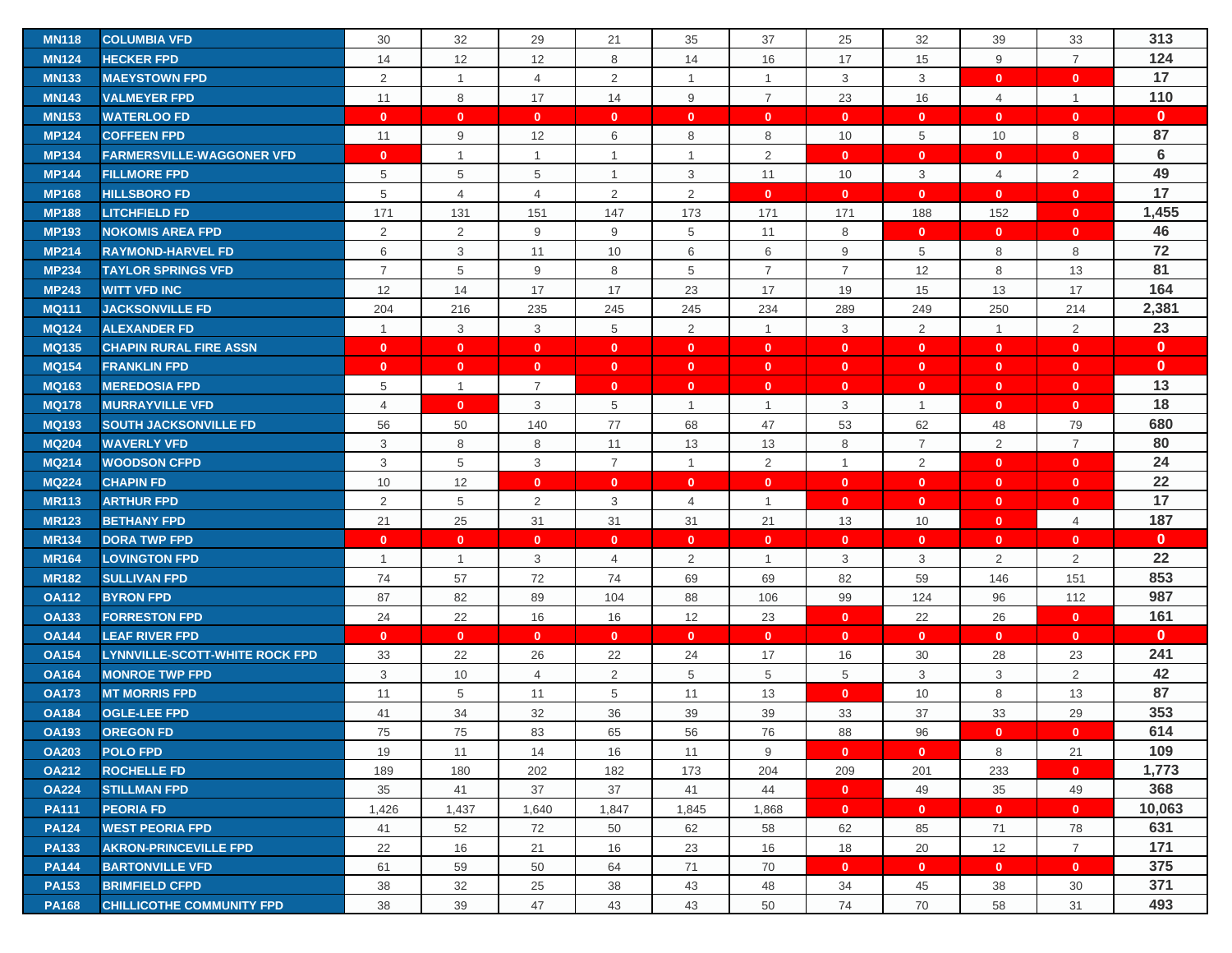| <b>PA174</b> | <b>DUNLAP FPD</b>                                        | 33             | 30             | 39             | 39             | 51             | 41             | 32               | 38             | 51             | 40                           | 394            |
|--------------|----------------------------------------------------------|----------------|----------------|----------------|----------------|----------------|----------------|------------------|----------------|----------------|------------------------------|----------------|
| <b>PA184</b> | <b>ELMWOOD RURAL FPD</b>                                 | $\mathbf{1}$   | $\mathbf{0}$   | 3              | 5              | $\mathbf{1}$   | 2              | $\mathbf{0}$     | $\mathbf{0}$   | $\overline{1}$ | 6                            | 19             |
| <b>PA204</b> | <b>LIMESTONE FPD</b>                                     | 140            | 131            | 157            | 106            | 113            | 125            | $\mathbf{0}$     | 150            | 160            | $\mathbf{0}$                 | 1,082          |
| <b>PA214</b> | <b>LOGAN-TRIVOLI FPD</b>                                 | 30             | 31             | 48             | 48             | 45             | 46             | 44               | 37             | 40             | 25                           | 394            |
| <b>PA224</b> | <b>PEORIA HEIGHTS FD</b>                                 | 76             | 113            | 97             | 86             | 104            | 110            | 118              | 121            | 99             | 92                           | 1,016          |
| <b>PA244</b> | <b>TIMBER-HOLLIS FPD</b>                                 | 34             | 28             | 44             | 24             | 35             | 39             | 38               | 41             | 29             | $\mathbf{0}$                 | 312            |
| <b>PA253</b> | <b>TUSCARORA FPD</b>                                     | 3              | $\mathbf{0}$   | $\mathbf{1}$   | $\overline{7}$ | 11             | 10             | $\mathbf{0}$     | $\mathbf{0}$   | $\mathbf{0}$   | $\overline{0}$               | 32             |
| <b>PB114</b> | <b>CUTLER CFPD</b>                                       | $\overline{4}$ | 9              | $\overline{4}$ | 3              | $\overline{7}$ | 5              | 11               | 2              | $\mathbf{0}$   | $\mathbf{0}$                 | 45             |
| <b>PB122</b> | <b>DUQUOIN FD</b>                                        | 21             | 31             | 23             | 14             | 22             | 25             | 28               | 29             | 14             | 25                           | 232            |
| <b>PB132</b> | <b>PINCKNEYVILLE FD</b>                                  | 6              | $\overline{2}$ | $\overline{7}$ | 5              | $\overline{4}$ | $\overline{4}$ | 5                | 9              | 6              | 8                            | 56             |
| <b>PB144</b> | <b>TAMAROA FPD</b>                                       | 5              | 3              | 5              | 5              | 5              | 5              | $\overline{4}$   | $\overline{7}$ | 3              | 5                            | 47             |
| <b>PB154</b> | <b>WILLISVILLE FD</b>                                    | $\mathbf{0}$   | $\mathbf{0}$   | $\mathbf 0$    | $\mathbf{0}$   | $\mathbf{0}$   | $\mathbf{0}$   | $\mathbf 0$      | $\mathbf{0}$   | $\mathbf{0}$   | $\mathbf{0}$                 | $\mathbf{0}$   |
| <b>PB162</b> | PINCKNEYVILLE RURAL FPD                                  | 4              | 5              | 5              | 9              | 6              | $\overline{7}$ | 12               | 6              | 5              | 5                            | 64             |
| <b>PC112</b> | <b>BEMENT FPD</b>                                        | $\mathbf{1}$   | 13             | 6              | $\overline{7}$ | 14             | 11             | 8                | 10             | 11             | $\overline{2}$               | 83             |
| <b>PC128</b> | <b>CERRO GORDO FPD</b>                                   | 24             | 26             | 27             | 23             | 31             | 26             | 20               | 24             | 20             | 26                           | 247            |
| <b>PC138</b> | <b>CISCO FPD</b>                                         | 5              | 6              | $\overline{7}$ | 6              | 12             | 11             | $\boldsymbol{9}$ | $\overline{7}$ | 2              | $\mathbf{0}$                 | 65             |
| <b>PC143</b> | <b>DELAND CFPD</b>                                       | 10             | 6              | 8              | 6              | 3              | $\overline{2}$ | $\mathbf{1}$     | 4              | 3              | $\overline{7}$               | 50             |
| <b>PC158</b> | <b>HAMMOND FPD</b>                                       | 6              | 13             | $\overline{7}$ | 5              |                | $\overline{1}$ | 9                | $\overline{1}$ | $\mathbf{0}$   |                              | 50             |
| <b>PC178</b> |                                                          |                | 12             | $20\,$         | $\overline{7}$ | 8              | 14             | $\overline{7}$   |                | $\overline{1}$ | $\mathbf{0}$<br>$\mathbf{0}$ | 99             |
| <b>PC184</b> | <b>MID-PIATT FPD</b><br><b>NORTHERN PIATT COUNTY FPD</b> | 15<br>31       | 14             | 14             | 14             | 12<br>19       | 18             | 12               | 11<br>14       | 15             | 2                            | 153            |
| <b>PC198</b> |                                                          | 35             | 34             | 38             | 31             | 33             | 35             | 27               | 34             | 31             | 45                           | 343            |
| <b>PD114</b> | <b>MONTICELLO FD</b><br><b>BARRY FPD</b>                 |                | $\mathbf{0}$   | $\mathbf{0}$   | $\mathbf{0}$   | $\mathbf{0}$   | $\mathbf{0}$   | $\mathbf{0}$     | $\mathbf{0}$   | $\mathbf{0}$   | $\mathbf{0}$                 | $\overline{4}$ |
| <b>PD124</b> | <b>BAYLIS FPD</b>                                        | 4<br>2         | 6              | $\overline{7}$ | $\overline{2}$ | $\overline{4}$ | $\overline{7}$ | 2                | $\overline{7}$ | 3              | $\mathbf{0}$                 | 40             |
| <b>PD134</b> |                                                          | $\overline{7}$ |                | 10             | 3              | 6              | 9              | $\overline{7}$   | 5              | $\overline{4}$ | 9                            | 71             |
| <b>PD143</b> | <b>GRIGGSVILLE FD</b><br><b>HULL-KINDERHOOK FPD</b>      | 6              | 11<br>15       | 16             | 10             | 5              | 8              | 14               | 10             | 14             | 15                           | 113            |
| <b>PD164</b> | <b>EAST PIKE FPD</b>                                     | $\mathbf{1}$   | $\mathbf{1}$   | 5              | $\overline{2}$ | $\overline{2}$ | $\overline{4}$ | $\overline{1}$   | $\overline{1}$ | 3              | $\mathbf{1}$                 | 21             |
| <b>PD174</b> | <b>SPRING CREEK FPD</b>                                  | 14             | 17             | 23             | 18             | 16             | 16             | $\mathbf{0}$     | $\mathbf{0}$   | $\mathbf{0}$   | $\mathbf{0}$                 | 104            |
| <b>PD184</b> | <b>NEW CANTON FPD</b>                                    | $\mathbf{1}$   | 2              | 3              | $\overline{1}$ | $\mathbf{0}$   | $\mathbf{0}$   | $\mathbf{0}$     | $\mathbf{0}$   | $\mathbf{0}$   | $\mathbf{0}$                 | $\overline{7}$ |
| <b>PD203</b> | <b>NORTH PIKE FPD</b>                                    | $\mathbf{0}$   | $\mathbf{0}$   | $\mathbf{0}$   | $\mathbf{0}$   | $\mathbf{0}$   | $\mathbf{0}$   | $\mathbf 0$      | $\mathbf{0}$   | $\mathbf{0}$   | $\mathbf{0}$                 | $\mathbf{0}$   |
| <b>PD214</b> | <b>PITTSFIELD CITY FD</b>                                | 9              | 3              | 10             | $\mathbf{0}$   | $\mathbf{0}$   | $\mathbf{0}$   | $\mathbf{0}$     | $\mathbf{0}$   | $\mathbf{0}$   | $\mathbf{0}$                 | 22             |
| <b>PD223</b> | <b>PLEASANT HILL FPD</b>                                 | 6              | 14             | 18             | 13             | 11             | 19             | 21               | 9              | 9              | 6                            | 126            |
| <b>PE114</b> | <b>GOLCONDA FD</b>                                       | $\mathbf{0}$   | $\mathbf{0}$   | $\mathbf{0}$   | $\mathbf{0}$   | $\mathbf{0}$   | $\mathbf{0}$   | $\mathbf{0}$     | $\mathbf{0}$   | $\mathbf{0}$   | $\mathbf{0}$                 | $\mathbf{0}$   |
| <b>PE128</b> | <b>RURAL POPE COUNTY FPD</b>                             | $\overline{7}$ | $\overline{7}$ | 22             | 8              | 17             | 10             | 12               | 5              | 10             | 13                           | 111            |
| <b>PF114</b> | <b>GRAND CHAIN VFD</b>                                   | $\mathbf{0}$   | $\mathbf{0}$   | $\mathbf{0}$   | $\mathbf{0}$   | $\mathbf{0}$   | $\mathbf{0}$   | $\mathbf{0}$     | $\mathbf{0}$   | $\mathbf{0}$   | $\mathbf{0}$                 | $\mathbf{0}$   |
| <b>PF124</b> | <b>KARNAK VFD</b>                                        | $\mathbf 0$    | $\mathbf{0}$   | $\mathbf{0}$   | $\mathbf{0}$   | $\mathbf{0}$   | $\mathbf{0}$   | $\mathbf 0$      | $\mathbf{1}$   | $\mathbf{0}$   | $\mathbf{0}$                 | $\mathbf 1$    |
| <b>PF134</b> | <b>MOUND CITY FD</b>                                     | $\mathbf{1}$   | 3              | 3              | $\overline{2}$ | $\overline{2}$ | $\overline{2}$ | $\overline{1}$   | $\mathbf{1}$   | 4              | $\mathbf{0}$                 | 19             |
| <b>PF144</b> | <b>MOUNDS VFD</b>                                        | $\mathbf{1}$   | $\overline{1}$ | $\mathbf{1}$   | $\overline{1}$ | $\mathbf{1}$   | 2              | $\overline{1}$   | $\mathbf{0}$   | $\mathbf{0}$   | $\mathbf{0}$                 | 8              |
| <b>PF153</b> | <b>OLMSTED VFD</b>                                       | 10             | 9              | 11             | $\overline{4}$ | $\mathbf{1}$   | $\overline{2}$ | $\mathbf{1}$     | $\overline{1}$ | 3              | $\overline{2}$               | 44             |
| <b>PF163</b> | <b>PULASKI FD</b>                                        | $\mathbf{1}$   | $\mathbf{0}$   | $\mathbf{0}$   | $\mathbf{1}$   | $\mathbf{1}$   | $\mathbf{0}$   | $\mathbf{0}$     | $\mathbf{0}$   | $\mathbf{0}$   | $\mathbf{0}$                 | 3              |
| <b>PF178</b> | <b>ULLIN FD</b>                                          | $\mathbf{0}$   | $\mathbf{1}$   | $\mathbf{1}$   | $\mathbf{0}$   | $\mathbf{0}$   | $\mathbf{0}$   | $\mathbf{0}$     | $\mathbf{0}$   | $\mathbf{0}$   | $\mathbf{0}$                 | $\overline{2}$ |
| <b>PG113</b> | <b>GRANVILLE HENNEPIN FPD</b>                            | 21             | 16             | 18             | 18             | 11             | 9              | $\overline{7}$   | 3              | 3              | $\mathbf{0}$                 | 106            |
| <b>PG123</b> | <b>HENNEPIN FPD</b>                                      | $\mathbf{0}$   | $\mathbf{0}$   | $\mathbf{0}$   | $\mathbf{0}$   | $\mathbf{0}$   | $\mathbf{0}$   | $\mathbf{0}$     | $\mathbf{0}$   | $\mathbf{0}$   | $\mathbf{0}$                 | $\mathbf{0}$   |
| <b>PG134</b> | <b>MAGNOLIA FD</b>                                       | 6              | 5              | 2              | $\mathbf{0}$   | $\mathbf{0}$   | $\mathbf{0}$   | $\mathbf{0}$     | $\mathbf{1}$   | $\mathbf{0}$   | $\mathbf{0}$                 | 14             |
| <b>PG153</b> | <b>MCNABB FPD</b>                                        | $\mathbf{1}$   | $\overline{2}$ | $\overline{4}$ | 6              | $\overline{4}$ | 3              | $\mathbf{1}$     | 2              | $\mathbf{1}$   | 5                            | 29             |
| <b>PG163</b> | <b>STANDARD FPD</b>                                      | 5              | 10             | 14             | 5              | 9              | 9              | 13               | 11             | 8              | $\mathbf{0}$                 | 84             |
| <b>RA114</b> | <b>BALDWIN CFPD</b>                                      | $\mathbf{1}$   | $\mathbf{1}$   | $\mathbf{1}$   | $\mathbf{1}$   | $\overline{2}$ | $\overline{1}$ | $\overline{4}$   | 2              | $\overline{1}$ | $\mathbf{0}$                 | 14             |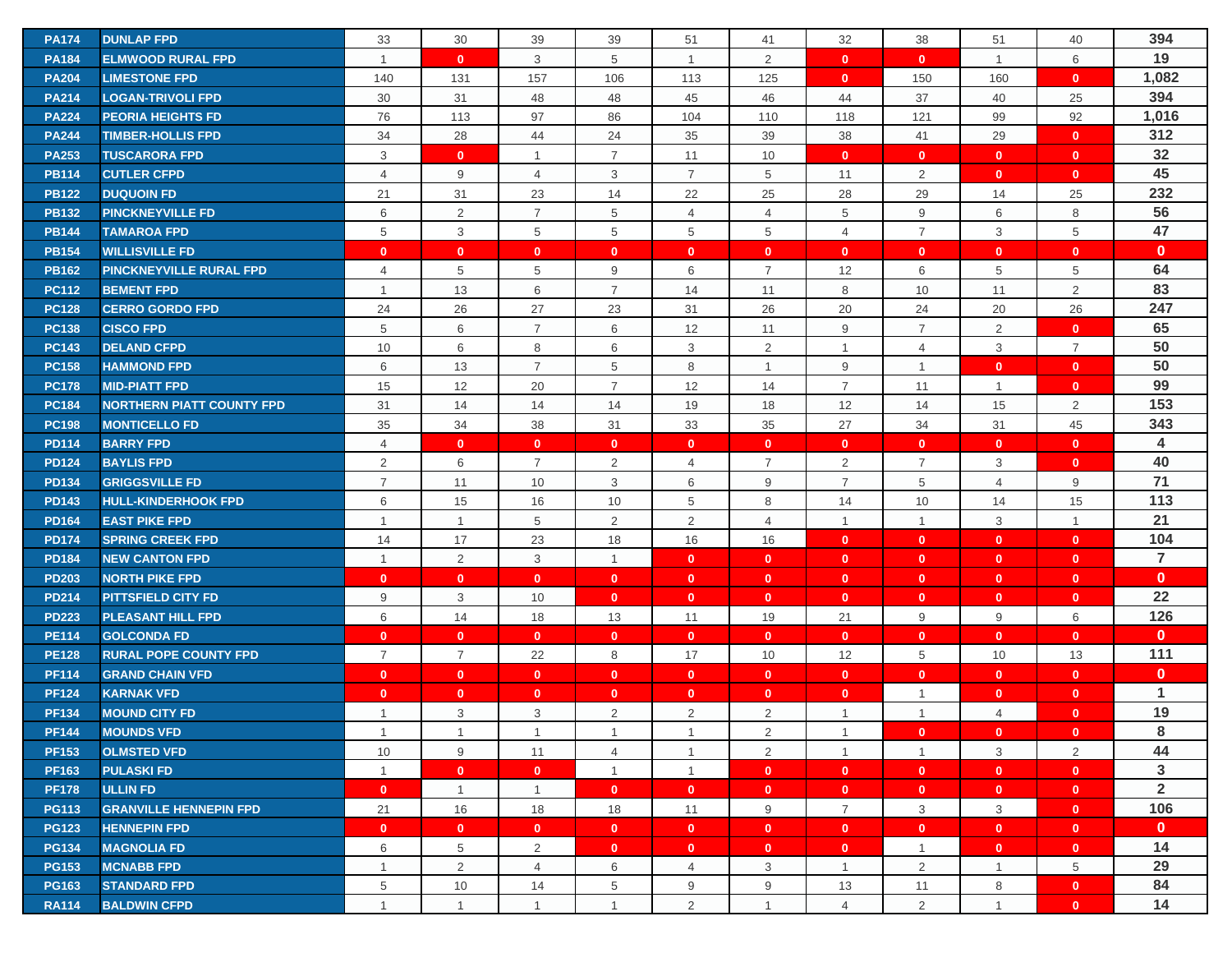| <b>RA124</b> | <b>CHESTER FD</b>                  | $\overline{4}$ | 8              | $\mathbf{1}$   | 5              | $\overline{4}$ | 7              | $\overline{4}$ | 6              | $\mathbf{0}$   | $\mathbf{0}$   | 39              |
|--------------|------------------------------------|----------------|----------------|----------------|----------------|----------------|----------------|----------------|----------------|----------------|----------------|-----------------|
| <b>RA133</b> | <b>COULTERVILLE VFD-FPD</b>        | $\overline{7}$ | 10             | 6              | 10             | 11             | 17             | 16             | 11             | 8              | 16             | 112             |
| <b>RA143</b> | <b>EVANSVILLE FD</b>               | $\mathbf{1}$   | 9              | $\overline{4}$ | $\overline{4}$ | 6              | 3              | $\overline{4}$ | 3              | $\overline{1}$ | $\overline{4}$ | 39              |
| <b>RA154</b> | <b>PERCY VFD</b>                   | 2              | 5              | 2              | 3              | $\overline{2}$ | 2              | $\overline{2}$ | 2              | $\overline{1}$ | $\mathbf{0}$   | 21              |
| <b>RA164</b> | <b>PRAIRIE DU ROCHER FD</b>        | 8              | 3              | 10             | $\overline{7}$ | 11             | $\overline{4}$ | 9              | $\overline{7}$ | 9              | 2              | 70              |
| <b>RA173</b> | <b>RED BUD FD</b>                  | 8              | 19             | 15             | 12             | 14             | 12             | 15             | 12             | $\overline{1}$ | $\mathbf{0}$   | 108             |
| <b>RA193</b> | <b>SPARTA FD</b>                   | $\overline{7}$ | 16             | 6              | 13             | 6              | 8              | 9              | 9              | 13             | 16             | 103             |
| <b>RA203</b> | <b>STEELEVILLE VFD</b>             | 27             | 27             | 26             | 34             | 25             | 21             | 38             | 24             | 19             | 24             | 265             |
| <b>RA214</b> | <b>TILDEN FPD</b>                  | 3              | 2              | $\mathbf{1}$   | $\overline{2}$ | 1              | $\overline{1}$ | 3              | $\mathbf{0}$   | $\mathbf{0}$   | $\mathbf{0}$   | 13              |
| <b>RA234</b> | <b>ELLIS GROVE FD</b>              | $\overline{7}$ | $\overline{4}$ | 3              | $\mathbf{1}$   | $\overline{2}$ | 3              | 5              | 2              | $\mathbf{0}$   | $\mathbf{0}$   | 27              |
| <b>RB124</b> | <b>CLAREMONT-BONPAS FD</b>         | $\mathbf{0}$   | $\mathbf{0}$   | $\mathbf{0}$   | $\mathbf{0}$   | $\mathbf{0}$   | $\mathbf{0}$   | $\mathbf 0$    | $\mathbf{0}$   | $\mathbf{0}$   | $\mathbf{0}$   | $\mathbf{0}$    |
| <b>RB134</b> | <b>NOBLE FPD</b>                   | $\mathbf{0}$   | $\mathbf{0}$   | $\mathbf{0}$   | $\mathbf{0}$   | $\mathbf{0}$   | $\mathbf{0}$   | $\mathbf 0$    | $\mathbf{0}$   | $\mathbf{0}$   | $\mathbf{0}$   | $\mathbf{0}$    |
| <b>RB142</b> | <b>OLNEY FD</b>                    | 14             | $\overline{7}$ | 19             | 8              | 15             | 21             | 9              | 18             | 16             | 21             | 148             |
| <b>RC111</b> | <b>ROCK ISLAND FD</b>              | 547            | 500            | 555            | 610            | 585            | 564            | 616            | 289            | $\mathbf{0}$   | $\mathbf{0}$   | 4,266           |
| <b>RC124</b> | <b>CARBON CLIFF-BARSTOW FPD</b>    | 23             | 20             | 27             | 38             | 43             | 33             | $\mathbf 0$    | $\mathbf{0}$   | $\mathbf{0}$   | $\mathbf{0}$   | 184             |
| <b>RC133</b> | <b>BLACKHAWK FPD</b>               | $\mathbf{0}$   | $\mathbf{0}$   | $\mathbf{0}$   | $\mathbf{0}$   | $\mathbf{0}$   | $\mathbf{0}$   | $\mathbf{0}$   | $\mathbf{0}$   | $\mathbf{0}$   | $\mathbf{0}$   | $\mathbf{0}$    |
| <b>RC174</b> | <b>COAL VALLEY FD</b>              | 85             | 75             | 76             | 106            | 107            | 145            | 108            | $\mathbf{0}$   | 110            | $\mathbf{0}$   | 812             |
| <b>RC183</b> | <b>CORDOVA FPD</b>                 | $\mathbf{0}$   | $\mathbf{0}$   | $\mathbf{0}$   | $\mathbf{0}$   | $\mathbf{0}$   | $\mathbf{0}$   | $\mathbf{0}$   | $\mathbf{0}$   | $\mathbf{0}$   | $\mathbf{0}$   | $\mathbf{0}$    |
| <b>RC194</b> | <b>COYNE CENTER FPD</b>            | 14             | 18             | 17             | 18             | 3              | 3              | 5              | 3              | $\mathbf{1}$   | $\mathbf{0}$   | 82              |
| <b>RC201</b> | <b>EAST MOLINE CITY FD</b>         | 251            | 245            | 233            | 278            | 315            | 279            | 294            | 311            | 302            | 283            | 2,791           |
| <b>RC243</b> | <b>HAMPTON FD</b>                  | $\mathbf{0}$   | $\overline{1}$ | $\mathbf{1}$   | $\mathbf{1}$   | $\mathbf{1}$   | $\overline{1}$ | $\mathbf{0}$   | $\mathbf{0}$   | $\mathbf{0}$   | $\mathbf{0}$   | $5\phantom{.0}$ |
| <b>RC253</b> | <b>HILLSDALE FPD</b>               | $\mathbf{0}$   | $\mathbf{0}$   | $\mathbf{0}$   | $\mathbf{0}$   | $\mathbf{0}$   | $\mathbf{0}$   | $\mathbf{0}$   | $\mathbf{0}$   | $\mathbf{0}$   | $\mathbf{0}$   | $\mathbf{0}$    |
| <b>RC271</b> | <b>MOLINE FD</b>                   | 560            | 482            | 582            | 677            | 616            | 677            | 628            | 693            | 758            | 657            | 6,330           |
| <b>RC284</b> | <b>RAPIDS CITY FPD</b>             | 19             | 38             | 26             | 43             | 46             | 31             | 36             | 40             | 50             | 35             | 364             |
| <b>RC294</b> | <b>ANDALUSIA FPD</b>               | 2              | 3              | $\mathbf{1}$   | 9              | 4              | $\overline{1}$ | 6              | $\mathbf{0}$   | $\mathbf{0}$   | $\mathbf{0}$   | 26              |
| <b>RC314</b> | <b>REYNOLDS FPD</b>                | $\overline{7}$ | $\overline{7}$ | 10             | 6              | $\overline{4}$ | 5              | $\overline{4}$ | $\mathbf{1}$   | $\mathbf{0}$   | $\mathbf{0}$   | 44              |
| <b>RC322</b> | <b>SILVIS FD</b>                   | 15             | 14             | 12             | 12             | 28             | 16             | 11             | $\mathbf{0}$   | $\mathbf{0}$   | $\mathbf{0}$   | 108             |
| <b>SA113</b> | <b>CARRIER MILLS FD</b>            | 9              | 10             | 9              | 9              | $\overline{2}$ | 3              | 8              | $\mathbf{0}$   | $\overline{4}$ | 4              | 58              |
| <b>SA122</b> | <b>ELDORADO FD</b>                 | 3              | 8              | 12             | $\overline{7}$ | 8              | $\overline{7}$ | 11             | 5              | 5              | $\mathbf{0}$   | 66              |
| <b>SA134</b> | <b>GALATIA VFD</b>                 | 3              | $\overline{1}$ | $\mathbf{0}$   | $\mathbf{0}$   | $\mathbf{0}$   | $\mathbf{0}$   | $\mathbf{0}$   | $\mathbf{0}$   | $\mathbf{0}$   | $\mathbf{0}$   | 4               |
| <b>SA142</b> | <b>HARRISBURG FD</b>               | $\mathbf{0}$   | 26             | 27             | 29             | 28             | 59             | 54             | 88             | 134            | 90             | 535             |
| <b>SA154</b> | <b>STONEFORT FD</b>                | 2              | $\mathbf{1}$   | 5              | 3              | $\overline{2}$ | $\overline{1}$ | $\overline{1}$ | $\mathbf{1}$   | $\overline{1}$ | $\mathbf{0}$   | 17              |
| <b>SB111</b> | <b>SPRINGFIELD FD</b>              | 1,474          | 1,499          | 1,749          | 1,755          | 1,893          | 1,849          | 1,841          | 2,156          | 1,903          | 1,864          | 17,983          |
| <b>SB123</b> | <b>AUBURN FPD</b>                  | 33             | 47             | 39             | 48             | 53             | 37             | 40             | 67             | 52             | 56             | 472             |
| <b>SB134</b> | <b>BUFFALO FPD</b>                 | 14             | 17             | 21             | 23             | 21             | 18             | 29             | 21             | 19             | $\mathbf{0}$   | 183             |
| <b>SB148</b> | <b>CHATHAM CFPD</b>                | 176            | 198            | 222            | 212            | 225            | 236            | 245            | 262            | 268            | 236            | 2,280           |
| <b>SB154</b> | <b>DAWSON VFD</b>                  | $\mathbf{0}$   | $\mathbf{0}$   | $\mathbf{0}$   | $\mathbf{0}$   | $\mathbf{0}$   | $\mathbf{0}$   | $\mathbf{0}$   | $\mathbf{0}$   | $\mathbf{0}$   | $\mathbf{0}$   | $\mathbf{0}$    |
| <b>SB164</b> | <b>DIVERNON FPD</b>                | 15             | 22             | 25             | 21             | 22             | 22             | 17             | 11             | $\mathbf{0}$   | $\mathbf{1}$   | 156             |
| <b>SB184</b> | <b>ILLIOPOLIS VFD</b>              | 2              | 6              | 10             | 13             | 12             | 8              | 12             | 6              | 6              | $\overline{2}$ | 77              |
| <b>SB194</b> | <b>LOAMI FPD</b>                   | $\mathbf{0}$   | $\mathbf{0}$   | $\mathbf{0}$   | $\mathbf{0}$   | $\mathbf{0}$   | $\mathbf{0}$   | $\mathbf{0}$   | $\bullet$      | $\mathbf{0}$   | $\mathbf{0}$   | $\mathbf{0}$    |
| <b>SB203</b> | <b>MECHANICSBURG FPD</b>           | $\mathbf{0}$   | $\mathbf{0}$   | $\mathbf{0}$   | $\mathbf{0}$   | $\mathbf{0}$   | $\mathbf{0}$   | $\mathbf{0}$   | $\overline{0}$ | $\mathbf{0}$   | $\mathbf{0}$   | $\mathbf{0}$    |
| <b>SB213</b> | <b>NEW BERLIN-ISLAND GROVE FPD</b> | 21             | 12             | 20             | 17             | 18             | 28             | 15             | 20             | 17             | 6              | 174             |
| <b>SB223</b> | <b>PAWNEE FPD</b>                  | $\mathbf{0}$   | $\mathbf{0}$   | $\mathbf{0}$   | $\mathbf{0}$   | $\mathbf{0}$   | $\mathbf{0}$   | $\mathbf{0}$   | $\mathbf{0}$   | $\mathbf{0}$   | $\mathbf{0}$   | $\mathbf{0}$    |
| <b>SB233</b> | <b>PLEASANT PLAINS FPD</b>         | $\overline{7}$ | 9              | 13             | 12             | 8              | 14             | 13             | 17             | 12             | 12             | 117             |
| <b>SB244</b> | <b>RIVERTON AREA FPD</b>           | 84             | 60             | 79             | 89             | $\mathbf{0}$   | $\mathbf{0}$   | $\mathbf{0}$   | $\mathbf{0}$   | $\mathbf{0}$   | $\mathbf{0}$   | 312             |
| <b>SB253</b> | <b>ROCHESTER FPD</b>               | 50             | 47             | 55             | 54             | 45             | 41             | 44             | 65             | 59             | $\mathbf{0}$   | 460             |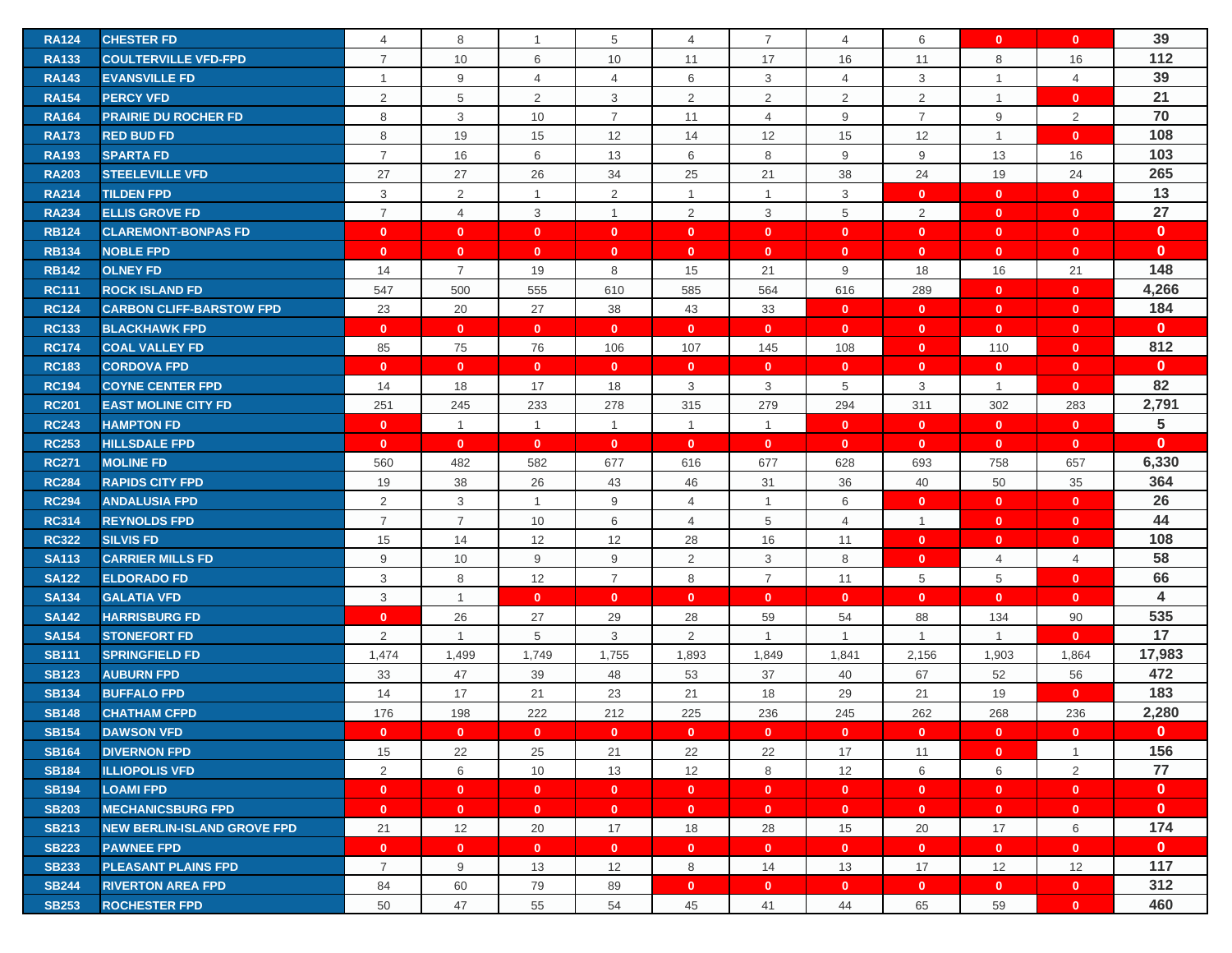| <b>SB264</b> | <b>SHERMAN FPD</b>                                        | 38             | 41             | 46             | 50             | 41             | 45             | 44             | 52             | 48             | 5              | 410          |
|--------------|-----------------------------------------------------------|----------------|----------------|----------------|----------------|----------------|----------------|----------------|----------------|----------------|----------------|--------------|
| <b>SB274</b> | <b>WILLIAMSVILLE VFD</b>                                  | $\mathbf{1}$   | 3              | 5              | $\overline{2}$ | $\mathbf{1}$   | 2              | 5              | $\mathbf{0}$   | $\mathbf{0}$   | $\mathbf{0}$   | 19           |
| <b>SC113</b> | <b>BROWNING FPD</b>                                       | 4              | 3              | $\mathbf{1}$   | $\mathbf{1}$   | $\mathbf{1}$   | 2              | $\overline{1}$ | $\mathbf{1}$   | $\overline{1}$ | $\overline{1}$ | 16           |
| <b>SC143</b> | <b>RUSHVILLE FD</b>                                       | $\overline{7}$ | 10             | 10             | 11             | 9              | 8              | 11             | 9              | 9              | 11             | 95           |
| <b>SD124</b> | <b>NORTH SCOTT FPD</b>                                    | 3              | $\mathbf{1}$   | $\mathbf{1}$   | $\mathbf{1}$   | $\overline{2}$ | $\overline{2}$ | $\overline{1}$ | $\mathbf{1}$   | $\overline{1}$ | $\mathbf{1}$   | 14           |
| <b>SD133</b> | <b>WINCHESTER VFD</b>                                     | $\mathbf{1}$   | 6              | 5              | $\overline{2}$ | 3              | $\overline{1}$ | $\overline{1}$ | $\mathbf{0}$   | 2              | 2              | 23           |
| <b>SD154</b> | <b>MANCHESTER VFD</b>                                     | $\mathbf{0}$   | $\mathbf{0}$   | $\mathbf{0}$   | $\mathbf{0}$   | $\mathbf{0}$   | $\mathbf{0}$   | $\mathbf{0}$   | $\mathbf{0}$   | $\mathbf{0}$   | $\mathbf{0}$   | $\mathbf{0}$ |
| <b>SE113</b> | <b>COWDEN FPD</b>                                         | $\overline{7}$ | $\mathbf{3}$   | 19             | 6              | $\mathbf{0}$   | $\mathbf{0}$   | $\mathbf{0}$   | $\mathbf{0}$   | $\mathbf{0}$   | $\mathbf{0}$   | 35           |
| <b>SE128</b> | <b>FINDLAY FPD</b>                                        | $\mathbf{0}$   | $\mathbf{0}$   | $\mathbf{0}$   | $\mathbf{0}$   | $\mathbf{0}$   | $\mathbf{0}$   | $\mathbf{0}$   | $\mathbf{0}$   | $\mathbf{0}$   | $\mathbf{0}$   | $\mathbf{0}$ |
| <b>SE134</b> | <b>HERRICK FD</b>                                         | 11             | 10             | 8              | $\overline{4}$ | $\overline{4}$ | 9              | 11             | 14             | 3              | 3              | 77           |
| <b>SE144</b> | <b>MOWEAQUA CFPD</b>                                      | 24             | 16             | 24             | 11             | 21             | 27             | 21             | 37             | 35             | 29             | 245          |
| <b>SE152</b> | <b>SHELBYVILLE FPD</b>                                    | $\mathbf{0}$   | $\mathbf{0}$   | $\mathbf{1}$   | $\mathbf{0}$   | $\mathbf{0}$   | 13             | 13             | 21             | 19             | 28             | 95           |
| <b>SE164</b> | <b>SIGEL FPD</b>                                          | $\mathbf{0}$   | $\mathbf{0}$   | $\mathbf{0}$   | $\mathbf{0}$   | $\mathbf{0}$   | $\mathbf{0}$   | $\mathbf 0$    | $\mathbf{0}$   | $\mathbf{0}$   | $\mathbf{0}$   | $\mathbf{0}$ |
| <b>SE173</b> | <b>STEWARDSON FAPD</b>                                    | 2              | $\overline{1}$ | $\mathbf{0}$   | 2              | $\mathbf{1}$   | 2              | $\overline{4}$ | $\mathbf{1}$   | $\overline{2}$ | $\overline{2}$ | 17           |
| <b>SE183</b> | <b>STRASBURG FPD</b>                                      | $\mathbf{0}$   | $\mathbf{0}$   | $\mathbf{0}$   | $\mathbf{0}$   | $\mathbf{0}$   | $\mathbf{0}$   | $\mathbf 0$    | $\mathbf{0}$   | $\mathbf{0}$   | $\mathbf{0}$   | $\mathbf{0}$ |
| <b>SE194</b> | <b>TOWER HILL FD</b>                                      | $\mathbf{0}$   | $\mathbf{0}$   | $\mathbf{0}$   | $\mathbf{0}$   | $\mathbf{0}$   | $\mathbf{0}$   | $\mathbf{0}$   | $\mathbf{0}$   | $\mathbf{0}$   | $\mathbf{0}$   | $\mathbf{0}$ |
| <b>SE203</b> | <b>WINDSOR VFD</b>                                        | $\mathbf{1}$   | $\mathbf{0}$   | $\mathbf{0}$   | $\mathbf{0}$   | $\mathbf{0}$   | $\mathbf{0}$   | $\mathbf{0}$   | $\mathbf{0}$   | $\mathbf{0}$   | $\mathbf{0}$   | $\mathbf 1$  |
| <b>SE213</b> | <b>OCONEE FD</b>                                          | $\overline{4}$ | 3              | 2              | 5              | 6              | 5              | $\mathbf{1}$   | 3              | $\overline{4}$ | $\mathbf{0}$   | 33           |
| <b>SF113</b> | <b>BRADFORD CFPD</b>                                      | $\mathbf{0}$   | $\mathbf{0}$   | $\mathbf{0}$   | $\mathbf{0}$   | $\mathbf{0}$   | $\mathbf{0}$   | $\mathbf{0}$   | $\mathbf{0}$   | $\mathbf{0}$   | $\mathbf{0}$   | $\mathbf{0}$ |
| <b>SF124</b> | <b>LAFAYETTE CFPD</b>                                     | 3              | 2              | $\mathbf{1}$   | 9              | $\mathbf{1}$   | $\overline{1}$ | $\overline{4}$ | $\mathbf{1}$   | 6              | $\mathbf{0}$   | 28           |
| <b>SF134</b> | <b>TOULON FPD</b>                                         | $\mathbf{0}$   | $\mathbf{0}$   | $\mathbf{0}$   | $\mathbf{0}$   | $\mathbf{0}$   | $\mathbf{0}$   | $\mathbf{0}$   | $\mathbf{0}$   | $\mathbf{0}$   | $\mathbf{0}$   | $\mathbf{0}$ |
| <b>SF143</b> | <b>WYOMING CFPD</b>                                       | 13             | 19             | 26             | $\mathbf{0}$   | $\mathbf{0}$   | $\overline{1}$ | $\mathbf{0}$   | $\mathbf{0}$   | $\mathbf{0}$   | $\mathbf{0}$   | 59           |
| <b>SG114</b> | <b>FAIRVIEW-CASEYVILLE TWP FPD</b>                        | 36             | 56             | $\mathbf{0}$   | $\mathbf{0}$   | $\mathbf{0}$   | $\mathbf{0}$   | $\mathbf{0}$   | $\mathbf{0}$   | $\mathbf{0}$   | $\mathbf{0}$   | 92           |
| <b>SG128</b> | <b>ALORTON VFD</b>                                        | 5              | 5              | 9              | $\overline{7}$ | 10             | 6              | $\mathbf{0}$   | $\mathbf{0}$   | $\mathbf{0}$   | $\mathbf{0}$   | 42           |
| <b>SG141</b> | <b>BELLEVILLE FD</b>                                      | 160            | 193            | 184            | 177            | 197            | 190            | 220            | 230            | 188            | 190            | 1,929        |
| <b>SG153</b> | <b>BROOKLYN VFD</b>                                       | $\mathbf{1}$   | $\overline{2}$ | 5              | $\mathbf{0}$   | $\mathbf{0}$   | $\mathbf{0}$   | $\overline{1}$ | 4              | $\overline{4}$ | 5              | 22           |
| <b>SG164</b> | <b>CAHOKIA VFD</b>                                        | $\mathbf{0}$   | $\mathbf{0}$   | $\mathbf{0}$   | $\mathbf{0}$   | $\mathbf{0}$   | $\mathbf{0}$   | $\mathbf{0}$   | $\mathbf{0}$   | $\mathbf{0}$   | $\mathbf{0}$   | $\mathbf{0}$ |
| <b>SG174</b> | <b>CAMP JACKSON FPD</b>                                   | 27             | 20             | 26             | 40             | 35             | 33             | 45             | $\mathbf{1}$   | 5              | 29             | 261          |
| <b>SG184</b> | <b>CASEYVILLE FD</b>                                      | 45             | 39             | 30             | 34             | 44             | 34             | 13             | $\mathbf{0}$   | $\mathbf{0}$   | $\mathbf{0}$   | 239          |
| <b>SG194</b> | <b>DUPO VFD</b>                                           | 8              | 6              | $\overline{7}$ | 5              | 15             | 15             | 9              | 14             | $\mathbf{0}$   | $\mathbf{0}$   | 79           |
| <b>SG208</b> | <b>EAST SIDE FPD</b>                                      | $30\,$         | 39             | 25             | 35             | 27             | 27             | $\mathbf 0$    | $\mathbf{0}$   | $\mathbf{0}$   | $\mathbf{0}$   | 183          |
| <b>SG211</b> | <b>EAST ST LOUIS FD</b>                                   | 33             | 64             | 81             | 72             | 77             | 99             | 95             | 57             | 65             | 73             | 716          |
| <b>SG223</b> | <b>FAIRMONT CITY FD</b>                                   | 15             | 16             | 22             | 16             | 14             | 24             | 22             | 18             | $\overline{1}$ | $\mathbf{0}$   | 148          |
| <b>SG234</b> | <b>FAYETTEVILLE VFD</b>                                   | 6              | $\mathbf{0}$   | $\mathbf{0}$   | $\mathbf{0}$   | $\mathbf{0}$   | $\mathbf{0}$   | $\mathbf 0$    | $\mathbf{0}$   | $\mathbf{0}$   | $\mathbf{0}$   | 6            |
| <b>SG248</b> | <b>FREEBURG FPD</b>                                       | 18             | 15             | 13             | 14             | $\mathbf{0}$   | $\mathbf{0}$   | 19             | 15             | $\mathbf{0}$   | $\mathbf{0}$   | 94           |
| <b>SG264</b> | <b>FRENCH VILLAGE VFD</b>                                 | 14             | 20             | 15             | 26             | 16             | 23             | 21             | 34             | 21             | 26             | 216          |
| <b>SG284</b> | <b>HOLLYWOOD HEIGHTS VFPD</b>                             | $\mathbf{0}$   | $\mathbf{0}$   | $\mathbf{0}$   | $\mathbf{0}$   | $\mathbf{0}$   | $\mathbf{0}$   | $\mathbf{0}$   | $\mathbf{0}$   | $\mathbf{0}$   | $\mathbf{0}$   | $\mathbf{0}$ |
| <b>SG293</b> | <b>LEBANON-EMERALD MOUND VFD</b>                          | 15             | 14             | 18             | 22             | 14             | 18             | 33             | 23             | 13             | 6              | 176          |
| <b>SG303</b> | <b>LENZBURG FD</b>                                        | $\mathbf{0}$   | $\mathbf{0}$   | $\mathbf{0}$   | $\mathbf{0}$   | $\mathbf{0}$   | $\mathbf{0}$   | $\mathbf{0}$   | $\overline{0}$ | $\mathbf{0}$   | $\mathbf{0}$   | $\mathbf{0}$ |
| <b>SG314</b> | <b>MARISSA VFPD</b>                                       | 10             | 8              | 12             | $\overline{2}$ | $\mathbf{1}$   | 12             | 11             | $\overline{7}$ | $\mathbf{0}$   | $\mathbf{0}$   | 63           |
| <b>SG323</b> | <b>MASCOUTAH FD</b>                                       | 21             | 26             | 25             | 20             | 14             | 19             | $\mathbf{0}$   | $\mathbf{0}$   | $\mathbf{0}$   | $\mathbf{0}$   | 125          |
| <b>SG334</b> | <b>MIDWAY VFD</b>                                         | 12             | 10             | 8              | 11             | 8              | 11             | 11             | 8              | 16             | $\overline{7}$ | 102          |
| <b>SG344</b> | <b>MILLSTADT FPD</b>                                      | 10             | 16             | 11             | 11             | 12             | 20             | 9              | 8              | $\overline{7}$ | $\overline{7}$ | 111          |
| <b>SG364</b> | <b>NEW ATHENS FPD</b>                                     | 8              | $\overline{7}$ | 5              | 6              | 5              | $\overline{7}$ | 10             | 6              | 6              | 5              | 65           |
| <b>SG374</b> |                                                           | $\mathbf{0}$   | $\mathbf{0}$   | $\mathbf{0}$   | $\mathbf{0}$   | $\mathbf{0}$   | $\mathbf{0}$   | $\mathbf{0}$   | $\mathbf{0}$   | $\mathbf{0}$   | $\mathbf{0}$   | $\mathbf{0}$ |
| <b>SG383</b> | <b>NORTHWEST ST CLAIR COUNTY FPD</b><br><b>OFALLON FD</b> | 65             | 105            | 98             | 80             | 84             | 92             | 93             | 106            | $\mathbf{0}$   | $\mathbf{0}$   | 723          |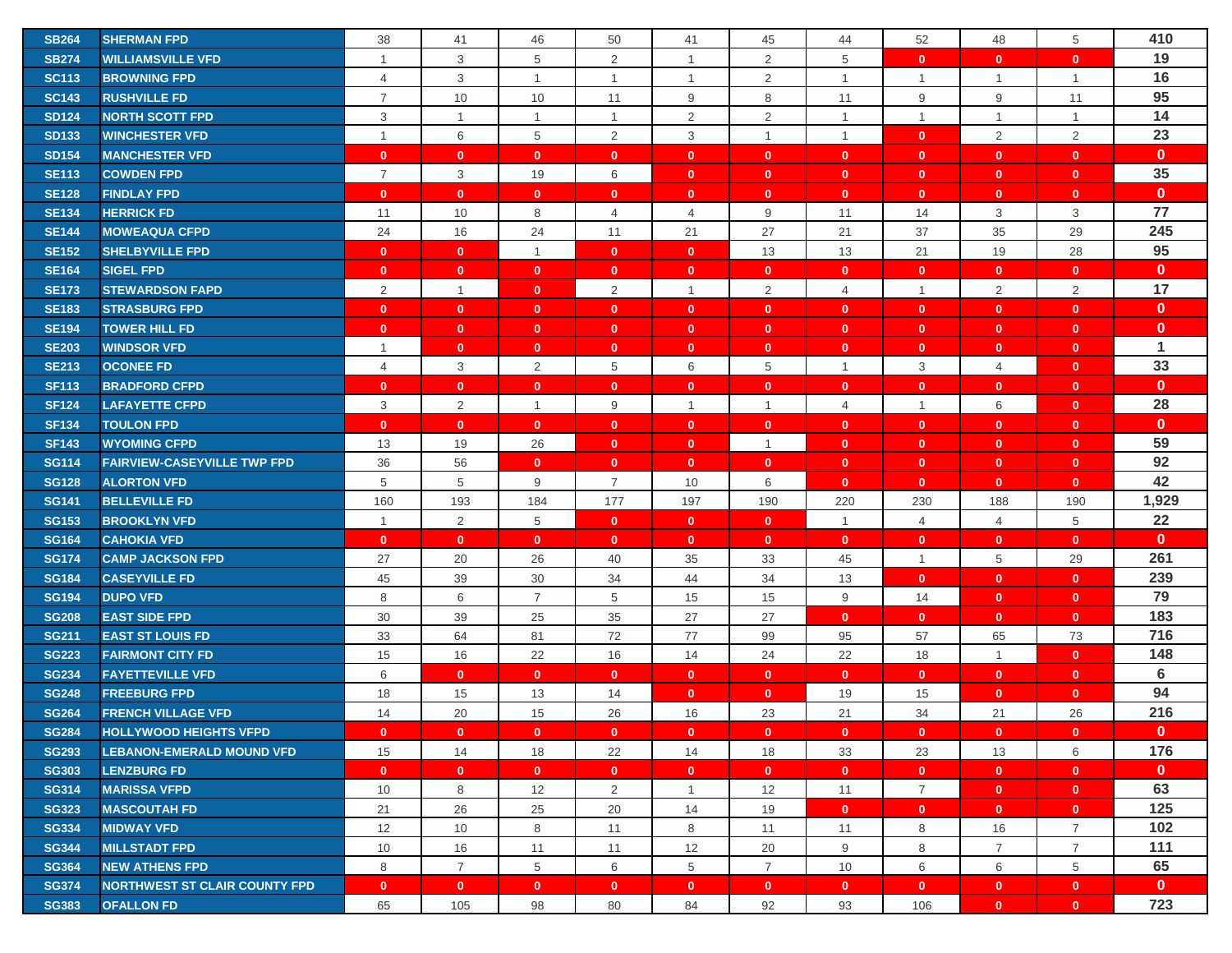| <b>SG394</b> | <b>PRAIRIE-DUPONT FPD</b>           | 8              | $\overline{7}$ | 12             | $\overline{7}$ | 12             | 17             | 15             | 16             | $\mathbf{0}$   | $\mathbf{0}$   | 94             |
|--------------|-------------------------------------|----------------|----------------|----------------|----------------|----------------|----------------|----------------|----------------|----------------|----------------|----------------|
| <b>SG404</b> | <b>ST LIBORY VFD</b>                | 9              | 12             | 10             | $\overline{7}$ | 9              | 8              | 13             | 12             | 13             | 15             | 108            |
| <b>SG414</b> | <b>SAUGET FD</b>                    | 4              | 8              | 13             | 8              | 4              | 12             | 15             | 16             | 18             | 13             | 111            |
| <b>SG438</b> | <b>SIGNAL HILL FD</b>               | 17             | 17             | 14             | 14             | 11             | 13             | 13             | 15             | 13             | $\mathbf{0}$   | 127            |
| <b>SG445</b> | <b>SMITHTON FD</b>                  | 9              | 10             | $\overline{7}$ | 8              | 9              | 14             | $\overline{7}$ | $\overline{7}$ | $\mathbf{0}$   | 5              | 76             |
| <b>SG463</b> | <b>SWANSEA VFD</b>                  | 53             | 46             | 47             | 44             | 42             | 43             | 50             | 51             | $\mathbf{0}$   | $\mathbf{0}$   | 376            |
| <b>SG474</b> | <b>VILLA HILLS FD</b>               | 6              | $\overline{4}$ | 5              | $\overline{7}$ | 6              | $\overline{4}$ | 6              | 5              | 5              | 2              | 50             |
| <b>SG482</b> | <b>WASHINGTON PARK FD</b>           | 15             | 11             | 16             | 13             | 14             | 24             | 29             | 15             | 22             | 12             | 171            |
| <b>SG494</b> | <b>CHURCH ROAD FD</b>               | $\overline{7}$ | 9              | $\overline{1}$ | 12             | 8              | 11             | 18             | $\mathbf{0}$   | $\mathbf{0}$   | $\mathbf{0}$   | 66             |
| <b>SG561</b> | <b>MIDAMERICA AIRPORT FD</b>        | $\mathbf{1}$   | 1              | $\mathbf{1}$   | $\mathbf{1}$   | $\mathbf{1}$   | $\overline{1}$ | $\mathbf{1}$   | $\mathbf{0}$   | $\mathbf{0}$   | $\mathbf{0}$   | $\overline{7}$ |
| <b>SG591</b> | <b>ST LOUIS DOWNTOWN AIRPORT FD</b> | 3              | $\overline{4}$ | 5              | $\mathbf{0}$   | 2              | 3              | $\mathbf{1}$   | $\overline{1}$ | $\mathbf{0}$   | $\mathbf{0}$   | 19             |
| <b>SH113</b> | <b>CEDARVILLE FPD</b>               | 6              | 5              | 6              | 6              | 9              | 3              | 5              | $\overline{7}$ | 7              | $\overline{2}$ | 56             |
| <b>SH123</b> | <b>DAKOTA FPD</b>                   | $\overline{2}$ | 2              | $\overline{2}$ | $\overline{7}$ | 2              | $\overline{4}$ | $\overline{1}$ | 3              | $\overline{4}$ | 3              | 30             |
| <b>SH133</b> | <b>DAVIS FPD</b>                    | $\overline{2}$ | $\overline{7}$ | 5              | 6              | 5              | $\mathbf{0}$   | $\mathbf{0}$   | $\mathbf{0}$   | $\mathbf{0}$   | $\mathbf{0}$   | 25             |
| <b>SH141</b> | <b>FREEPORT FD</b>                  | 378            | 380            | 428            | 440            | 423            | 450            | 458            | 442            | 469            | 493            | 4,361          |
| <b>SH158</b> | <b>FREEPORT RURAL FPD</b>           | 9              | $\overline{2}$ | $\mathbf{0}$   | $\mathbf{0}$   | $\mathbf{0}$   | $\mathbf{0}$   | $\mathbf{0}$   | $\mathbf{0}$   | $\mathbf{0}$   | $\mathbf{0}$   | 11             |
| <b>SH163</b> | <b>GERMAN VALLEY FPD</b>            | $\mathbf{0}$   | $\mathbf{0}$   | $\mathbf{0}$   | $\mathbf{0}$   | $\mathbf{0}$   | $\mathbf{0}$   | $\mathbf 0$    | $\mathbf{0}$   | $\mathbf{0}$   | $\mathbf{0}$   | $\mathbf 0$    |
| <b>SH174</b> | <b>LENA FPD</b>                     | $\mathbf{0}$   | $\mathbf{1}$   | $\mathbf{0}$   | $\mathbf{0}$   | $\mathbf{0}$   | $\mathbf{0}$   | $\mathbf{0}$   | $\mathbf{0}$   | $\mathbf{1}$   | $\mathbf{0}$   | $\overline{2}$ |
| <b>SH183</b> | <b>ORANGEVILLE VFPD</b>             | 13             | 5              | 13             | 8              | 6              | 10             | 7              | 8              | 8              | $\mathbf{0}$   | 78             |
| <b>SH193</b> | <b>PEARL CITY FPD</b>               | $\mathbf{0}$   | $\mathbf{0}$   | $\mathbf{0}$   | $\mathbf{0}$   | $\mathbf{0}$   | $\mathbf{0}$   | $\mathbf{0}$   | $\mathbf{0}$   | $\mathbf{0}$   | $\mathbf{0}$   | $\mathbf{0}$   |
| <b>SH203</b> | <b>ROCK CITY FPD</b>                | 3              | 2              | 4              | 12             | 5              | 3              | $\overline{4}$ | 6              | 3              | $\mathbf{1}$   | 43             |
| <b>SH213</b> | <b>WINSLOW VFD</b>                  | $\sqrt{3}$     | $\mathbf{3}$   | 5              | 5              | $\mathbf{1}$   | 2              | $\overline{4}$ | 3              | $\overline{4}$ | 3              | 33             |
| <b>TA113</b> | <b>ARMINGTON CFPD</b>               | $\mathsf 3$    | 6              | 3              | 6              | 6              | 4              | 6              | $\overline{4}$ | $\overline{4}$ | $\mathbf{1}$   | 43             |
| <b>TA133</b> | <b>CINCINNATI FPD</b>               | 23             | $\mathbf{0}$   | $\mathbf{0}$   | $\mathbf{0}$   | $\mathbf{0}$   | $\mathbf{0}$   | $\mathbf{0}$   | $\mathbf{0}$   | $\mathbf{0}$   | $\mathbf{0}$   | 23             |
| <b>TA143</b> | <b>CREVE COEUR FPD</b>              | 24             | 48             | 56             | 20             | $\mathbf{1}$   | $\mathbf{0}$   | $\overline{4}$ | $\mathbf{0}$   | $\overline{1}$ | $\mathbf{1}$   | 155            |
| <b>TA153</b> | <b>DEER CREEK FPD</b>               | 17             | 8              | 10             | 13             | 11             | 14             | 11             | 13             | 6              | $\mathbf{0}$   | 103            |
| <b>TA174</b> | <b>DELAVAN FD</b>                   | $\overline{4}$ | 2              | 17             | $\overline{7}$ | $\mathbf{1}$   | 3              | 3              | 6              | 6              | $\mathbf{0}$   | 49             |
| <b>TA182</b> | <b>EAST PEORIA FD</b>               | 383            | 360            | 413            | 397            | 444            | 396            | 400            | 440            | 413            | $\mathbf{0}$   | 3,646          |
| <b>TA194</b> | <b>GREEN VALLEY FPD</b>             | 12             | $\overline{7}$ | 14             | 11             | 9              | 12             | 5              | 9              | $\mathbf{0}$   | $\mathbf{0}$   | 79             |
| <b>TA203</b> | <b>HOPEDALE FPD</b>                 | $\overline{2}$ | $\overline{4}$ | 6              | 5              | 9              | 5              | $\overline{4}$ | 9              | 6              | 6              | 56             |
| <b>TA213</b> | <b>LITTLE MACKINAW TWP FPD</b>      | $\,$ 5 $\,$    | 3              | 5              | 2              | $\mathbf{1}$   | 5              | $\mathbf{1}$   | $\mathbf{0}$   | $\mathbf{0}$   | $\mathbf{0}$   | 22             |
| <b>TA223</b> | <b>MACKINAW FPD</b>                 | 17             | 5              | 6              | 9              | 5              | 12             | 5              | 6              | $\mathbf{1}$   | $\mathbf{0}$   | 66             |
| <b>TA234</b> | <b>MARQUETTE HEIGHTS FD</b>         | 23             | 25             | 23             | 36             | 33             | 30             | 28             | 26             | 25             | 37             | 286            |
| <b>TA243</b> | <b>MORTON FD</b>                    | $\mathbf{0}$   | $\mathbf{0}$   | $\mathbf{0}$   | $\mathbf{0}$   | $\mathbf{0}$   | $\mathbf{0}$   | $\mathbf{0}$   | $\mathbf{0}$   | $\mathbf{0}$   | $\mathbf{0}$   | $\mathbf{0}$   |
| <b>TA254</b> | <b>NORTH PEKIN VFD</b>              | 23             | 20             | 33             | 18             | 17             | 26             | 21             | 27             | 21             | 16             | 222            |
| <b>TA268</b> | <b>NORTHERN TAZEWELL FPD</b>        | $\mathbf{0}$   | $\mathbf{0}$   | $\mathbf{0}$   | $\overline{2}$ | 3              | $\mathbf 1$    | $\mathbf{1}$   | $\mathbf{0}$   | $\overline{1}$ | $\mathbf{0}$   | 8              |
| <b>TA271</b> | <b>PEKIN FD</b>                     | 502            | 479            | 526            | 512            | 529            | 573            | 572            | 549            | 542            | $\mathbf{0}$   | 4,784          |
| <b>TA284</b> | <b>SCHAEFERVILLE FPD</b>            | 21             | 14             | 18             | 16             | 24             | 27             | 16             | 23             | 6              | $\mathbf{0}$   | 165            |
| <b>TA293</b> | <b>SOUTH PEKIN VFD</b>              | 10             | $\mathbf{3}$   | 5              | $\mathbf{3}$   | $\mathbf{1}$   | 10             | 13             | $\overline{4}$ | 10             | 8              | 67             |
| <b>TA303</b> | <b>TREMONT FPD</b>                  | 20             | $\overline{4}$ | 14             | 8              | $\overline{4}$ | 16             | 8              | 8              | 8              | 9              | 99             |
| <b>TA313</b> | <b>WASHINGTON FD</b>                | 173            | 149            | 155            | 190            | 198            | 197            | 208            | 196            | 191            | 189            | 1,846          |
| <b>UA112</b> | <b>ANNA FD</b>                      | 5              | 12             | 15             | 12             | 15             | 3              | 6              | 8              | 9              | 6              | 91             |
| <b>UA134</b> | <b>COBDEN VFD</b>                   | 3              | $\overline{1}$ | 11             | 5              | 11             | $\mathbf{1}$   | $\overline{1}$ | $\overline{4}$ | $\overline{4}$ | 3              | 44             |
| <b>UA143</b> | <b>DONGOLA FD</b>                   | $\mathbf{1}$   | $\overline{4}$ | $\overline{2}$ | $\overline{4}$ | $\overline{1}$ | $\overline{2}$ | 2              | 2              | $\mathbf{0}$   | $\mathbf{0}$   | 18             |
| <b>UA153</b> | <b>JONESBORO FD</b>                 | 3              | $\overline{4}$ | $\overline{7}$ | 3              | 11             | 3              | 5              | 5              | $\mathbf{1}$   | $\overline{2}$ | 44             |
| <b>UA164</b> | <b>ALTO PASS FD</b>                 | $\mathbf{1}$   | $\overline{1}$ | $\overline{2}$ | $\mathbf{1}$   | $\overline{2}$ | $\mathbf{1}$   | $\mathbf{1}$   | $\overline{1}$ | $\overline{2}$ | $\overline{2}$ | 14             |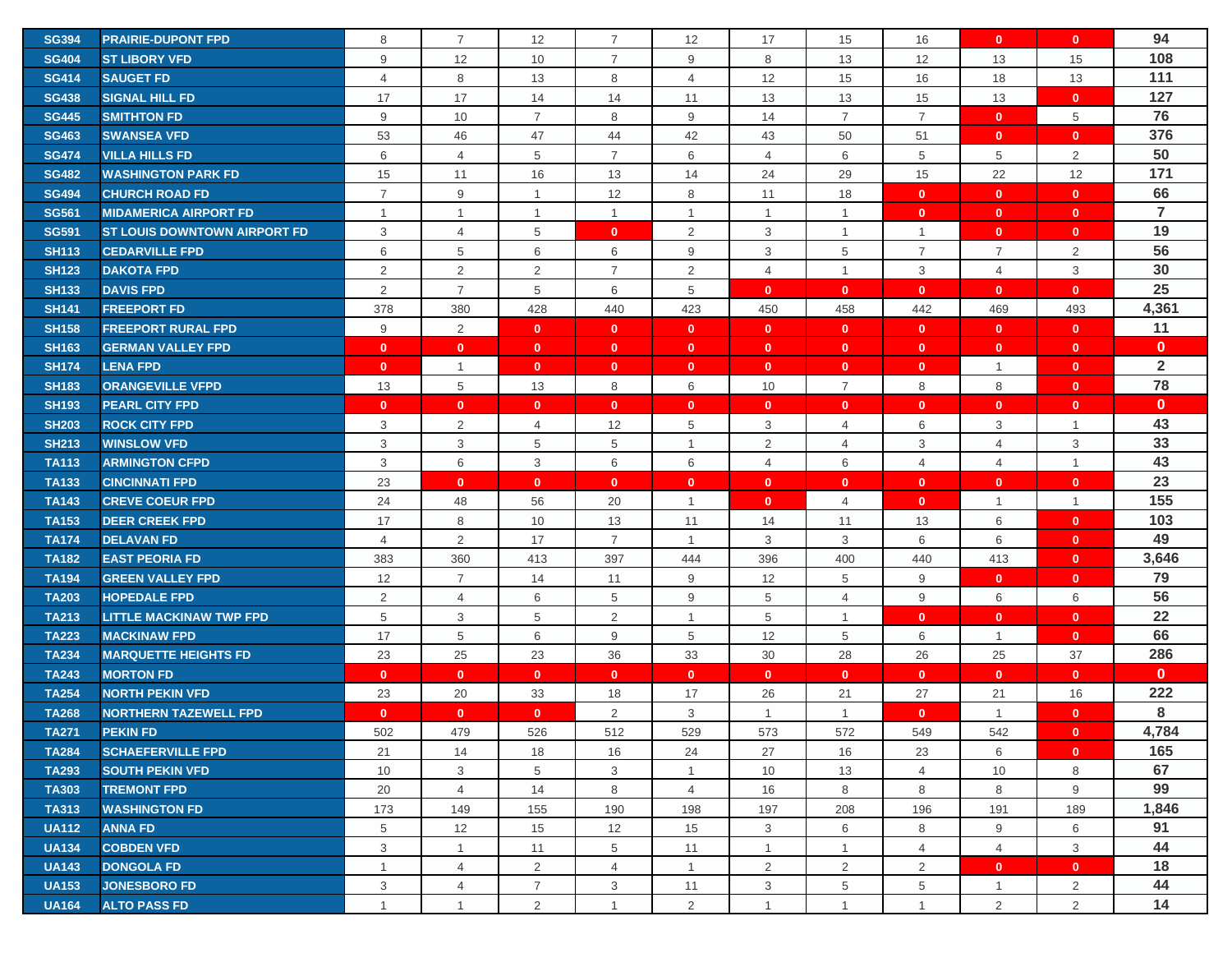| <b>UA174</b> | <b>WARE-WOLF LAKE FPD</b>          | $\mathbf{1}$   | $\mathbf{0}$   | $\overline{2}$ | $\overline{2}$ | $\mathbf{1}$   | $\mathbf{1}$   | $\mathbf{1}$   | 3              | 3              | $\mathbf{0}$   | 14           |
|--------------|------------------------------------|----------------|----------------|----------------|----------------|----------------|----------------|----------------|----------------|----------------|----------------|--------------|
| <b>VA112</b> | <b>ALLERTON FPD</b>                | $\mathbf{0}$   | $\mathbf{0}$   | $\mathbf{0}$   | $\mathbf{0}$   | $\mathbf{0}$   | $\mathbf{0}$   | $\mathbf{0}$   | $\mathbf{0}$   | $\mathbf{0}$   | $\mathbf{0}$   | $\mathbf{0}$ |
| <b>VA134</b> | <b>BISMARCK CFPD</b>               | 30             | 39             | 54             | 40             | 35             | 28             | 42             | 37             | 34             | 28             | 367          |
| <b>VA144</b> | <b>CARROLL FPD</b>                 | $\mathbf{0}$   | $\mathbf{0}$   | $\mathbf{0}$   | $\mathbf{0}$   | $\mathbf{0}$   | $\mathbf{0}$   | $\mathbf{0}$   | $\mathbf{0}$   | $\mathbf{0}$   | $\mathbf{0}$   | $\mathbf{0}$ |
| <b>VA153</b> | <b>CATLIN FPD</b>                  | 26             | 14             | 16             | 12             | 25             | 20             | 22             | 18             | 17             | $\mathbf{0}$   | 170          |
| <b>VA161</b> | <b>DANVILLE FD</b>                 | $\mathbf{0}$   | $\mathbf{0}$   | $\mathbf{0}$   | $\mathbf{0}$   | $\mathbf{0}$   | $\mathbf{0}$   | $\mathbf{0}$   | $\mathbf{0}$   | $\mathbf{0}$   | $\mathbf{0}$   | $\mathbf{0}$ |
| <b>VA184</b> | <b>FAIRMOUNT-VANCE TWP FD</b>      | $\mathbf{0}$   | $\mathbf{0}$   | $\mathbf{0}$   | $\mathbf{0}$   | $\mathbf{0}$   | $\mathbf{0}$   | $\mathbf{0}$   | $\mathbf{0}$   | $\mathbf{0}$   | $\mathbf{0}$   | $\mathbf{0}$ |
| <b>VA194</b> | <b>FITHIAN-MUNCIE-COLLISON FPD</b> | $\mathbf{0}$   | $\mathbf{0}$   | $\mathbf{0}$   | $\mathbf{0}$   | $\mathbf{0}$   | $\mathbf{0}$   | $\mathbf{0}$   | $\mathbf{0}$   | $\mathbf{0}$   | $\mathbf{0}$   | $\mathbf{0}$ |
| <b>VA203</b> | <b>GEORGETOWN FPD</b>              | 20             | 30             | 29             | 20             | 26             | 20             | 17             | 20             | 15             | $\mathbf{0}$   | 197          |
| <b>VA213</b> | <b>HOOPESTON VFD</b>               | 10             | 8              | 19             | 11             | 11             | 13             | 12             | 9              | 13             | 9              | 115          |
| <b>VA223</b> | <b>KICKAPOO FPD</b>                | 8              | 10             | 16             | 9              | $\overline{7}$ | 11             | 15             | $\overline{7}$ | 6              | 15             | 104          |
| <b>VA234</b> | <b>LYNCH FPD</b>                   | 8              | $\mathbf{0}$   | $\mathbf{0}$   | $\mathbf{0}$   | $\mathbf{0}$   | $\mathbf{0}$   | $\mathbf{0}$   | $\mathbf{0}$   | $\mathbf{0}$   | $\mathbf{0}$   | 8            |
| <b>VA244</b> | <b>OAKWOOD FD</b>                  | $\overline{2}$ | 2              | $\mathbf{0}$   | 3              | 2              | $\mathbf{0}$   | $\mathbf{0}$   | $\mathbf{1}$   | $\mathbf{0}$   | $\mathbf{0}$   | 10           |
| <b>VA258</b> | <b>BLUEGRASS FPD</b>               | $\mathbf{0}$   | $\mathbf{0}$   | $\mathbf{0}$   | $\mathbf{0}$   | $\mathbf{0}$   | $\mathbf{0}$   | $\mathbf{0}$   | $\mathbf{0}$   | $\mathbf{0}$   | $\mathbf{0}$   | $\mathbf{0}$ |
| <b>VA263</b> | <b>RANKIN FPD-RANKIN UNIT</b>      | $\mathbf{0}$   | $\mathbf{0}$   | $\mathbf{0}$   | $\mathbf{0}$   | $\mathbf{0}$   | $\mathbf{0}$   | $\mathbf{0}$   | $\mathbf{0}$   | $\mathbf{0}$   | $\mathbf{0}$   | $\mathbf{0}$ |
| <b>VA273</b> | <b>RIDGE FARM FPD</b>              | $\overline{2}$ | 4              | $\mathbf{1}$   | $\overline{2}$ | 3              | 6              | 2              | $\mathbf{0}$   | $\mathbf{0}$   | $\mathbf{0}$   | 20           |
| <b>VA283</b> | <b>ROSSVILLE AREA FPD</b>          | 2              | $\overline{1}$ | $\overline{2}$ | $\mathbf{1}$   | $\mathbf{1}$   | 3              | $\mathbf{1}$   | $\mathbf{1}$   | $\overline{1}$ | $\mathbf{0}$   | 13           |
| <b>VA293</b> | <b>SIDELL VFD</b>                  | $\mathbf{0}$   | $\mathbf{0}$   | $\mathbf{0}$   | $\mathbf{0}$   | $\mathbf{0}$   | $\mathbf{0}$   | $\mathbf{0}$   | $\mathbf{0}$   | $\mathbf{0}$   | $\mathbf{0}$   | $\mathbf{0}$ |
| <b>VA304</b> | <b>TILTON FD</b>                   | 30             | 39             | 43             | 36             | 43             | 42             | 36             | $\mathbf{0}$   | $\mathbf{0}$   | $\mathbf{0}$   | 269          |
| <b>VA313</b> | <b>WESTVILLE AREA FPD</b>          | 35             | 22             | 23             | 22             | 21             | 31             | 17             | $\bullet$      | $\mathbf{0}$   | $\mathbf{0}$   | 171          |
| <b>WA118</b> | <b>ALLENDALE RURAL FPD</b>         | 12             | 11             | 5              | 10             | 3              | 6              | 13             | $\mathbf{0}$   | 3              | 5              | 68           |
| <b>WA123</b> | <b>BELLMONT FPD</b>                | 6              | 5              | $\overline{7}$ | 6              | 9              | 9              | 5              | 6              | 6              | $\overline{7}$ | 66           |
| <b>WA132</b> | <b>MT CARMEL FD</b>                | 17             | 28             | 17             | 18             | 21             | 21             | 17             | 22             | 19             | $\mathbf{0}$   | 180          |
| <b>WA144</b> | <b>KEENSBURG BEALL WOODS VFD</b>   | $\mathbf{0}$   | $\mathbf{0}$   | $\mathbf{0}$   | $\mathbf{0}$   | $\mathbf{0}$   | $\mathbf{0}$   | $\mathbf{0}$   | $\mathbf{0}$   | $\mathbf{0}$   | $\mathbf{0}$   | $\mathbf{0}$ |
| <b>WB113</b> | <b>ALEXIS FPD</b>                  | 5              | $\mathbf{0}$   | $\overline{2}$ | 11             | 3              | $\overline{7}$ | $\overline{4}$ | 3              | $\mathbf{0}$   | $\mathbf{0}$   | 35           |
| <b>WB133</b> | <b>CENTRAL WARREN FPD</b>          | 21             | 18             | 18             | 21             | 18             | 24             | 16             | 23             | 18             | 3              | 180          |
| <b>WB148</b> | <b>LITTLE YORK FPD</b>             | $\overline{7}$ | $\overline{2}$ | 5              | 6              | 6              | 2              | 5              | $\mathbf{1}$   | 3              | $\overline{4}$ | 41           |
| <b>WB158</b> | <b>MONMOUTH FD</b>                 | 115            | 90             | 112            | 125            | 112            | 94             | 123            | 121            | 156            | 158            | 1,206        |
| <b>WB173</b> | <b>ROSEVILLE FPD</b>               | $\mathbf{0}$   | $\mathbf{0}$   | $\mathbf{0}$   | $\mathbf{0}$   | $\mathbf{0}$   | $\mathbf{0}$   | $\mathbf{0}$   | $\mathbf{0}$   | $\mathbf{0}$   | $\mathbf{0}$   | $\mathbf{0}$ |
| <b>WC113</b> | <b>ADDIEVILLE VFPD</b>             | 10             | 11             | 14             | 5              | 16             | 9              | 10             | 6              | $\mathbf{0}$   | $\mathbf{0}$   | 81           |
| <b>WC123</b> | <b>ASHLEY FPD</b>                  | $\mathbf{0}$   | 18             | 22             | 28             | 29             | 21             | 19             | 25             | 30             | 24             | 216          |
| <b>WC133</b> | <b>HOYLETON FPD</b>                | 8              | 6              | 8              | 9              | 21             | 6              | $\mathbf{0}$   | $\mathbf{0}$   | $\mathbf{0}$   | $\mathbf{0}$   | 58           |
| <b>WC144</b> | <b>IRVINGTON FPD</b>               | 6              | $\mathbf{0}$   | $\mathbf{0}$   | $\mathbf{0}$   | $\mathbf{0}$   | $\mathbf{0}$   | $\mathbf{0}$   | 3              | $\mathbf{0}$   | $\mathbf{0}$   | 9            |
| <b>WC153</b> | <b>NASHVILLE CFPD</b>              | $\mathbf{1}$   | 5              | 4              | $\overline{4}$ | 4              | 5              | 7              | $\mathbf{1}$   | $\overline{1}$ | $\mathbf{1}$   | 33           |
| <b>WC173</b> | <b>OKAWVILLE FPD</b>               | 10             | 9              | 12             | 12             | 12             | 20             | 17             | 12             | 13             | 22             | 139          |
| <b>WD113</b> | <b>BEDFORD TWP FPD</b>             | 2              | 2              | 5              | $\overline{4}$ | $\overline{4}$ | 6              | $\overline{4}$ | $\overline{7}$ | 6              | $\overline{4}$ | 44           |
| <b>WD122</b> | <b>FAIRFIELD FD</b>                | 45             | 53             | 35             | 49             | 48             | 51             | 39             | 51             | 68             | 53             | 492          |
| <b>WD143</b> | <b>WAYNE FPD #1</b>                | 6              | 3              | 6              | 8              | $\mathbf{1}$   | 5              | 5              | 3              | 3              | $\overline{2}$ | 42           |
| <b>WD154</b> | <b>FAIRFIELD RURAL FPD</b>         | 31             | 21             | 21             | 10             | 21             | 31             | $\mathbf{0}$   | $\mathbf{0}$   | $\mathbf{0}$   | $\mathbf{0}$   | 135          |
| <b>WD174</b> | <b>ORCHARDVILE FPD</b>             | 3              | 5              | $\mathbf{1}$   | $\overline{4}$ | $\overline{2}$ | 6              | 13             | $\overline{7}$ | 11             | 6              | 58           |
| <b>WE113</b> | <b>CARMI FIRE/EMA</b>              | $\overline{7}$ | 8              | 9              | 3              | $\overline{4}$ | $\overline{7}$ | 10             | $\overline{2}$ | 9              | 6              | 65           |
| <b>WE124</b> | <b>CROSSVILLE FD</b>               | $\mathbf{1}$   | $\mathbf{1}$   | $\overline{4}$ | $\mathbf{1}$   | $\overline{2}$ | $\mathbf{1}$   | $\overline{2}$ | $\mathbf{1}$   | $\mathbf{0}$   | $\mathbf{0}$   | 13           |
| <b>WE138</b> | <b>ENFIELD FPD</b>                 | 3              | $\overline{2}$ | 9              | $\overline{2}$ | 5              | $\mathbf{1}$   | 2              | 3              | 5              | 3              | 35           |
| <b>WE144</b> | <b>LITTLE WABASH FPD</b>           | $\overline{7}$ | 6              | 5              | 3              | 3              | 5              | 6              | 8              | 9              | $\mathbf{0}$   | 52           |
| <b>WE164</b> | <b>NORRIS CITY FPD</b>             | 2              | 3              | 6              | $\overline{2}$ | $\mathbf{0}$   | $\overline{2}$ | 5              | $\mathbf{1}$   | 8              | 8              | 37           |
| <b>WF112</b> | <b>ROCK FALLS FD</b>               | 87             | 81             | 60             | 83             | 87             | 65             | 86             | 87             | 88             | 83             | 807          |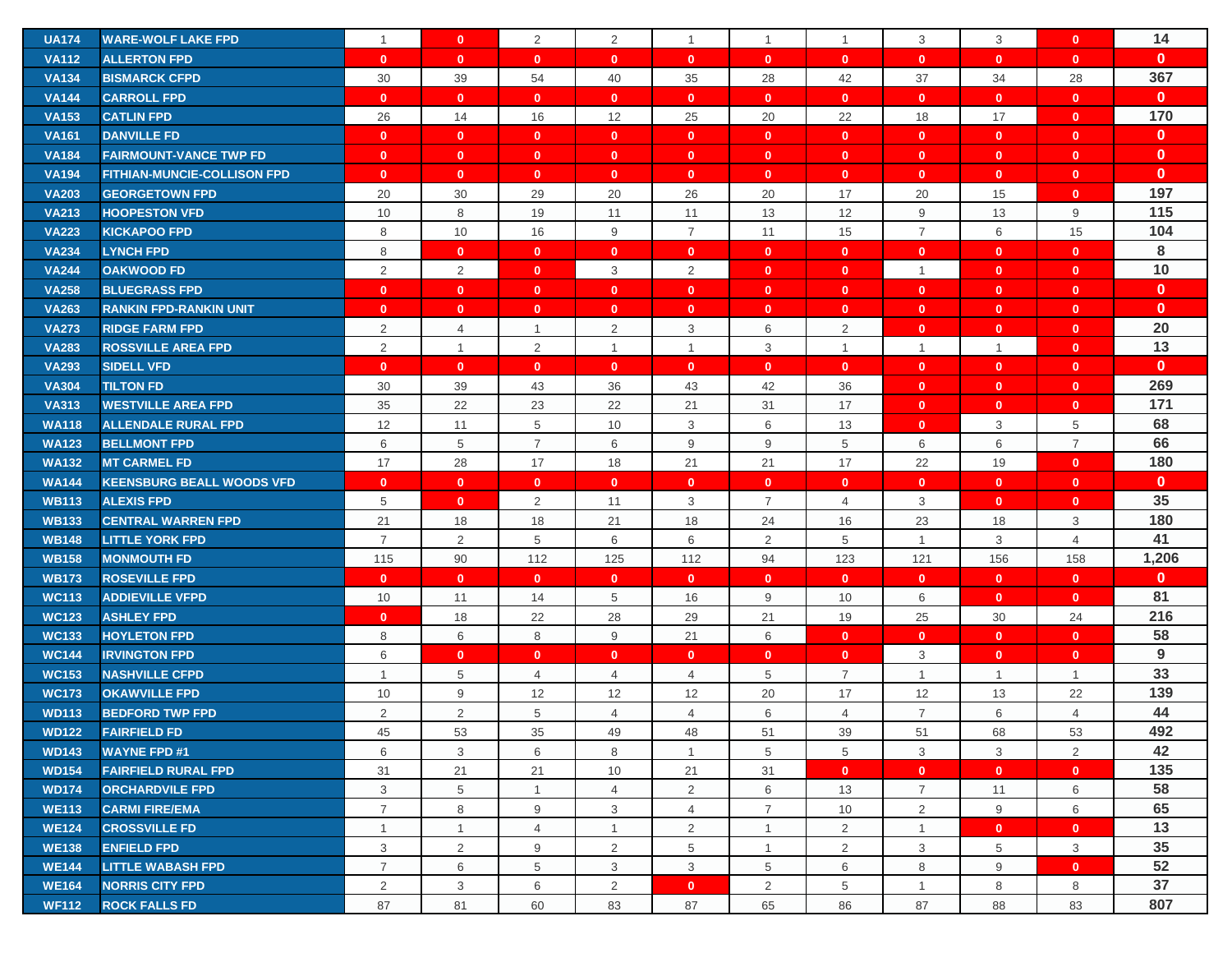| <b>WF124</b> | <b>ERIE FPD</b>              | 10           | 17             | 15             | 10           | 15           | 12           | 8              | 12             | 10             | $\mathbf{0}$ | 109          |
|--------------|------------------------------|--------------|----------------|----------------|--------------|--------------|--------------|----------------|----------------|----------------|--------------|--------------|
| <b>WF134</b> | <b>FULTON FPD</b>            | 14           | 10             | $\overline{7}$ | 8            | 12           | 14           | 14             | $\mathbf{0}$   | $\mathbf{0}$   | $\mathbf{0}$ | 79           |
| <b>WF154</b> | <b>MORRISON FD</b>           | 20           | 22             | 21             | 23           | 14           | $\mathbf{0}$ | $\mathbf 0$    | $\mathbf{0}$   | $\mathbf{0}$   | $\mathbf{0}$ | 100          |
| <b>WF174</b> | <b>PROPHETSTOWN FPD</b>      | 17           | 17             | 13             | 12           | 12           | 12           | 14             | 19             | 15             | 16           | 147          |
| <b>WF183</b> | <b>ALBANY FPD</b>            | $\,$ 5 $\,$  | 12             | 5              | 5            | 10           | 11           | 9              | 13             | 10             | $\mathbf{1}$ | 81           |
| <b>WF192</b> | <b>STERLING FD</b>           | 97           | 104            | 99             | 95           | 117          | 117          | 107            | 121            | 101            | 115          | 1,073        |
| <b>WF204</b> | <b>TAMPICO VFD</b>           | $\mathbf{0}$ | $\mathbf{0}$   | $\mathbf{0}$   | $\mathbf{0}$ | $\mathbf{0}$ | $\mathbf{0}$ | $\mathbf{0}$   | $\mathbf{0}$   | $\mathbf{0}$   | $\mathbf{0}$ | $\mathbf{0}$ |
| <b>WG113</b> | <b>BEECHER FPD</b>           | 80           | 74             | 109            | 96           | 108          | 126          | 93             | 96             | 99             | 91           | 972          |
| <b>WG124</b> | <b>BRAIDWOOD FPD</b>         | 59           | 123            | 125            | 165          | 152          | 149          | 175            | 152            | $\mathbf{0}$   | $\mathbf{0}$ | 1,100        |
| <b>WG134</b> | <b>CHANNAHON FPD</b>         | 135          | 144            | 146            | 120          | 145          | 184          | 157            | 146            | 169            | 152          | 1,498        |
| <b>WG142</b> | <b>CRETE FD</b>              | 134          | 137            | 156            | $\mathbf{0}$ | 143          | 191          | 160            | 179            | $\mathbf{0}$   | $\mathbf{0}$ | 1,100        |
| <b>WG154</b> | <b>CRETE TWP FPD</b>         | 103          | 108            | 114            | 134          | 123          | 148          | 125            | 142            | 148            | 150          | 1,295        |
| <b>WG164</b> | <b>CUSTER FPD</b>            | 10           | 17             | 21             | 21           | 14           | 14           | 19             | 14             | 16             | 3            | 149          |
| <b>WG183</b> | <b>EAST JOLIET FPD</b>       | 118          | 154            | 159            | 178          | 181          | 211          | 8              | $\mathbf{0}$   | $\mathbf{0}$   | $\mathbf{0}$ | 1,009        |
| <b>WG194</b> | <b>ELWOOD FPD</b>            | 63           | 83             | 81             | 83           | 99           | 112          | 108            | $\mathbf{0}$   | $\mathbf{0}$   | $\mathbf{0}$ | 629          |
| <b>WG204</b> | <b>FRANKFORT FD</b>          | 417          | 389            | 367            | 404          | 395          | 440          | 458            | 434            | 423            | 461          | 4,188        |
| <b>WG214</b> | <b>HOMER TWP FPD</b>         | 128          | 142            | 149            | 194          | 130          | 187          | 164            | 149            | 150            | $\mathbf{0}$ | 1,393        |
| <b>WG221</b> | <b>JOLIET FD</b>             | 1,073        | 1,077          | 1,606          | 1,748        | 1,923        | 1,781        | 1,362          | $\mathbf{0}$   | $\mathbf{0}$   | $\mathbf{0}$ | 10,570       |
| <b>WG242</b> | <b>LOCKPORT FPD</b>          | 816          | 821            | 778            | 856          | 941          | 915          | 886            | 919            | $\mathbf{0}$   | $\mathbf{0}$ | 6,932        |
| <b>WG254</b> | <b>MANHATTAN FPD</b>         | 116          | 115            | 123            | 135          | 141          | 154          | 133            | 148            | 156            | 146          | 1,367        |
| <b>WG274</b> | <b>MOKENA FPD</b>            | 205          | 199            | 231            | 226          | 231          | 270          | 247            | 270            | 238            | 260          | 2,377        |
| <b>WG284</b> | <b>MONEE FPD</b>             | $\mathbf{0}$ | $\mathbf{0}$   | $\mathbf{0}$   | $\mathbf{0}$ | $\mathbf{0}$ | $\mathbf{0}$ | $\mathbf{0}$   | $\mathbf{0}$   | $\mathbf{0}$   | $\mathbf{0}$ | $\mathbf{0}$ |
| <b>WG293</b> | <b>NEW LENOX FPD</b>         | 432          | 357            | 402            | 422          | 408          | 423          | 407            | 416            | 431            | 465          | 4,163        |
| <b>WG304</b> | <b>NORTHWEST HOMER FPD</b>   | 89           | 152            | 144            | 176          | 162          | 155          | 171            | $\mathbf{0}$   | $\mathbf{0}$   | $\mathbf{0}$ | 1,049        |
| <b>WG312</b> | <b>UNIVERSITY PARK FD</b>    | 101          | 136            | 173            | 140          | 164          | 176          | 185            | 190            | 199            | 182          | 1,646        |
| <b>WG324</b> | <b>PEOTONE FD</b>            | 72           | 87             | 75             | 90           | 93           | 87           | $\mathbf{0}$   | $\mathbf{0}$   | $\mathbf{0}$   | 90           | 594          |
| <b>WG334</b> | <b>PLAINFIELD FPD</b>        | 374          | 364            | 395            | 426          | 401          | 455          | 391            | 431            | 394            | 433          | 4,064        |
| <b>WG344</b> | <b>ROCKDALE FPD</b>          | 31           | 35             | 34             | 38           | 35           | 25           | 24             | 40             | 38             | 37           | 337          |
| <b>WG358</b> | <b>ROMEOVILLE FD</b>         | 305          | 308            | 256            | 251          | 300          | 307          | 279            | 297            | 273            | 305          | 2,881        |
| <b>WG372</b> | <b>STEGER ESTATES VFD</b>    | 37           | 28             | 38             | 31           | 34           | 29           | 28             | 39             | 34             | 27           | 325          |
| <b>WG382</b> | <b>STEGER FD</b>             | $\mathbf{0}$ | $\mathbf{0}$   | $\mathbf{0}$   | $\mathbf{0}$ | $\mathbf{0}$ | $\mathbf{0}$ | $\mathbf 0$    | $\mathbf{0}$   | $\mathbf{0}$   | $\mathbf{0}$ | $\mathbf{0}$ |
| <b>WG394</b> | <b>TROY FPD</b>              | 237          | 239            | 234            | 241          | 253          | 287          | $\mathbf{0}$   | $\mathbf{0}$   | $\mathbf{0}$   | $\mathbf{0}$ | 1,491        |
| <b>WG403</b> | <b>WILMINGTON FPD</b>        | 164          | 177            | 176            | 198          | 169          | 181          | 195            | 205            | 175            | 187          | 1,827        |
| <b>WH114</b> | <b>CAMBRIA FD</b>            | $\mathbf{0}$ | $\mathbf{0}$   | $\mathbf{0}$   | $\mathbf{0}$ | $\mathbf{0}$ | $\mathbf{0}$ | $\mathbf{0}$   | $\mathbf{0}$   | $\mathbf{0}$   | $\mathbf{0}$ | $\mathbf{0}$ |
| <b>WH122</b> | <b>CARTERVILLE FD</b>        | 12           | 12             | 13             | 17           | 16           | 12           | 15             | 17             | 24             | 15           | 153          |
| <b>WH154</b> | <b>ENERGY FD</b>             | $\mathbf{1}$ | $\overline{1}$ | $\mathbf{1}$   | 2            | $\mathbf{1}$ | 2            | $\overline{1}$ | $\mathbf{1}$   | $\overline{1}$ | $\mathbf{1}$ | $12$         |
| <b>WH172</b> | <b>HERRIN FD</b>             | 37           | 27             | 29             | 32           | 35           | 41           | 54             | 39             | 39             | 32           | 365          |
| <b>WH184</b> | <b>HURST FD</b>              | 19           | 8              | 14             | 17           | 12           | 16           | 15             | $\overline{7}$ | 13             | 27           | 148          |
| <b>WH192</b> | <b>JOHNSTON CITY FD</b>      | $\mathbf{0}$ | $\mathbf{0}$   | $\mathbf{0}$   | $\mathbf{0}$ | $\mathbf{0}$ | $\mathbf{0}$ | $\mathbf{0}$   | $\mathbf{0}$   | $\mathbf{0}$   | $\mathbf{0}$ | $\mathbf{0}$ |
| <b>WH201</b> | <b>MARION FD</b>             | 63           | 90             | 81             | 74           | 80           | 88           | 63             | $\mathbf{0}$   | $\mathbf{0}$   | $\mathbf{0}$ | 539          |
| <b>WH224</b> | <b>PITTSBURG VFD</b>         | $\mathbf{0}$ | $\mathbf{0}$   | $\mathbf{0}$   | $\mathbf{0}$ | $\mathbf{0}$ | $\mathbf{0}$ | $\mathbf{0}$   | $\mathbf{0}$   | $\mathbf{0}$   | $\mathbf{0}$ | $\mathbf{0}$ |
| <b>WH252</b> | <b>WILLIAMSON COUNTY FPD</b> | 20           | 29             | 31             | 38           | 36           | 21           | 32             | 34             | 28             | 23           | 292          |
| <b>WJ111</b> | <b>ROCKFORD FD</b>           | 2,348        | 2,222          | 2,421          | 2,567        | 2,697        | 2,545        | $\mathbf{0}$   | $\mathbf{0}$   | $\mathbf{0}$   | $\mathbf{0}$ | 14,800       |
| <b>WJ124</b> | <b>CHERRY VALLEY FPD</b>     | 132          | 150            | 172            | 175          | 186          | 177          | 179            | 218            | 175            | 174          | 1,738        |
| <b>WJ134</b> | <b>BLACKHAWK FPD</b>         | 53           | 48             | 58             | 63           | 85           | 53           | 85             | 67             | 52             | 54           | 618          |
| <b>WJ143</b> | <b>WINNEBAGO COUNTY FPD</b>  | 43           | 43             | 50             | 85           | 58           | 51           | 70             | 48             | 57             | 58           | 563          |